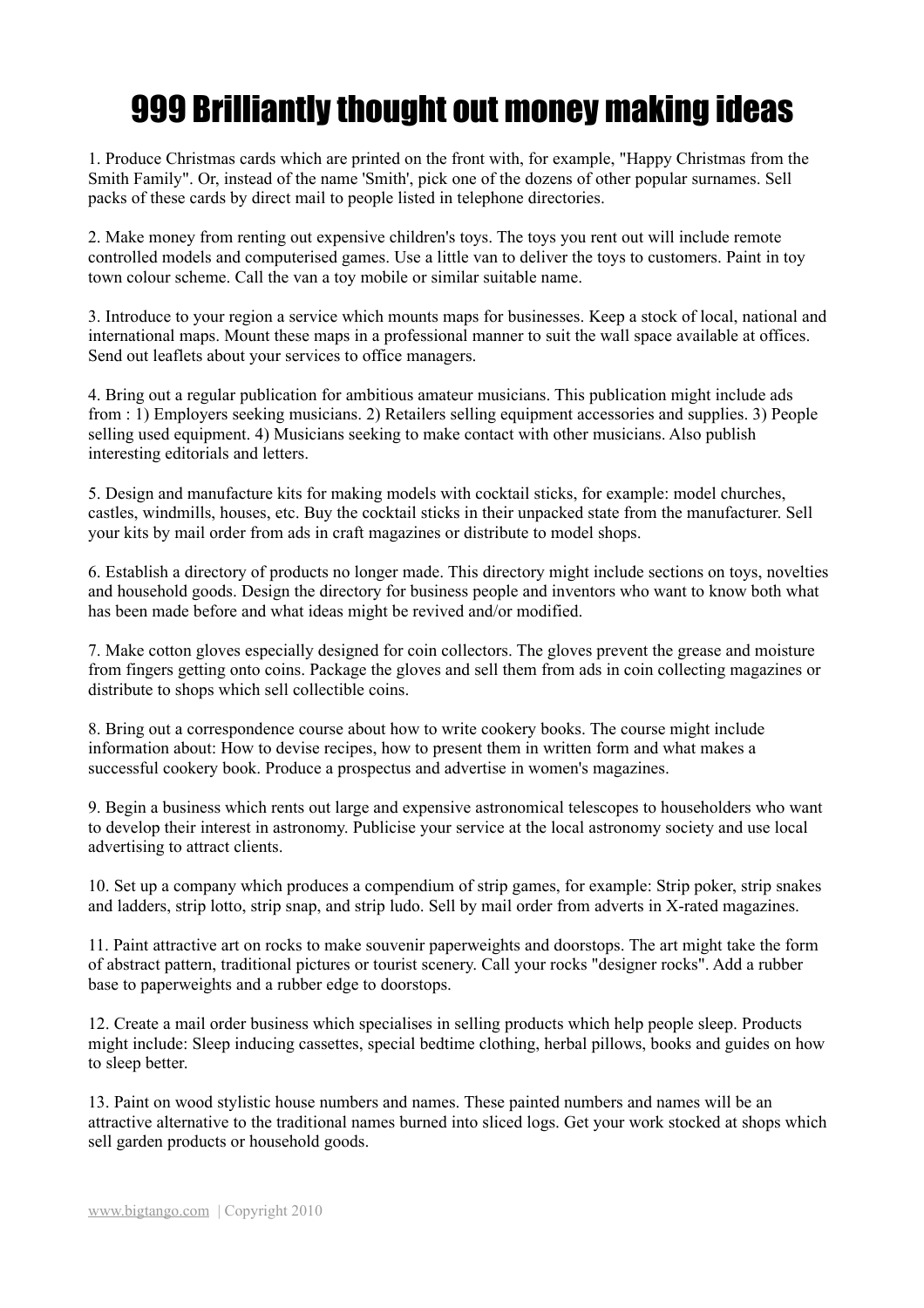14. Start a venture which promotes the art and hobby of window painting. On coloured acetate paper have outlines printed for painting pictures by numbers. These acetate sheets are stuck to one side of a window and anyone can paint a picture on the other side of the glass.

15. Select one sea-shell which would be suitable for an ashtray, another for a pip tray and another for a paper clip tray. Put these shells into a single packet and sell as a set of useful sea-shell-trays. Sell from souvenir and novelty gift shops.

16. Devise and produce a board game which simulates the experience of starting a mail order business. The usual problem of bringing out a board game is the difficulty of getting it stocked in shops. However, a game about mail order can be sold by mail order to business opportunity seekers.

17. Make an income by selling lucky charms at car boot sales or door-to-door. Sell, for example: Rabbits feet, horseshoes and four-leaf clovers. Start by tracking down trade sources of lucky charms.

18. Buy and sell oil paintings. Buy new paintings from artists and old paintings from collectors and householders. Sell the paintings from: home, a roadside site, a stall at crafts fairs or hire stalls for exhibiting all the paintings you have for sale.

19. Start a manufacturing business which is devoted to making doorstops. These doorstops might range from the humble wooden wedge to the more exotic and unusual. Package them in polythene bags, staple on a printed card and get them stocked at gift shops.

20. Decorate everyday objects with pressed flowers. Add an inlaid design of pressed flowers to trays, coasters, jewellery boxes, paperweights, picture frames, wall-hangings, desk sets and table tops.

21. Set up a home-improvement business which modifies the exterior of houses to give them a Tudor appearance. Your service will include the fitting of ornamental oak beams, giving exterior walls a white covering and adding metal grids to windows.

22. Make wooden noughts and crosses games. Drill nine holes in a small square block and paint on a grid. Next make ten pegs and pint on each peg an 'O' or an 'X'. Place the grid and pegs into a clear bag and staple on a product card.

23. Bring together a range of brassware ornaments so you can have a stall at crafts fairs, antique markets and car boot sales.

24. Publish a newsletter which has the title "Ambitious Persons Way to Wealth" or "Clever People Don't Work Hard". The contents of your newsletter might be in a vein similar to Joe Karbo's "The Lazy Man's Way to Riches".

25. Set up and run a school of window dressing. Organise one-day or two-day seminars for established shopkeepers who want to learn more about this aspect of their business. Also provide courses fro those who would like to take up a career as a window dresser.

26. Write and publish a manual about how to make money from property. In the manual include chapters on: Buying and selling land, buying properties for conversions and renovations, investing in property, etc. Use direct mail and press advertising to sell by mail order to business opportunity seekers.

27. Found and run a school of investment. Give tuition to solo students and to groups about different types of investments such as shares, gilt-edged securities, unit trusts, USM, antiques, stamps, arts, etc. For each area covered, prepare lesson plans and follow these closely.

28. Make a selection of children's prayer plaques: Wooden wall plates which feature popular prayers. The prayers might be painted onto or burned into the wood.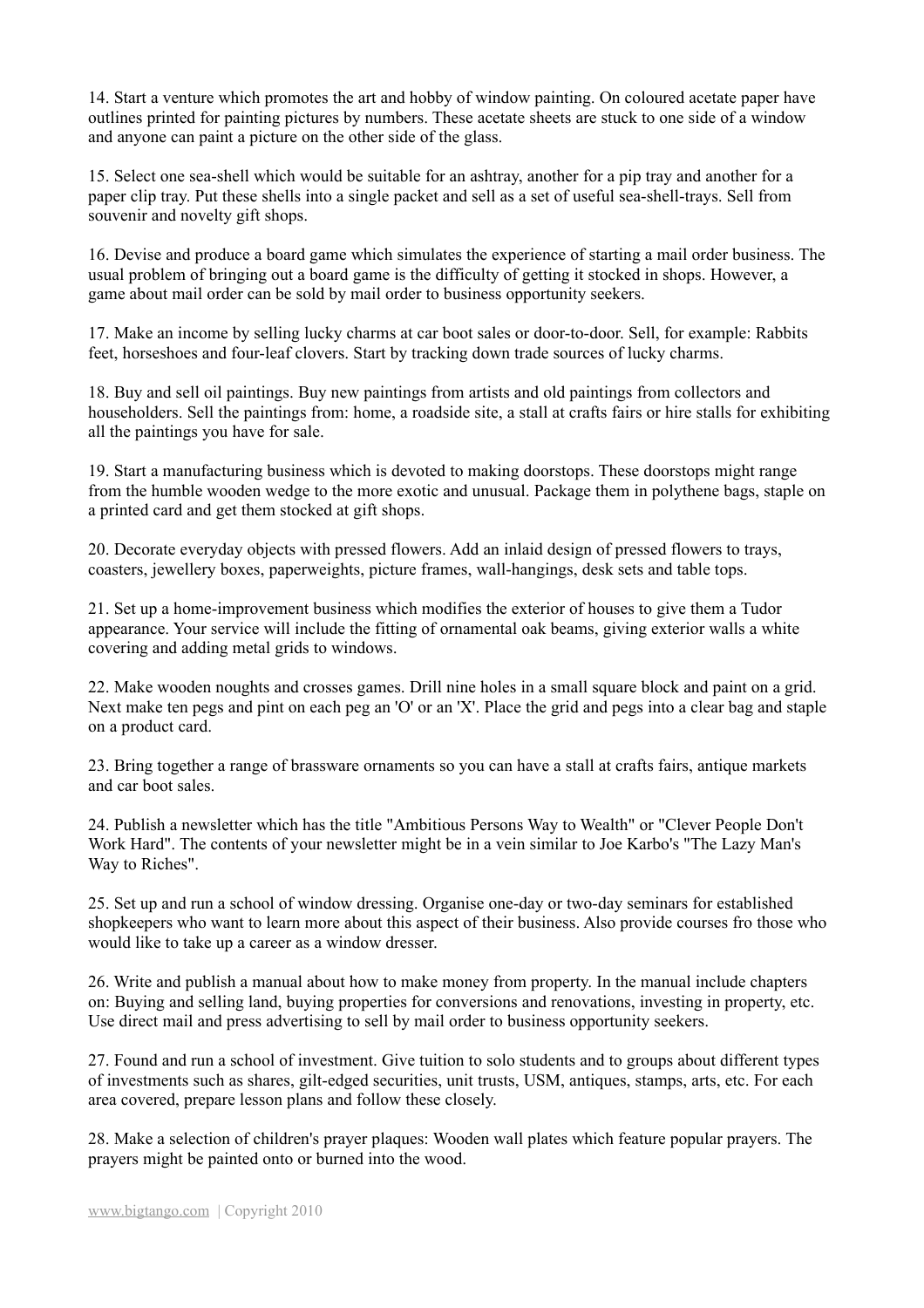29. Start a crafts business which uses interesting foreign coins to make jewellery. Incorporate coins into pendant bracelet, brooches, necklaces and earrings. Alternatively, make jewellery which features reproduction coins from the ancient world.

30. Use small sea-shells strung together to make necklaces. Find a trade source of small sea-shells and either set up your own production line or employ homeworkers.

31. Produce 'Add-One' drama video cassettes. Professional actors and actresses perform a play on video. However, there is one character missing from the video. This character is played by a viewer of the video. The viewer learns his or her part and becomes part of the play at home.

32. Create a folder of sample sales letters for all occasions. The letters might sell: advice, maintenance, products, a service which gives free quotes, etc. Sell these folders by direct mail to small businesses.

33. Earn money by selling gold chain by the inch at public events such as fairs, markets and exhibitions.

34. Put together your own catalogue of jewellery making supplies. Locate the sources of products by doing the routine work of the mail order trader: write to potential suppliers. Throughout the country there are thousands of craftworkers who would welcome a new catalogue.

35. Earn a living by buying gold and silver jewellery from people who need instant cash. Because their need for cash is greater than their desire to get a high price, your mark-up can be good. Only buy jewellery which you know you can re-sell quickly for a profit.

36. Use fabrics to make soft cases for pencils, spectacles, scissors, bibles, money and other small items which are either potentially dangerous or need protection. At first, make a diversity of products until you discover which are the most popular and profitable, then specialise.

37. Buy old bibles and hymn books from churches and education authorities. Have the pages shredded and use as stuffing material for 'bible' or 'hymn' pillows, teddy bear and other soft products. Also do 'bible' confetti and stuff bottles to make bottled bibles.

38. Cut out prints and illustrations from old books. Frame them and sell to a wide range of shops and from a stall at a market fairs and car boot sales.

39. Make leather and wooden souvenir luggage tags. These tags might feature the name of a holiday town and a popular scene. Get your tags stocked at shops visited by tourists.

40. Prepare a mixture of dried herbs for adding to bathwater. Invent a brand name for your product like "(your surname) Original Bath Herbs". Package each mixture of herbs and get them stocked at various retailers.

41. Start a service which arranges for people to have their original pop lyrics set to music. This service is to satisfy the vanity of lyricists. Offer clients a complete, low cost package. Attract custom by placing ads in the music press.

42. Devise quizzes which test a persons vocabulary. Sell these to a magazine or newspaper on a regular basis. Alternatively you might do quizzes which test a persons knowledge of a regional dialect. Sell these to regional papers or magazines.

43. Call door-to-door and offer to buy unwanted furniture. Or use local media to advertise your interest in buying second-hand furniture. Sell what you buy from free ads in local papers, or start your own secondhand furniture shop.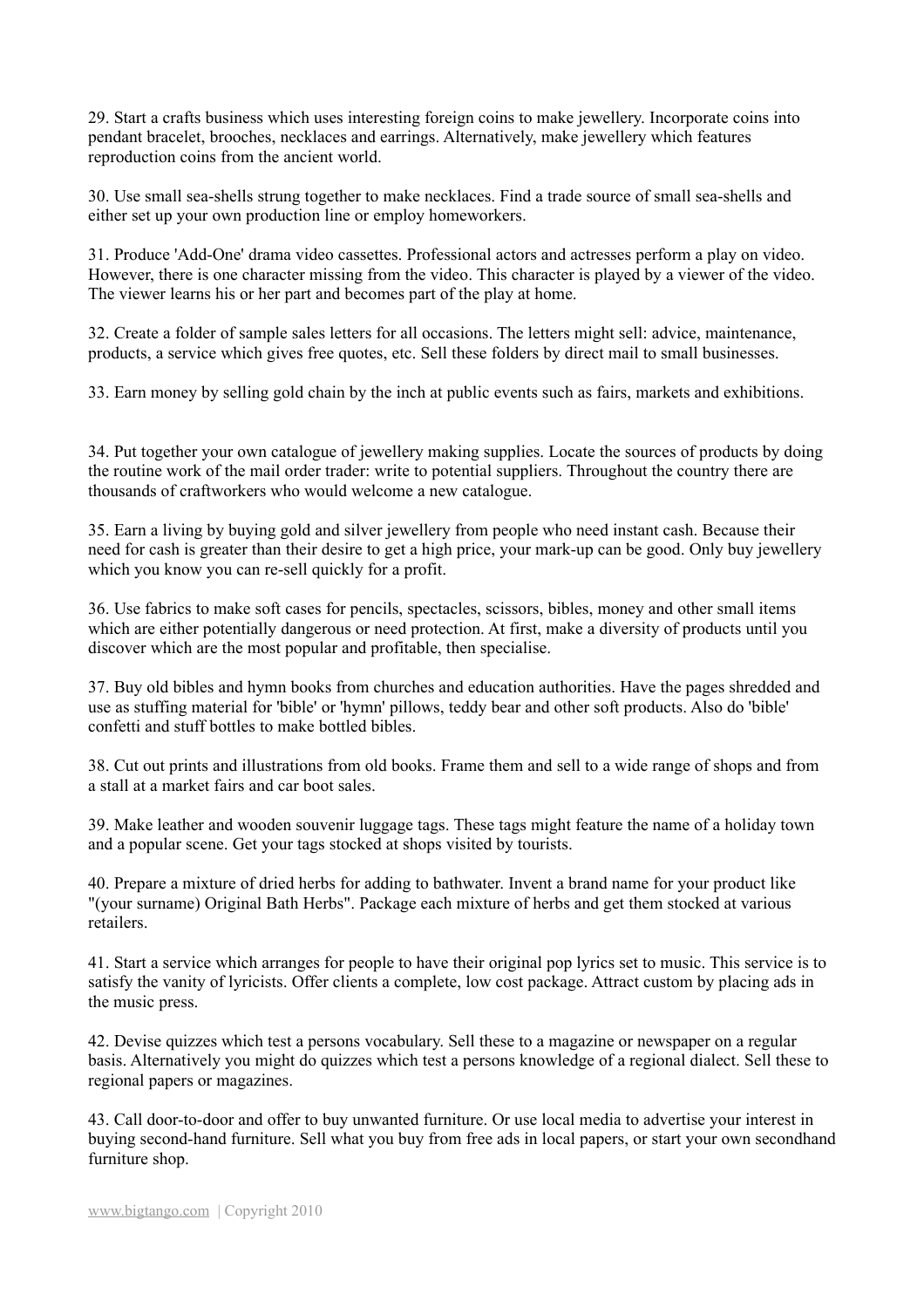44. Set up a mail order business which sells motorcycle memorabilia. Put together a catalogue which includes: videos, films, posters, photographs, books, instruction booklets, old magazines and newspapers, etc. Advertise your catalogue in motorcycle magazines.

45. Start an enterprise which reproduces classic poems on postcards and posters. Also do framed prints of classic poems. Sell these from a stall in an antiques or crafts market or get them stocked at souvenir or gift shops.

46. Produce a cataloguing system for record collectors. This system might consist of a card index box with pre-printed index cards. Each card has a printed section for the name of the artist, record and record label. Sell this cataloguing system through record shops or by mail-order.

47. Publish a monthly audio cassette fro one trade, such as newsagents, grocers, hair salons, booksellers, etc. Each cassette should give: Trade news, management tips, suggestions for improving sales, etc. Organise a direct mail campaign to recruit subscribers.

48. Start a newspaper and magazine roadside stand. Ask established newspaper vendors how they got started.

49. Bring out a correspondence course about how to write short stories for profit. Sell from newspaper and magazine ads and charge anything up to the average weekly wage (paid in instalments) depending on the contents of the course.

50. Produce a correspondence course about how to write good poetry. If most poets received a small amount of tuition about how to compose poems, their work would improve dramatically. Sell the course by advertising in literary and women's magazines.

51. Begin a business which deals in old and new American and British comics. This business might: 1) Sell comics by post from a catalogue. 2) Operate a comics of the month club for specialised collectors and 3) Run a comics stall at fairs and markets.

52. Write to overseas publishers of English language newsletters and offer to act as the distributor for their newsletter in this country. In your letter to the publishers outline the benefits they will gain if they let you distribute their newsletter.

53. Start a service which cleans wire baskets and supermarket trolleys. Baskets and trolleys often spend most of the day on a dusty floor or outside, open to the elements.

54. Use wooden jigsaw pieces to make earrings and necklaces. Add a hand painted design to the side of the jigsaw piece not covered by a part of the picture. Call your goods jigsaw puzzle jewellery. Sell from a stall at fairs, car boot sales or get it stocked at trendy shops.

55. Take metal rods and tubes of different diameters and cut into slices. Arrange the slices to make pictures and patterns. Mount these pictures and sell as craftwork. Or produce kits for making pictures with slices of rods and tubes. Use mail order to sell these kits to craftworkers.

56. Write and sell articles or books about starting a business and making money. Sell the manuscripts to publishers of business opportunity books, newsletters, magazines and newspapers. For a start, Jon Murray Information Services, 114 Duke Street, Edinburgh, EH6 8HR will welcome any manuscripts for approval and possible purchase.

57. Set up a business which produces a quality audio cassette library of nursery rhymes. Alternatively, produce a series of cassettes which feature X-rated nursery rhymes for adults. Sell these by either getting them stocked in bookshops or by starting a monthly club.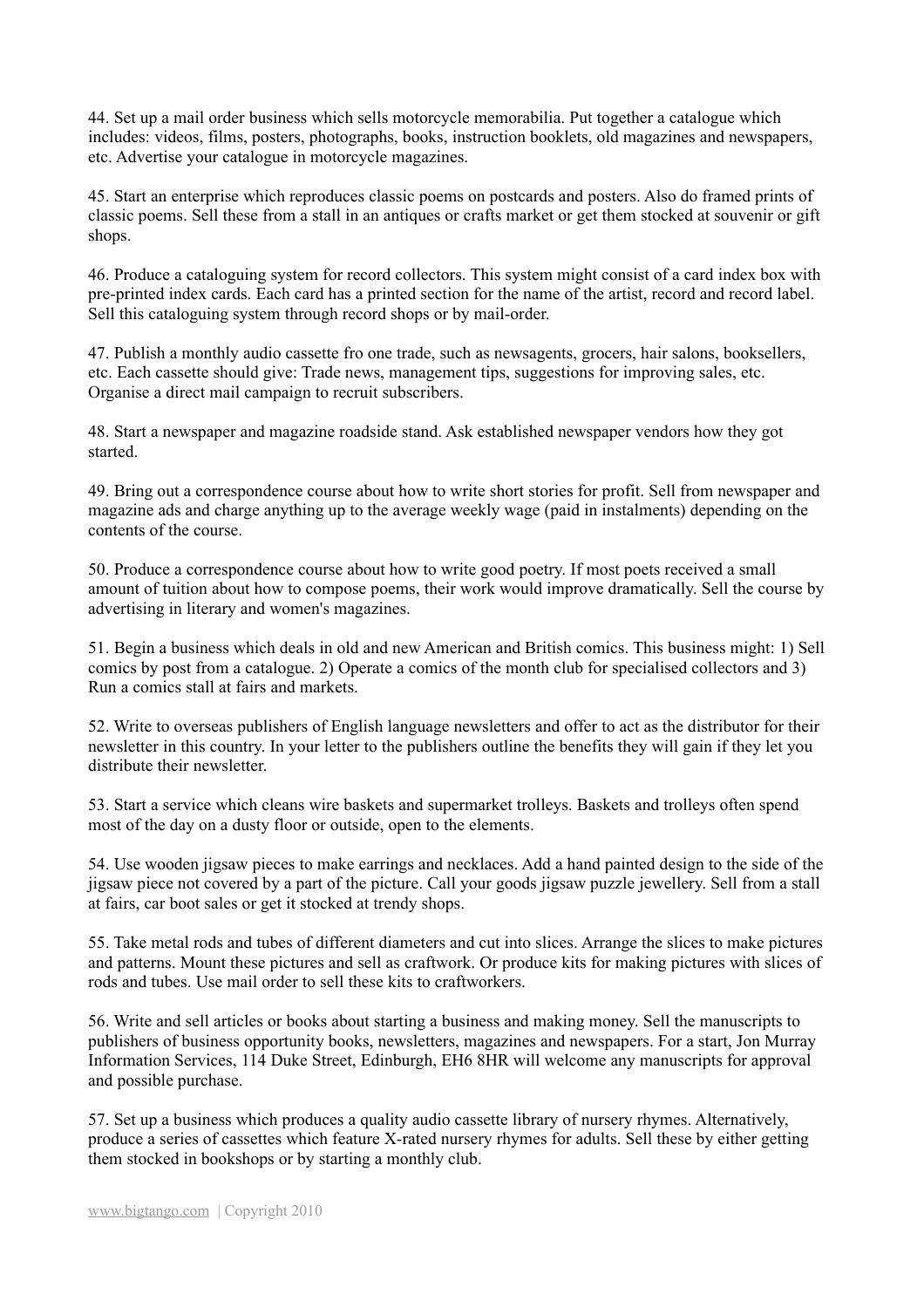58. Compile and publish a monthly bulletin which informs subscribers of poetry competitions they are eligible to enter at home and abroad. Target your recruitment campaign for subscribers at practising poets.

59. Bring out a series of plans for woodworkers, soft toy makers, leather workers and other craftworkers. Either sell printed copies of these plans at wholesale prices or sell the reproduction rights. Then any craftworker or hobbyist can start a mail order business selling the plans.

60. Publish a "Which?" newsletter about newsletters. As the number of newsletters and subscribers is ever increasing, there is a gap in the market for a newsletter which comments on and judges the value of the others.

61. Begin an enterprise which makes model paper products for dolls and dolls' houses. These might include: Newspapers, money, stationery, napkins, paper hats, Christmas cards, etc. Sell these products by mail order to doll makers and collectors.

62. Write a non-fiction book which may, for example, be about a hobby. Enlist a book printer to produce copies of the book. Sell these to the market that would be interested in the contents. You might, for example, place ads in hobby magazines.

63. Give personal tuition in your own home on how to write good English. Advertise your service by placing cards in windows of local newsagents. Point out the advantages of taking the course, such as getting a better job and helping the children with their homework.

64. Start a singles contact magazine or newsletter, each issue might include both small ads from people looking for partners and editorials of interest to single people. Use press and magazine advertising to build up a list of subscribers.

65. Set up a holiday companion introduction service. Your service matches and introduces single people who do not have anyone to go on holiday with. Place classified ads in numerous publications to attract clients. Or produce a publication which lists people who are looking for holiday companions.

66. Write and publish a newsletter for those who want to start a successful business. The newsletter might, for example, discuss effective ways of: Selling, managing, generating ideas, locating suppliers and finding customers. Use your local library service to research these topics.

67. Begin a crafts enterprise which turns out wirecraft ornaments. These ornaments are free-standing, 3-D objects which consist entirely of wire: the wire makes the outlines. The ornaments might be in the shape of: aeroplanes, helicopters, people, animals, boats or bicycles.

68. Start a mail order business which promotes the craft of making ornaments and models from shaping wire. Design and make up a complete kit for beginners. Include this kit in your catalogue, as well as tools, design ideas and raw materials for wire craftworkers.

69. Make football rosettes and get them stocked at newsagents and sports shops. Each one might be placed in a cellophane packet or polythene bag.

70. Produce a series of storytelling videos. An actor or actress reads classic novels directly to the camera. Hire out these videos by post. You can use whole or part of classic stories for which the copyright has expired. This is the case for any work where the writer has been dead for 50 or more years.

71. Start a venture which organises river or coastal boat trips for: Business parties, wedding receptions, anniversaries, birthday parties, etc. Your service would do things like: organise transport to the boat, booking catering services, hiring entertainers and hosts or hostesses.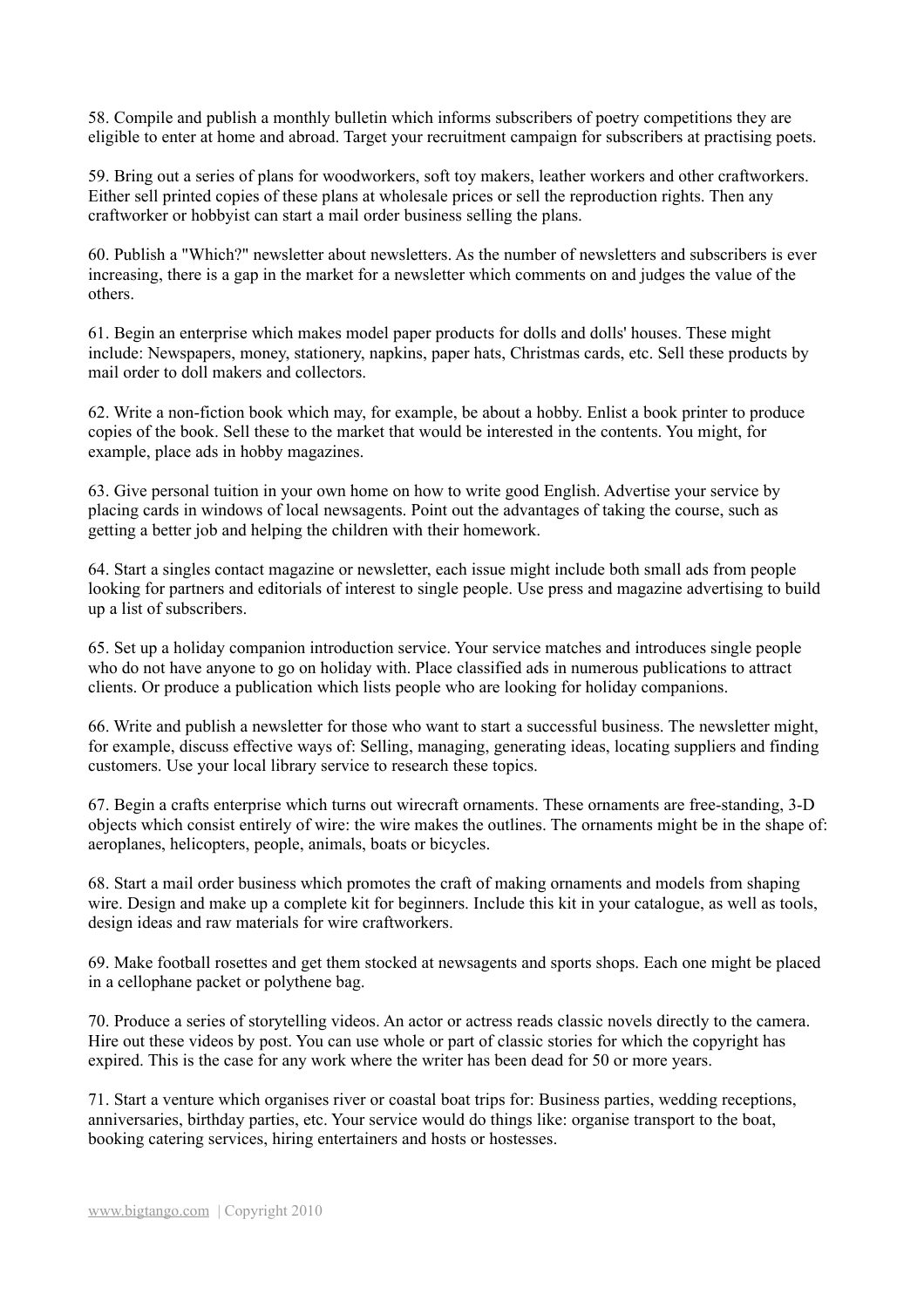72. If you can play a musical instrument, earn money by providing background music at: Restaurants, pubs, wine bars, tea-rooms, hotel breakfasts, amusement arcades, or ice skating rinks. Also play during the interval at theatres and/or cinemas.

73. Sell copies of theatrical plays by post. Put together a wide range of new and second-hand publications and produce a catalogue. Advertise your catalogue in both the theatre press and theatre programmes.

74. Buy and sell second-hand compact disks. Buy collections of disks by post and use local ads to find sellers in your area. The disks you acquire can be sold: by post, from a market stall, or get them stocked at local shops.

75. Have a stall which sells fashionable clothes. Your stall might be a full-time business, working at street markets or it may be part-time and appear at craft and antique fairs.

76. Set up a sheet music of the month club. Each month send members a selection of sheets to include the latest popular songs. Club members will include: Musicians, who play at clubs and pubs, record companies and keen amateur musicians.

77. Sell Beatles or Elvis memorabilia by mail order. Conduct your own research to discover what memorabilia you can produce yourself, for example, reprint photographs and duplicate press cuttings. Also buy goods from collectors and trade sources at home and abroad.

78. Put together a mail order catalogue of children's educational audio cassettes. These might cover subjects such as spelling, reading and grammar rules, geography, history, etc. Produce some of the cassettes yourself and buy others from audio publishers.

79. Do your own research to discover the secrets of conjuring. Write a manuscript about your findings and publish it yourself. The novel and sensational nature of this book will ensure that it sells well from ads in newspapers and magazines.

80. Write and record personalised songs. Produce songs for all occasions, such as engagements, weddings, birthdays, anniversaries, births, homecomings and congratulations. Use classified ads in the personal columns to attract orders.

81. Start a crafts business which produces gift tags decorated with pressed flowers. Also do similar products like pressed flowers bookmarks. To make a bookmarker tape take two strips of clear 35mm film, place pressed flowers between the strips and tie the sprocket holes together with cotton.

82. Bring out an educational newsletter about 'How to Improve Your Written English'. Each monthly newsletter might be like a lesson. There are only a limited number of lessons, so you can send the same series to different subscribers for many years.

83. Open a school of rock music. Provide classes about different aspects of rock, such as singing, playing electric guitars, writing music and songs, designing stage presentations, etc. Add credibility to the school by paying established rock musicians to give many of the lessons.

84. Devise and produce an audio cassette course about how to play the drums. Use ads in the music press to sell this course. And/or get the course stocked at music shops.

85. Produce kits for schoolgirls to make bead necklaces. Package each kit in a small polythene bag and staple on a printed card. Mount these kits on a rack and get them displayed at newsagents.

86. Design your own brand of baby sling. Buy one of each of the baby slings currently on sale. Study them and develop one which is a composite of the best features. Manufacture and package them. Find appropriate retailers and wholesalers to stock them.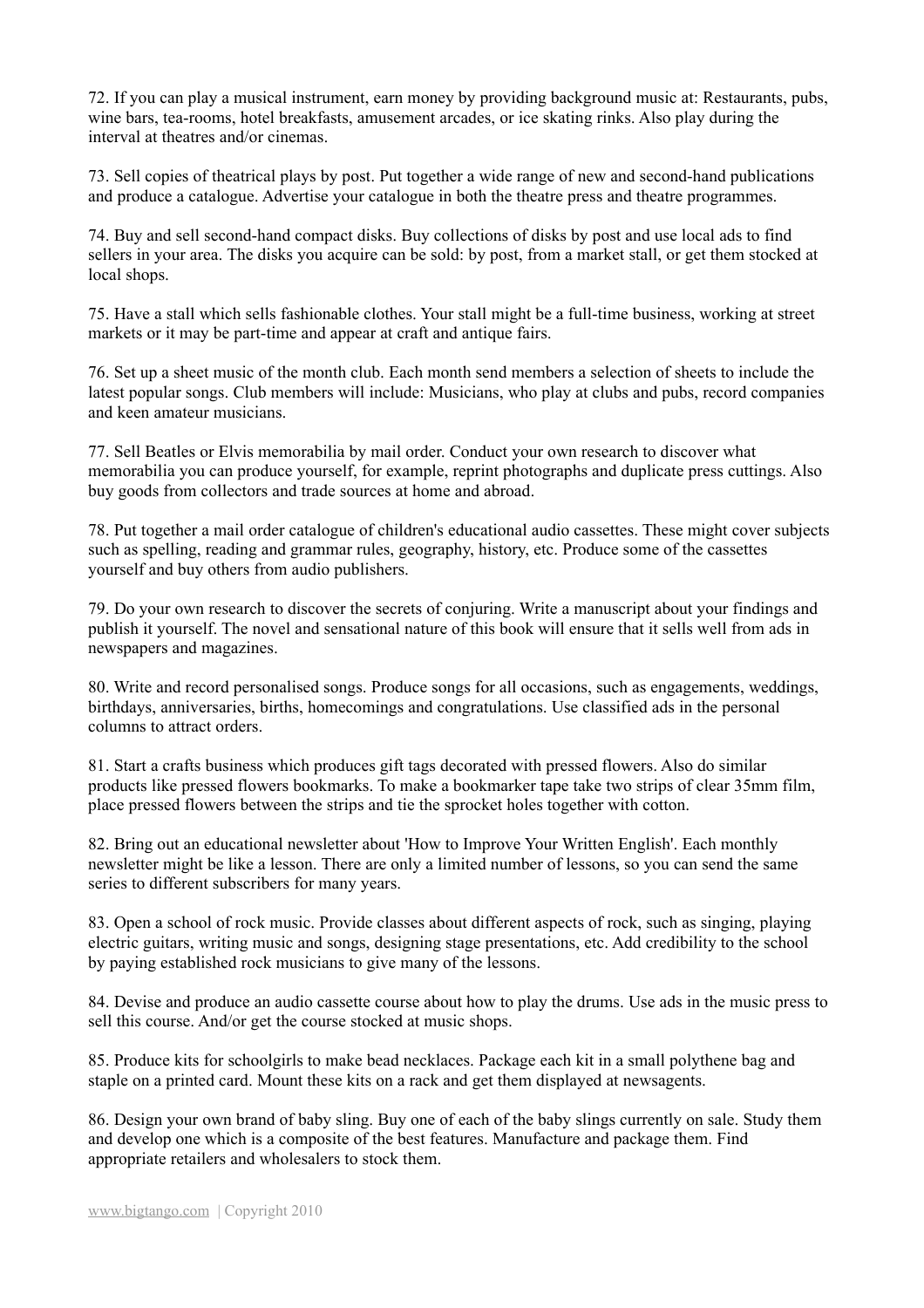87. Make charming and attractive quilts for babies and children. Make the kind of quilts you would like a baby or child to have. Give your imagination free reign to see what ideas and designs you come up with. When you have finalised a design, go into business for yourself.

88. Turn out knitwear garments for children. Sell the garments from your own stall or through retailers.

89. Embroider attractive designs on ladies gloves and scarves. Call on up-market retailers to persuade them to stock your products.

90. Bring out your own range of shawls. Increase the value of your shawls by giving each design a catchy name. Sell the shawls by mail order or get them stocked at retailers.

91. Make charming soft toy ladybirds and other insects/animals which can be attached to curtains for decoration.

92. Bring out a selection of souvenir ties. The ties might feature the name or emblem of a holiday resort. Mount the ties on racks and get them displayed in shops which sell souvenirs.

93.Start a mail order business which sells books, booklets and audio cassettes about how to deal with nasty experiences. Topics covered might include: Violence in the home, break up of a marriage, death of a partner, being sacked or failing exams.

94. Use ribbon to make souvenir pictures, for example: yellow ribbon can be used as the beach, blue as the sea, brown and green for palm trees, etc. Or design and produce kits for hobbyists. Sell by mail order or through craft shops.

95. Make a selection of balaclava helmets in the colours of popular football teams or the national flag. Sell from roadside stall on route to football ground, or through supporters clubs.

96. Produce a series of videos which have titles such as: 'How to give up smoking', 'How to relax', 'How to lose weight' and 'How to sleep soundly'. Sell these by direct mail to business people. Or try to get a leading chain store to distribute them on a national basis.

97. Have your own fabrics market stall and sell ordinary fabrics, rolls of discontinued lines and remnants.

98. Do alterations and repairs for dry cleaning services, menswear shops, factories and offices. Visit these places and inform them of your services. Offer, for example, to collect the goods once or twice a week.

99. Produce cardboard, sightseeing periscopes and sell them at public events. Make them yourself. Arrange for the card to be printed and shaped. Assemble the periscopes and add two small mirrors. Recruit sales people to sell these periscopes along the route of the event.

100. Start a knitting patterns of the month club. Each month, members of your club automatically receive a selection of the latest knitting patterns. Members select the patterns they want and return the rest. Or compile a top 30 of patterns and send new entries to club members.

101. Begin an enterprise which sells garden gates door-to-door. On your sales trip take with you a smart folder which has a large photograph of each gate you are selling. Provide potential customers with a price which includes installation.

102. Start a home-based computer bureau. There are hundreds of business computer programs available such as wages, record files and accounts. Buy and use these programs to provide a computer service to local businesses.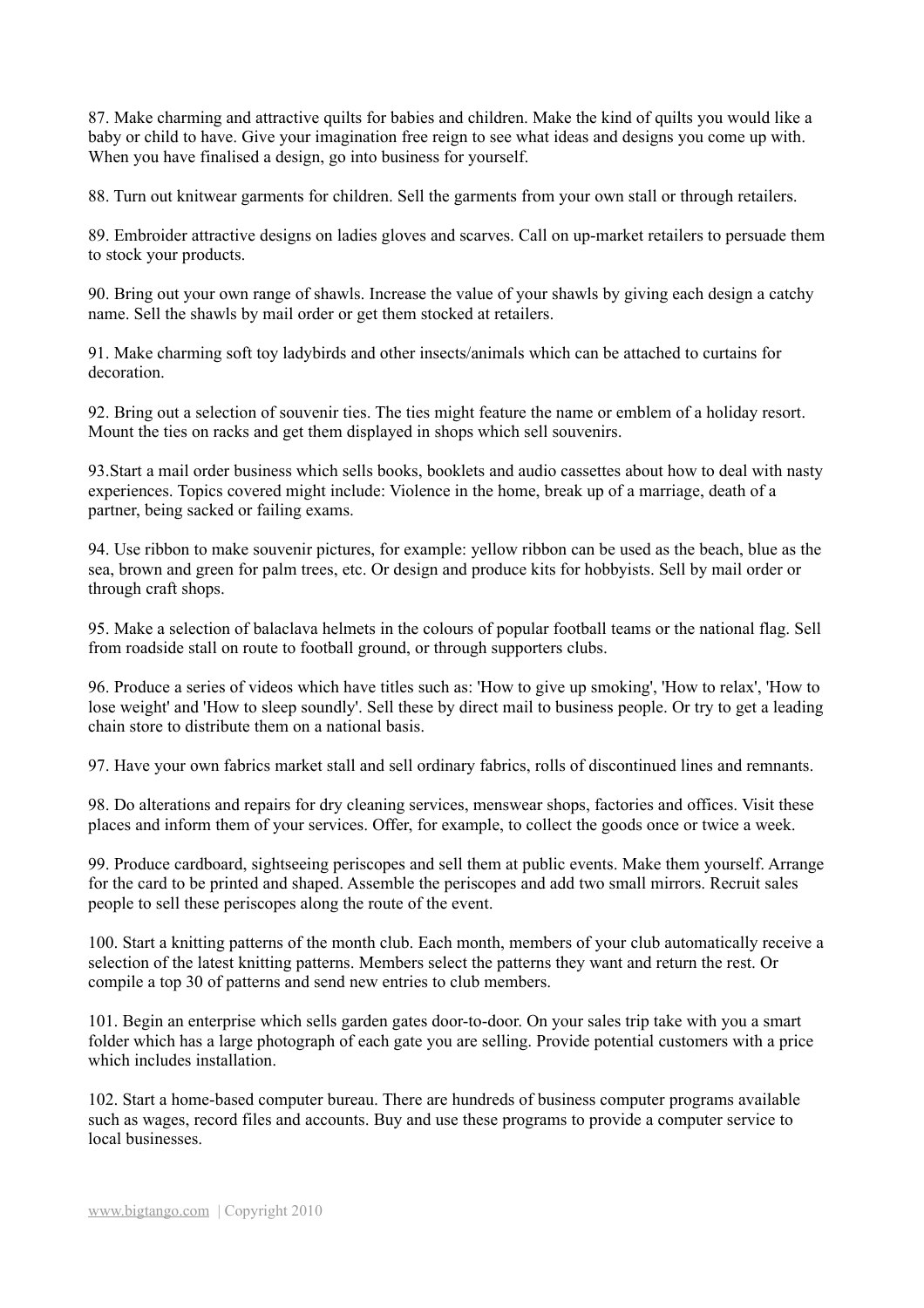103. Set up a business which promotes the making of lampshades. Lampshade making can be sold as either an interesting hobby or a business opportunity. Produce a mail order catalogue of lampshade making equipment and supplies. Advertise your catalogue in crafts magazines.

104. begin a computerised dating service. Operate this service like a traditional dating service but, hold all your records on computer and use the computer to aid your search for compatible partners. Have leaflets printed and place them in shops and advertise your service in the personal messages section of your local newspapers.

105. Be a sleep consultant. Large numbers of people have difficulty in sleeping at night. This is not usually a medical problem but can be corrected by using a suitable method or attitude of mind. Provide people in your area with confidential advice about how to sleep soundly.

106. Start a venture which designs and manufactures portable theatre footlights. Potential buyers include: amateur theatre and dance groups, rock groups, children's entertainers, variety entertainers, nightclubs and mobile disk jockeys.

107. Rent computers to private business users. The computers you rent might be new and/or second hand. Also rent out peripherals such as printers, stands and sheet feeders. Use local media to inform potential customers about your service.

108. Buy original computer games programs from home computer enthusiasts. Find these programs by advertising in computing magazines. Produce a compilation of the programs on a master floppy disk. Have copies of this disk made and sell from ads in home computing magazines.

109. Produce a series of low cost audio cassettes which help school pupils revise for public examinations. You might give these cassettes a brand name like 'Personal School Revision Cassettes". Get them stocked at newsagents and bookshops.

110. Set up a firm which publishes a monthly computer diskette program for home computer enthusiasts who want to improve their programme writing skills. Each cassette might give ideas, examples and tips about how to become a better computer programmer.

111. Organise educational holidays and weekend breaks for computer enthusiasts who want to further their programming skills. The courses might be held at a bed and breakfast house out of season. Advertise in computing magazines.

112. Design and publish diaries for each star sign. The special feature of these diaries is that a star reading is given for each day of the coming year. Have these diaries mounted in a special display rack. Get a wide range of shops to accept your racks.

113. Use luminous paint of the kind used on watches and alarm clocks to highlight figures on natural ornaments such as starfish, coral, colourful rocks, pine cones, etc. Place these in a sheltered display case to illustrate their luminosity. Have display cases on show at gift shops.

114. Start an enterprise which makes a high quality, home-made paper. Sell the paper at a premium for use as : Personal stationery, certificate presentation scrolls, printing paper for manually operated printing presses, etc.

115. Bring out a selection of lucky charms which are for hanging from windscreens of cars, vans and lorries. They might be mini horse shoes, rabbits feet, wooden or plastic number sevens, four-leaf clovers, etc. Package your lucky charms to distribute to a wide range of retailers.

116. Manufacture kits for making mosaics. Each kit will have a pre-designed mosaic and people will have to complete it like a jigsaw puzzle. Use ads in craft magazines to sell kits by mail order.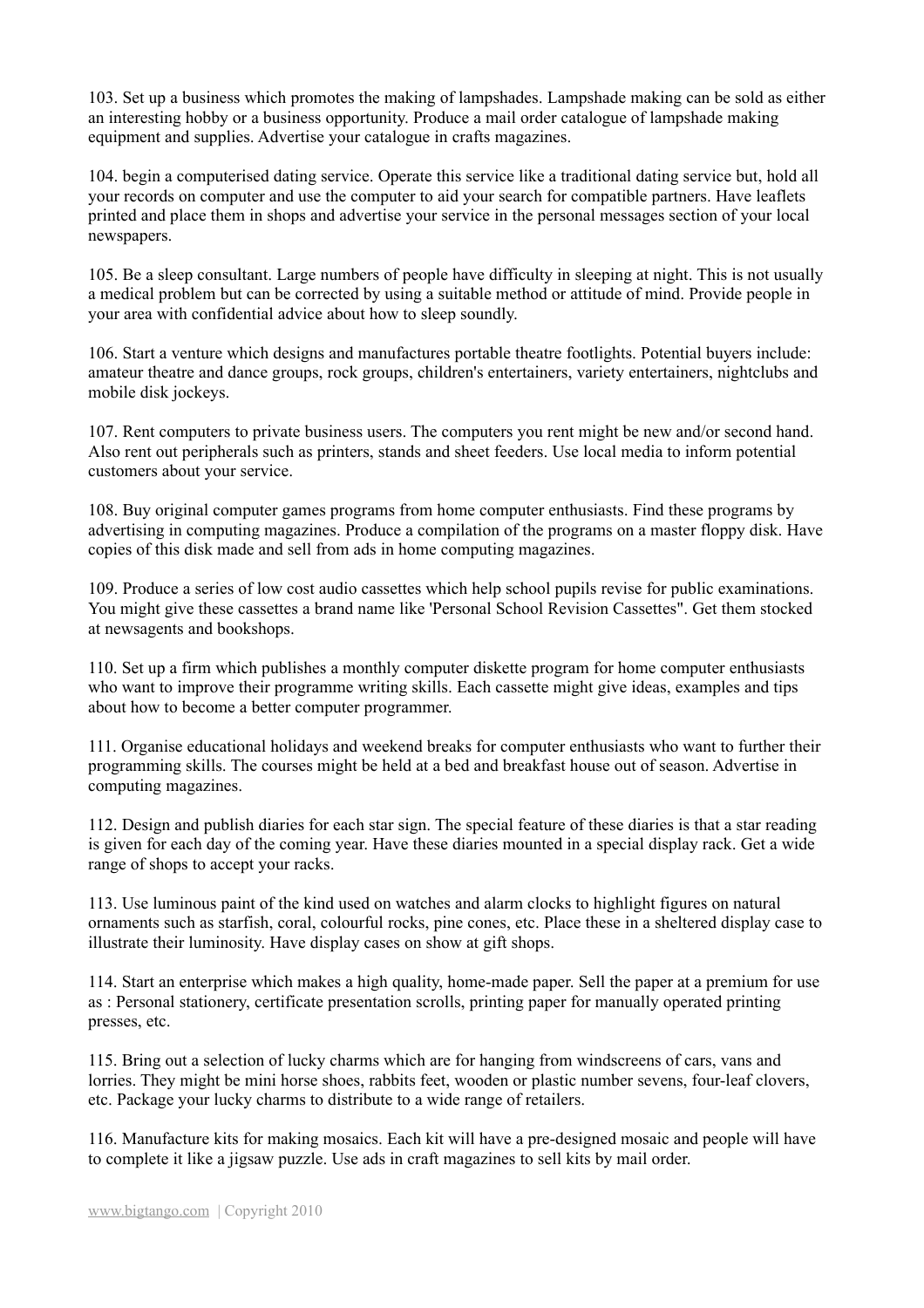117. Sell greenhouses door-to-door. Buy the greenhouses from manufacturers at trade prices. Produce sales literature and recruit sales people to sell the greenhouses for you.

118. Start a postal business which rents out war gaming model soldiers and other accessories. War gaming enthusiasts can use this service to play war games of any size from any period of history.

119. If you have a spare room, take in a lodger or start a small-scale bed and breakfast business. If you choose the latter, either place a sign outside your house which reads 'Bed and Breakfast' or advertise in the windows of newsagents and in the classified ad columns of newspapers.

120. Earn money from anatomical charts. Use the charts to : 1) Make stylish framed prints. 2) Make unusual designs for T-shirts. 3) Decorate household products such as wastepaper bins and lampshades. 4) Make decorative or educational posters. or 5) Make a collection of educational slides.

121. Make decorations for wine bottles. Each decoration is slipped over the neck of a bottle. These decorations are either wood carved or metal engraved with the name of a restaurant or family. Or, make floral decorations, the scent of the flowers complimenting the bouquet of the wine.

122. Start a crafts business which makes unusual table lamps. Each lamp might feature a stand made of a conch shell, for example, or a Victorian bottle. If you hit upon a design which is popular, and their are no problems for obtaining raw materials, this can become a full-time business.

123. Take up the craft of jewellery making and as soon as you acquire a basic skill, start selling what you make. Begin by sending for a catalogue issued by a mail order jewellery making supplier.

124. Start a mail order firm which sells equipment and supplies to weavers and spinners. An important market will be those taking up weaving and spinning for the first time. Place ads in crafts magazines which are directed at this group.

125. Produce souvenir children's height charts which feature postcard-type views of local scenery. Or do souvenir suntan charts. These suntan charts have a complete range of skin shades. A holiday-maker buys a suntan chart to make a before and after comparison.

126. Compile a postal course which teaches people how to cut silhouettes. The course might include instruction on how to cut all kinds of silhouettes such as landscapes, animals and people. These silhouettes can be framed or mounted to make attractive wall-hangings.

127. Organise courses about how to build your own house extension or loft conversion. Hold the courses during the weekends at the construction site of an extension or conversion. Or a bed and breakfast house could be hired out of season for a week-long course.

128. Begin a crafts business which makes either souvenir or normal tea cosies. Find suitable retail outlets to stock your cosies. You might, for example, make souvenir tea cosies for tearooms and cafes to sell to their customers.

129. Sell cheap toys door-to-door. Visit neighbourhoods which have an above average population of children.

130.Learn how to make soft toys with the long term objective of being able to earn money from teaching others. Eventually, teach solo students, classes or use diagrams to teach people by post. Also begin a postal course which teaches people how to design their own soft toys.

131. Become a calligrapher of poems. Earn money from calligraphing poems to commission for poets and sweethearts. a) Classic poems like 'Desederata', 'Charge of the Light Brigade', etc, and selling them as gift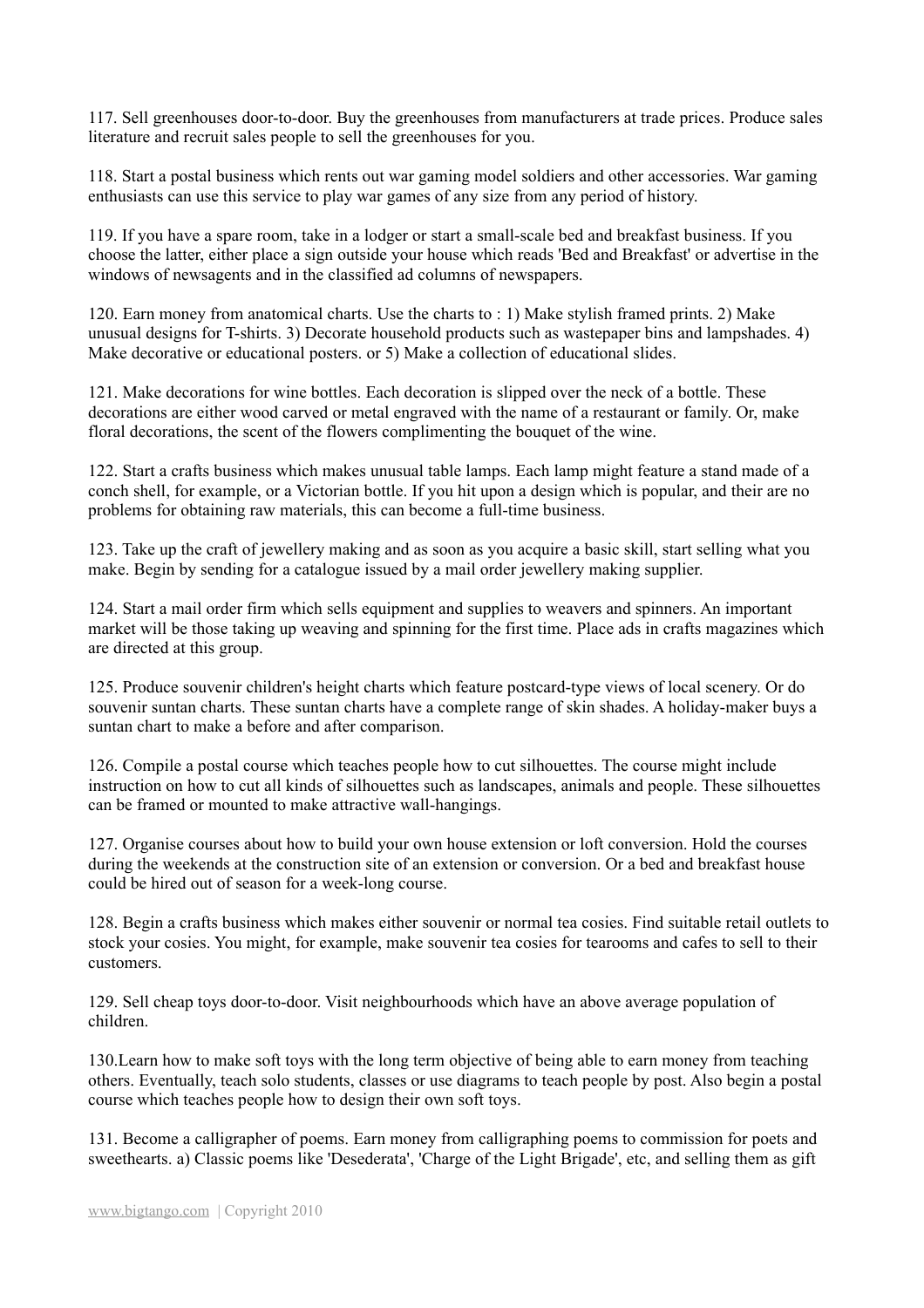products. b) Poems of local origin and selling them as souvenirs.

132. If you have the artistic ability to sketch or do ink drawings of private houses there is certainly money to be made here. get work by calling on households in the nicer looking parts of town and showing potential customers samples of your work. Also offer a framing service.

133. Commission an artist to do a series of designs for saucy postcards. Arrange for the postcards to be printed. Mount the cards on small racks and distribute these to retailers at tourist resorts.

134. Become a portrait artist and work in a thoroughfare of a shopping or tourist area.

135. Publish a 'Who's Who of Business Opportunities'. Sell advertising space in this publication to business opportunity firms. Use direct mail and ads in the business opportunity press to sell advertising space and the finished publication.

136. Open a small private school of art. Employ artists to teach courses about different kinds of art from oil painting to pottery. Offer holiday courses, individual tuition and evening and weekend classes.

137. Earn from illustrating personal names in the style of Dickens' illustrator George Cruikshank. Do work at: tourist sites, shopping thoroughfares, fairs, exhibitions, etc. Also do illustrations by post and offer a service which reproduces your work on personal stationery.

138. Found an agency for all artists, such as painters, illustrators, pottery workers and sculptors. Provide work for the artists and specialise in contacting businesses which might not have considered using artists. For example, arrange for morals to be painted in staff canteens and sports clubs.

139. Begin a mail order firm which promotes the collecting of wine bottle labels. Assemble a wide selection of labels and compile a catalogue. In your catalogue also include, starter packs, albums, framed labels, etc. Collect the labels from used wine bottles from wine bars and hotels.

140. Start a business which sells custom designed drinks bars from home. Operate this business in a similar style to firms which sell fitted wardrobes or kitchens.

141. Establish a direct mail business which sells products to pubs, wine bars and hotel bars. The products in your catalogue might include: books and booklets about making cocktail drinks, quizzes for contests, promotion ideas, pub games, etc.

142. Set up a mail order business which sells equipment and supplies for making herbal drinks at home. This could be an interesting and healthy hobby for anyone to take up. Produce a small catalogue and advertise in a wide range of publications.

143. Operate a children's lucky dip at markets and crafts fairs. This would consist of a box of wood shavings mixed with small toys in wrapping paper. A child or their parent pays a standard charge, for example, one pound and the child takes out a wrapped toy.

144. If you are familiar with electronics, start a mail order business which sells electronic kits, components and accessories. If possible bring out your own electronic kits. To obtain other products get some letterheads printed and write to trade suppliers at home and abroad.

145. Make a wide range of electrical extension leads. Make extra long leads for people with large gardens, for business make industrial extension leads which are up to 1000 feet in length. Get shops and trade suppliers to accept orders for you.

146. Open a school for disk jockeys. Offer potential students different courses for radio, night-clubs, mobile discos, hospital radio and pirate radio. Give students tuition: in classes, on a one-to-one basis, or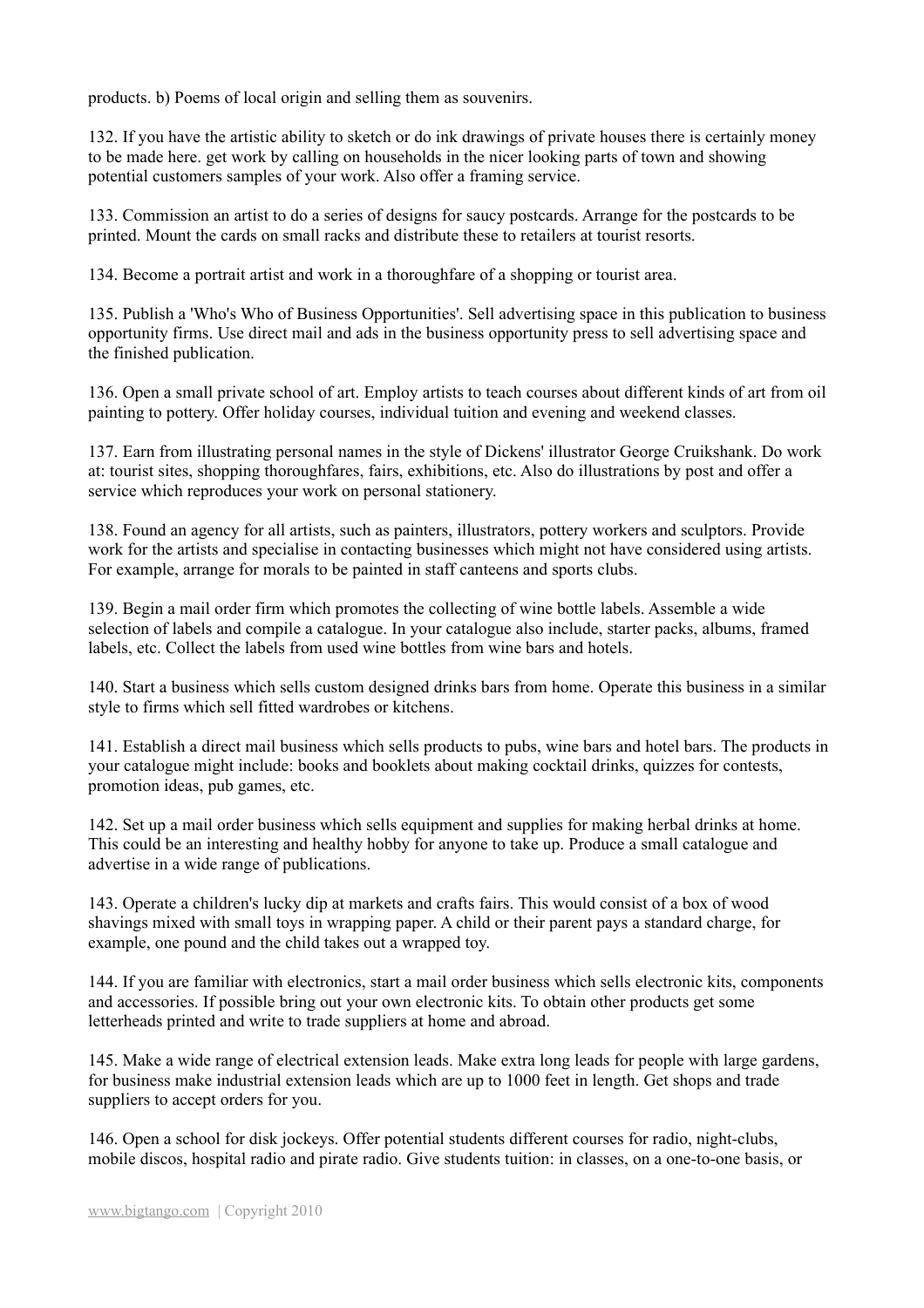correspondence courses and through audio cassettes.

147. Supply a fortune teller or numerologist for parties and weddings. A visiting fortune teller makes a party or wedding reception more entertaining for guests.

148. Become a photographers agent. Sell the work of amateur photographers for a commission. As an agent, your knowledge of the best place to sell photographs at home and abroad could lead to some amateurs becoming published photographers.

149. Begin a mail order business which sells folk crafts. Pick a national group such as the Scots, Welsh or Irish. Put together hampers and folk craft products which capture the essence of your chosen group. Have a catalogue printed and advertise it around the world.

150. Set up a postal enterprise which sells signed photographs of celebrities. Or, if a particular celebrity is in demand, offer to donate money to charity if X number of signed photographs are sent to you.

151. Make a toffee of your own design and add a stick to make a toffee lollipop. Get them stocked at newsagents and confectioners or sell from a stall at markets, fairs and exhibitions.

152. Set up a school of 'Self-selling'. Teach students at your school how to sell themselves and impress, for example: The opposite sex, work colleagues, job interviewers, etc. Hold classes, give individual tuition, or teach people through audio cassettes or correspondence courses.

153. Start a mail order firm which sells plans, books and supplies to origami hobbyists. Advertise your catalogue in crafts magazines.

154. Be a professional family affairs adviser. Just as a careers adviser gives advice on career improvement and development, your service gives advice on improving the future of an entire family. The advice might be about finance, careers, education, relationships, etc.

155. Design and make leather stamp wallets for philatelists. These would be for keeping duplicates and stamps for sale. The wallets might vary in size from the pocket to the desktop. Sell through stamp shops and adverts in stamp magazines.

156. Start a mail order business which sells fund-raising accessories. For example: booklets about fundraising

ideas, bingo calling machines, scratch cards and many, many others. Produce a catalogue about your goods and send it to clubs, societies, associations and schools.

157. Put together a debt collection training course for small businesses. Every small business is a potential client. A key selling point is that the cost of the course should be quickly recovered from the more efficient collection of debts.

158. Write and publish a book about betting on horses. In this book, include details of betting systems and suggestions about how to assess the likely performance of horses. Sell copies of your book to horse racing punters from newspaper ads or by direct mail.

159. Produce a series of audio cassettes about how to stop or reduce vices and bad habits. The cassettes might have titles like : 'How to Stop Snoring', 'How to Cut Down on Drinking', 'How to Pack Up Gambling', 'How to Stop Smoking', etc. Sell the cassettes by mail order and through a wide range of shops.

160. Put together a correspondence course about how to become an amateur magician. The aim would be teach people who to do numerous basic tricks. It would be a foundation course for amateur magicians. Also sell the products that magicians tricks require.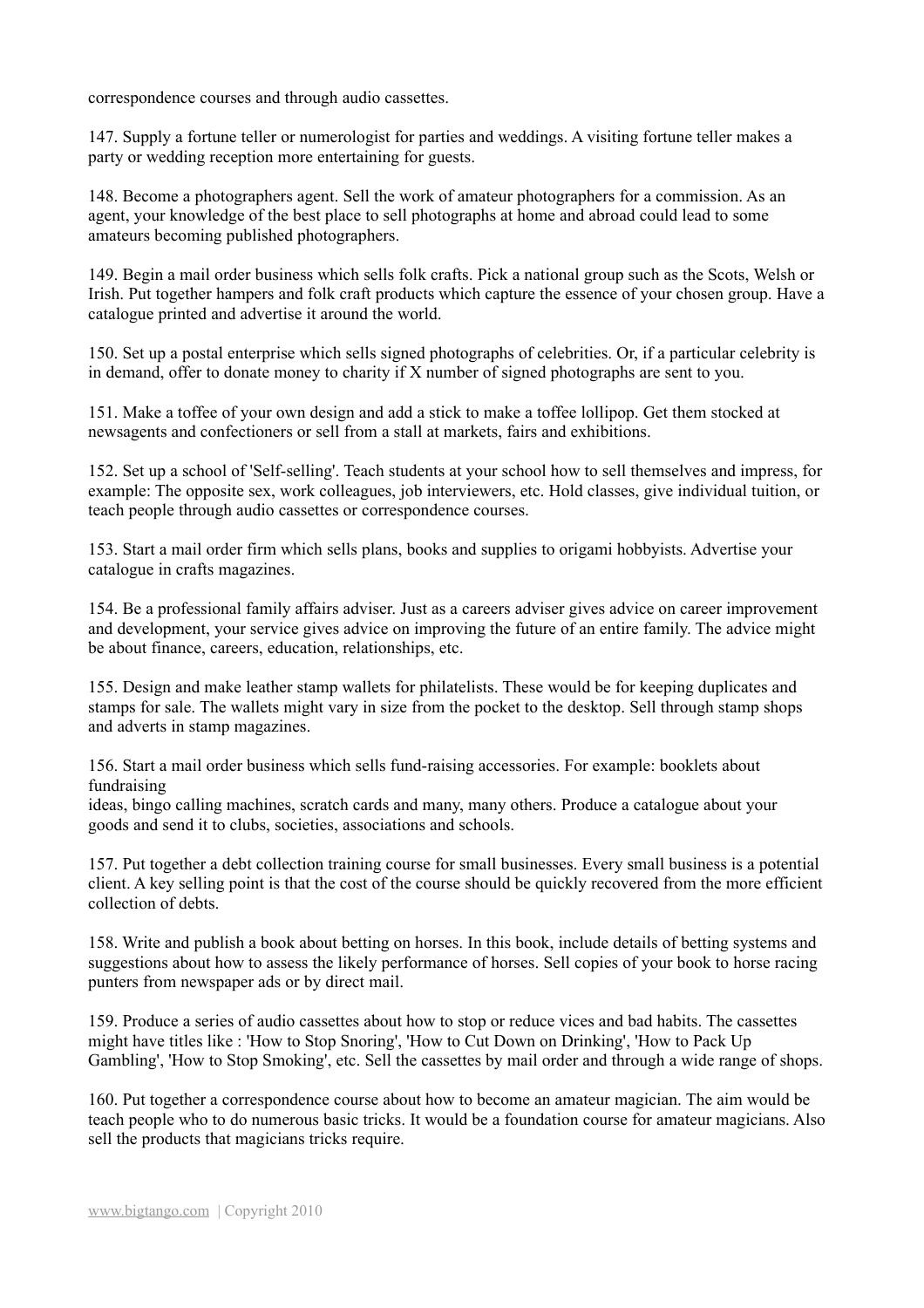161. Package selections of empty matchboxes. Distribute these to newsagents to sell to children who collect empty matchboxes. Or get them stocked at specialists collectors outlets such as stamp and modelling shops.

162. Set up a business which produces a selection of novelty packets of seeds for garden weeds. These seeds might have the same as stinkbombs. Sell through gift or joke shops.

163. Start an enterprise which delivers table flowers on a regular basis to : restaurants, hair salons, dental surgeries, offices, etc. Call on these places to sell your services.

164. Earn money by selling cactuses door-to-door. Carry them in a cinema usherette-type tray.

165. Start a craft business which makes a selection of cactus products. These products, such as paperweights, book ends, desk sets, etc. have live cactuses growing out of them.

166. Make concrete mini-models of cows. Each model is painted to look like a real cow. These cows are for gardeners to put on lawns to evoke the atmosphere of the countryside. Get them stocked at as many garden centres as possible.

167. Sell garden fountains to up-market householders. Produce quality sales literature and advertise in select magazines. Pay professional builders to do the building and installation work.

168. Buy ordinary plastic model kits of aircraft and boats. Construct the kits and hand paint them in their original colours. Sell the finished models from a stall at fairs and markets.

169. Bring out kits for making relief pictures with wood. For example, a kit for making a rural scene might include wooden pieces cut in the shape of: trees, animals, clouds, buildings, etc. Sell either by mail order to craftworkers or through shops which sell craft products.

170. Start a seasonal business which sells bulbs door-to-door. This business is best operated by two people: one calls on houses and the other moves a handcart full of bulbs.

171. Sell novelty trays of British soil to expatriates. This can be applied to any other nationals. Stick a tiny national flag in the soil of each tray.

172. Set up a company director exchange service. Your service arranges for one or two directors in different companies to swap places at board meetings. Use telephone or direct mail to sell your service to businesses.

173. Import specialist magazines from overseas English-speaking countries. For example: magazines relating to unusual hobbies or sport. Your task is to build up lists of subscribers in this country. Begin by writing to overseas publishers to ask if they will supply magazines in bulk at good discount.

174. Begin and build a weed removal and control round. Operate this like a window cleaning service. You might do this work yourself or employ students or retired people.

175. Put together a humorous mail order package which sells products that describe the afterlife. For example, produce a series of audio cassettes which describe exactly what it's like in heaven and hell.

176. Write and publish a series of booklets or cassettes about how to make money from flowers and plants. The titles might include: 'Starting a Florists', 'Setting up a Nursery', and 'How to Open a Garden Centre'. Advertise in gardening magazines.

177. Hire out: Window boxes, bottle gardens, exotic plants, tubs of plants and hanging baskets. Your clients will include: offices, banks, pubs, hair salons, restaurants, exhibitions, etc. Also provide your clients with a maintenance service.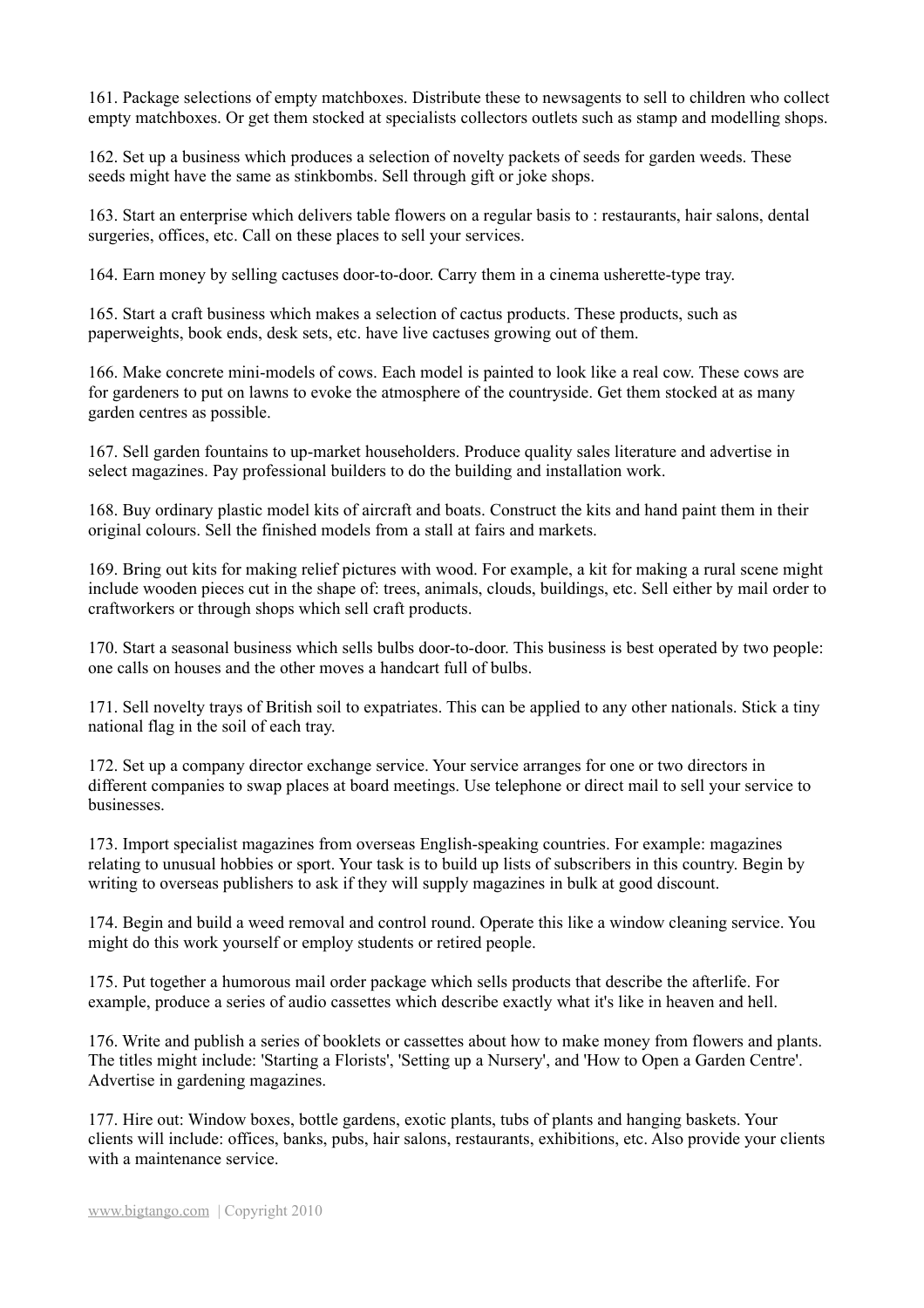178. Learn about flower arranging at evening classes then, earn money from teaching others in your own home. Give afternoon classes to pensioners and housewives. A major attraction of the classes is that they act as a social occasion.

179. Set up a production line which turns out mini-gardens in bowls and pots. Sell from your own market stall or through a range of retail outlets.

180. Design and make herb gardens for the house or garden. Produce the herb gardens in a range of different containers such as bottles, tubs, trays, large pots or hanging pots. Sell through suitable retailers or by mail order.

181. Devise a selection of scents specially designed for love letters and greeting cards. For example, the scent of roses for love letters and pine trees for Christmas cards. Set up a business which manufactures, packages and distributes the scents.

182. Bring out a range of herbal or hop filled pillows. Make pillows for different functions, for example: pillows which are an aid for people who have difficulty sleeping, siesta pillows for the garden nap, pillows for the living room and pillows which are especially designed for daydreaming.

183. Devise and organise the manufacture of cosmetics for bald heads. The vacant space on a man's bald head is not something which should be covered up but is a canvas for an artist. For example a bald head might feature wavy lines, a rainbow, sunburst, or a colour to match the eyes.

184. Begin an enterprise which manufactures old-fashioned, reliable flypaper. The novelty value of this old method of flying insect control suggests that it is time it enjoyed a revival.

185. Make wooden puzzles for children. For example, brightly painted wooden shapes have to be fitted into the corresponding hole in a block of wood. Or make a flat wooden animal like a dinosaur or rabbit. Cut this animal into lots of wooden shapes so that it is a challenge to assemble.

186. Hand-paint pictures or witty statements on small squares of wood. For example, the pictures might feature animals and the statements might be about cooking like 'Oliver Twist's Favourite Kitchen'. Add a magnet to the back of each square so that they can be stuck to fridges and other metallic surfaces.

187. Set up a mail order business which promotes the hobby of collecting seashells. Bring out a catalogue which has a large collection of seashells, collectors accessories and books about seashells.

188. Write and publish a newsletter about how to start a newsletter publishing business. Each issue of the newsletter might be a lesson about one of the various topics involved in beginning and running a successful newsletter.

189. Introduce to your area a daily home-visiting, morning make-up service. Build up a timetable of appointments with different clients. Or work for a local hotel providing a make-up service for the guests.

190. Start a mail order business which sells health improvement books, booklets and audio cassettes. Discover what titles are available from publishers and produce your own catalogue. Also publish some of your own booklets and cassettes.

191. Earn money by selling all sorts of formulae by post. For example: formulae to DIY enthusiasts, housewives, hobbyists, craftworkers and many others. Produce either a general directory which has universal appeal or bring out specialised booklets for different markets.

192. Write and produce an audio cassette course for those who want to stop smoking. Sell this course through adverts in newspapers and magazines or by direct mail to business people.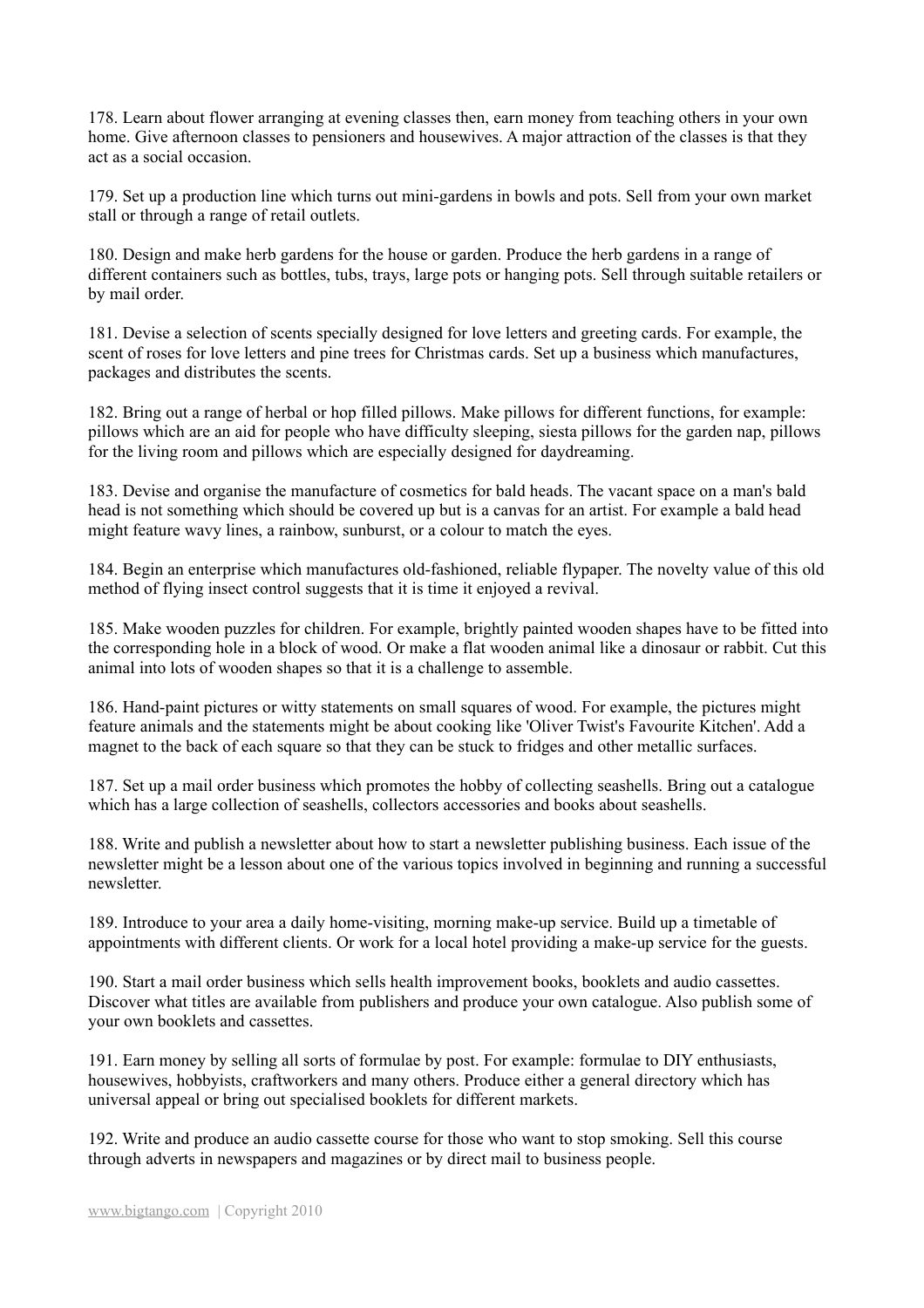193. Bring out a series of booklets or cassettes which have titles like : 'How to Cure Boredom', 'How to Beat Depression', 'How to Get Out of a Rut', 'How to Beat Back Pain', etc. Sell by mail order, through bookshops or other retail outlets.

194. Start a business which rents out drum kits and electric guitars. Advertise your business both in the local press and in the windows of newsagents. Provide a delivery service.

195. Make money from bringing out your own happiness plants. A happiness plant is any plant for which it can be claimed gives off an unseen aura or odour which humans find pleasing. Sell from a market stall or by mail order.

196. Found your own institute of beauty. This institute would be the beauty world's equivalent to : 1) a finishing school (for women who want to become expert in doing their own make up) and 2) a secretarial school. (for women who want a career in the beauty industry.)

197. Start a walking menu board service (A sandwich board with a giant menu on it). Sell to restaurants and cafes throughout the region. Employ students and young people to carry the boards.

198. Hire premises at a busy tourist site and take portrait photographs of tourists. Add a novelty to the photographs by, for example, dressing the tourists up in national costume. Or dress clients in Victoriana or Wild-West garb and add a sepia, aged appearance.

199. Reprint old photographs of a town and mount in attractive frames. Sell through local shops. Advertise in local press for residents who have old photographs you could pay a fee to have reproduced.

200. Produce a correspondence course which teaches about how to trace your own ancestry. Call your business a 'School of Ancestral Research'. Advertise in a wide range of publications.

201. Start a newsletter for diarists. Diarists nearly all work in isolation and many would welcome a newsletter to inform them about the existence and activities of their fellow diarists. The newsletter may act as a forum for discussion about diary writing and also give advice about how to improve upon the technique of diary writing.

202. Sell by post to record collectors unsorted parcels of new and second-hand records. Less than 5% of singles released get into the top 20 of the charts. So there are a lot of new unsold singles in the hands of record companies.

203. Produce and sell a home study course on how to write self-improvement books. Writing this type of book is one of the easiest ways to become a published author. In this field there are always themes which sell well, such as how to make money, attract love and how to be a success.

204. Start a mail order business which specialises in selling classic singles from the sixties. Classic singles are constantly being re-issued in various countries around the world. Import these and sell by post.

205. Serve coin collectors by starting a coin or coin of the month club. Activities might include sending collectors new foreign coins as they are issued.

206. Devise unique cocktail drinks and punches to commission. Name each drink after the person nominated by the sponsor. These recipes make unusual gifts, for example, a specially designed punch would add fun to a wedding reception or birthday. Sell from classified ads.

207. Use direct mail to sell a range of novelties, games, toys, quizzes and ornaments for the office. Produce a catalogue and send to offices.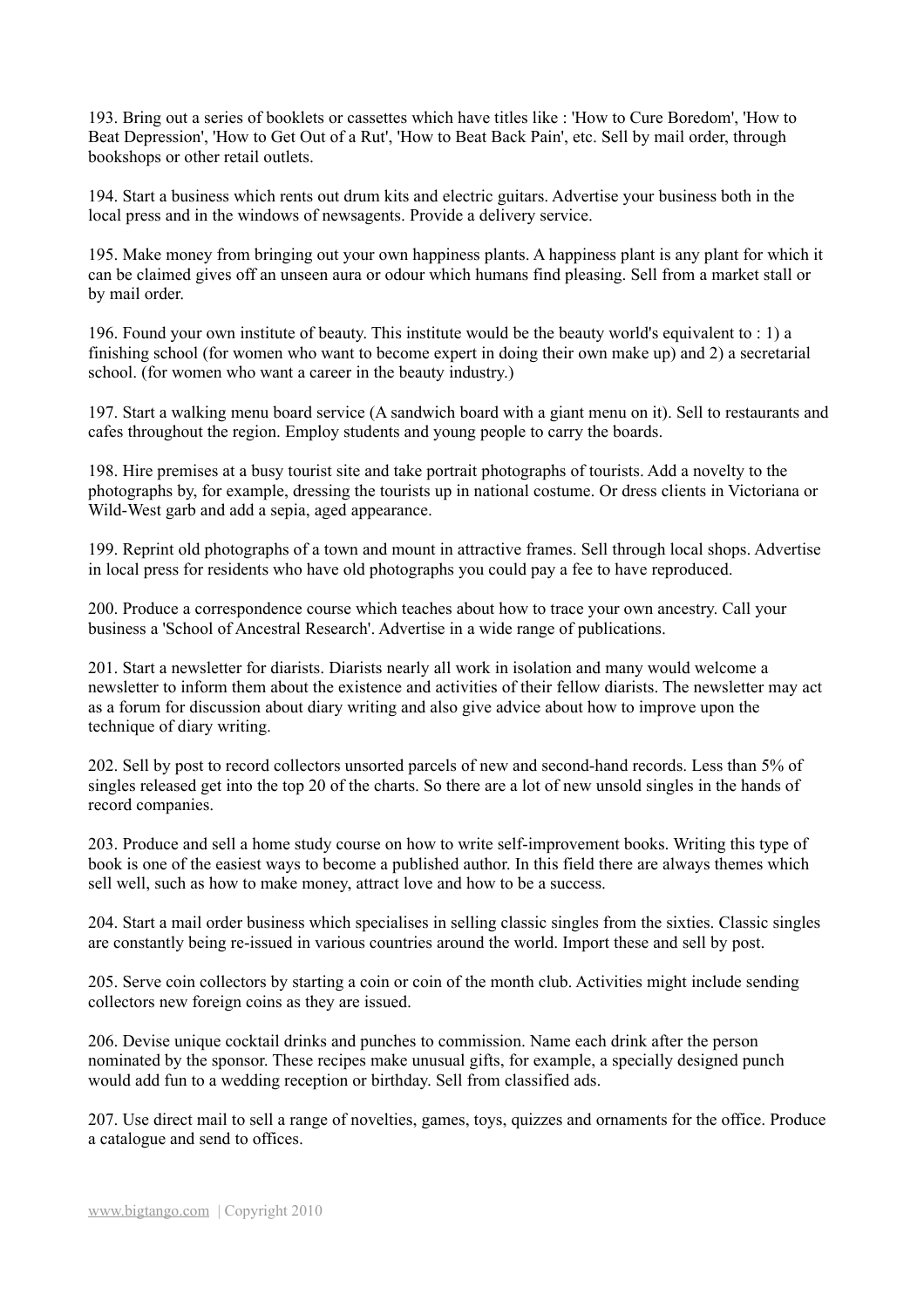208. Launch a carved ornament of the month club. A collection of beautifully carved ornaments will add character to a house and make a good investment.

209. Start a mail order business which sells books, equipment and supplies to those interested in amateur rocketry. Put together an amateur rocketry kit for beginners and advertise this to attract new hobbyists to the business.

210. Compose poems to order for any occasion, such as engagements, births, weddings, birthdays, valentines, etc. These poems make a unique and memorable gift. Use classified ads to sell your service. Or set up a stall at a fair or tourist site and compose poems on the spot.

211. Compile a correspondence course about writing drama or comedy for radio. Radio is a proven route to becoming a successful drama or comedy writer. Your course would help people to develop their writing ability and aid a route into the business.

212. Bring together a range of products specially designed for left-handed people. Have a catalogue printed and start a mail order business.

213. Set up a garden improvement business which designs and builds ornamental Japanese or Chinese gardens. Produce a brochure about your work and advertise in up-market publications.

214. Use ball bearings to make attractive ornaments, either 1) decorate large ball bearings or 2) stick smaller ball bearings together. The ornaments might be shaped to look like people or animals. Sell through gift shops or from a stall.

215. Act as a sales agent for fan clubs. Sell memberships for a commission at concerts, festivals, and to people in your area. Write to fan clubs to offer this service.

216. Familiarise yourself with products on sale at shops which sell arts and crafts materials. Visit similar shops abroad to find a good product or products that are not on sale in this country. Start a business importing and distributing your chosen product.

217. Build up a sales round where you call on customers once every eight weeks, for example, to sell cheap or unusual household items. First call door-to-door to sell your products then keep a record of buyers and call back eight weeks later to sell other products of a similar nature.

218. Sell mounted etchings by calling on private households and shopkeepers. Buy from the original artist or from a wholesaler.

219. Produce an audio cassette course about how to use the telephone for business. Cover subjects such as telephone selling, dealing with enquiries and complaints, interviewing, etc. Sell by direct mail and classified ads.

220. Run an international pop music pen pal club. Produce a quarterly publication which lists people looking for pen pals. Also boost your income by selling advertising space in your publication. Use small ads world-wide to recruit subscribers.

221. Start an interior decoration business which specialises in period decor. For example decor with a theme related to the Victorian or Georgian age, the 1910s, 1920s or Art Nouveau. Produce a glossy brochure about your service and use ads in up-market publications to attract enquiries.

222. Set up a direct mail postal library. For a fee any business can borrow examples of previous direct mail campaigns. A client business might borrow the work of either competitors or potential clients.

223. Bring out a library of audio cassettes about hobby subjects such as model making, angling, stamp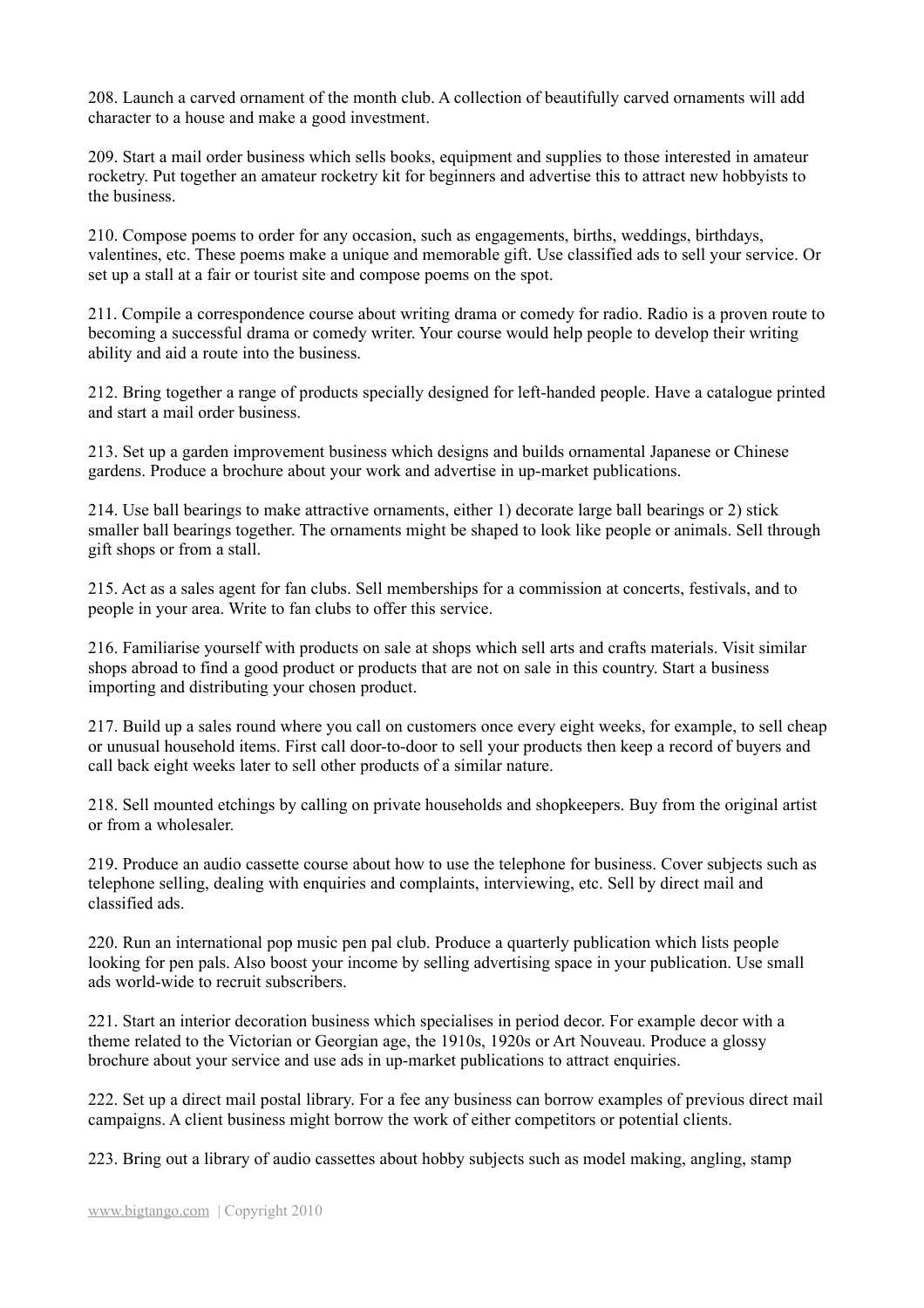collecting, treasure hunting, etc. These cassettes might be about specialised areas of each hobby. Sell the cassettes from ads in hobby magazines or get them stocked at hobby shops.

224.Produce a separate audio cassette for each star sign. Each cassette should feature astrological predictions and advice. Mount the cassette in a display box. Arrange for all kinds of shops to stock them.

225. Market a short or toy tug-of-war rope. Package the rope and get it stocked at sports or toy shops respectively. A short rope for adults and a toy rope for children could be used to play small scale games of tug of war. Or the rope could be attached to a wall to make an exercise device.

226. Rent out photocopying machines on a temporary basis. These machine might be rented by the day, week or month

227. Open a market stall which sells celebrity products. Sell books, badges, posters and other products on the latest celebrities. These celebrities will include new pop stars, film stars, models and national heroes. Also sell products about classic celebrities like the Beatles and Elvis.

228. Organise pop or rock music talent contests. The income from each contest would come from either, charging the performers an entrance fee or selling tickets to the public. You may even be able to find a sponsor to back the entire contest.

229. Design and produce a range of children's badges. These might feature pictures of animals, spacecraft, robots or funny faces. Mount them on a felt covered board or place them in small cellophane packets. Have them displayed at newsagents and toyshops.

230. Sell home-made bubble mixture to children at markets, roadside sites, fairgrounds and fetes. Give each child a ring made from soft wire to make the bubbles with.

231. Make military play uniforms for children. For example: 7th Cavalry, navy uniforms, toy soldier uniforms, etc. Package and sell through toy shops. Alternatively have a catalogue produced and sell by mail order.

232. Design and make fashionable jump suits. Make the rounds of boutiques to find suitable stockists.

233. Produce a library of audio cassettes which give advice about health and psychological problems experienced by men and women. Draw up lists which are unique to men and to women. Sell by mail order.

234. Start a vegetarian food catering service. Devise a menu with imaginative meals. Advertise in political and environmental publications.

235. Have a market stall which sells cosmetics. Cosmetics usually have good profit margins and a market stall has low overheads. These two factors combined make it an attractive business opportunity.

236. Start a postal school of the cinema. Compile a variety of courses about different genres of the cinema such as westerns, science fiction and musicals. Produce a prospectus and advertise in cinema and film magazines.

237. Establish a one-man, dial-a-handyman service. Produce a leaflet which lists examples of the jobs you do and your prices. Deliver leaflets to households and businesses in your area. Use a telephone answering machine to take calls while you are out.

238. Start a van sales and delivery business which works for importers and small manufacturers. Build up a complimentary range of products from different importers and manufacturers and call on potential customers. Examples of product ranges are health foods, hobby supplies, sportswear and electrical goods.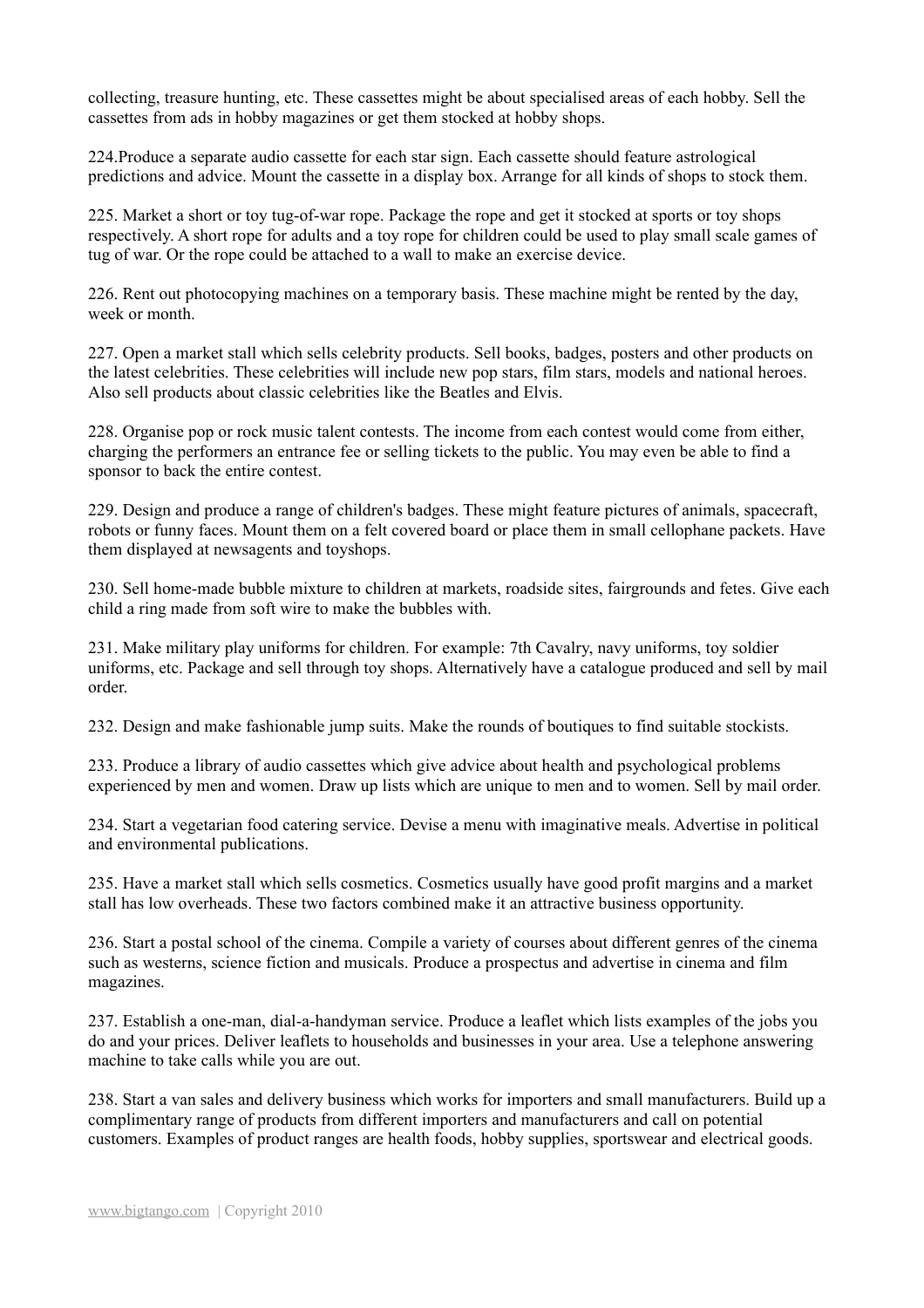239. Set up a postal business which hires out replicas of rifles and pistols. Your main custom would come from gun collectors and amateur theatrical producers.

240. Begin a business which bottles sea or lake water. Sell the bottles as either souvenirs, i.e. 'pocket or desktop Atlantic Ocean' or a natural beauty treatment, i.e. 'bathe your face in natural lake water'.

241. One of the characteristics of sexual attraction is that people are often fascinated by one part of the body such as legs, build or faces. Start a mail order business which sells slides, photographs and posters about legs, for example, or faces.

242. Make novel paperweights by modifying: snooker balls, golf balls, cricket balls, pool balls, etc. Get them stocked at stationers, sports clubs and gift shops.

243. Research, write and publish a series of booklets about how to start and run specific home businesses. Examples of titles might include: 'Money from Typing at Home', 'Your Own Telephone Sales Business', 'Your Own Knitting Business', etc. Sell by mail order.

244. Package individual apples, oranges and bananas. Sell through newsagents and other suitable shops.

245. Produce a series of audio cassettes about the crimes of the century. The crimes covered might include: mass murders, bank robberies, arson and fraud. Sell these cassettes by direct mail, mail order or get them stocked at bookshops and newsagents.

246. Design a log book for the house. This is to record every physical change to a house so a householder can: Analyse costs, plan future changes and have the feeling of being well organised. Arrange for the log book to be printed and sell by direct mail to householders.

247. Invent and manufacture cosmetics for plants. These should be designed to bring out or emphasise the natural colour of plants. Sell you plant cosmetic from ads in gardening magazines or get them displayed by retailers who sell garden products.

248. Design a sport log book so that sport enthusiasts can keep a record of their performance. Get copies printed and sell to shops or sell from ads in sports magazines.

249. Make a selection of soft toy or fabric luggage tags. For example, a normal luggage tag is accompanied by two small dice made from soft toy materials. Alternatively make a range of soft toy luggage tags which are designed to act as travel mascots.

250. Make rosettes. Add to each rosette either a calligraphed or printed label which reads 'Cook of the Year', 'Prize Winning Mother', or 'Dad of the Year'. Have them displayed in local shops.

251. Make soft toy lucky charms. One idea is a giant number seven. Other ideas include: four leaf clovers, horseshoes, rabbits feet and destiny dice.

252. Start a mobile installation and repair service for all kinds of car lights. Produce a leaflet which lists prices for different jobs. Deliver the leaflets to houses or stick behind windscreen wipers of cars in your area.

253. Make a selection of soft toy insects. For example: caterpillars, ladybirds, bumblebees and wasps. Package the soft toys and claim that everyone should have a pet insect.

254. Use clothes pegs to make souvenir ornaments. These might take the form of animals, castles or boats, windmills and many others. Also design and produce kits so that craftworkers can make their own ornaments from clothes pegs. Sell by mail order.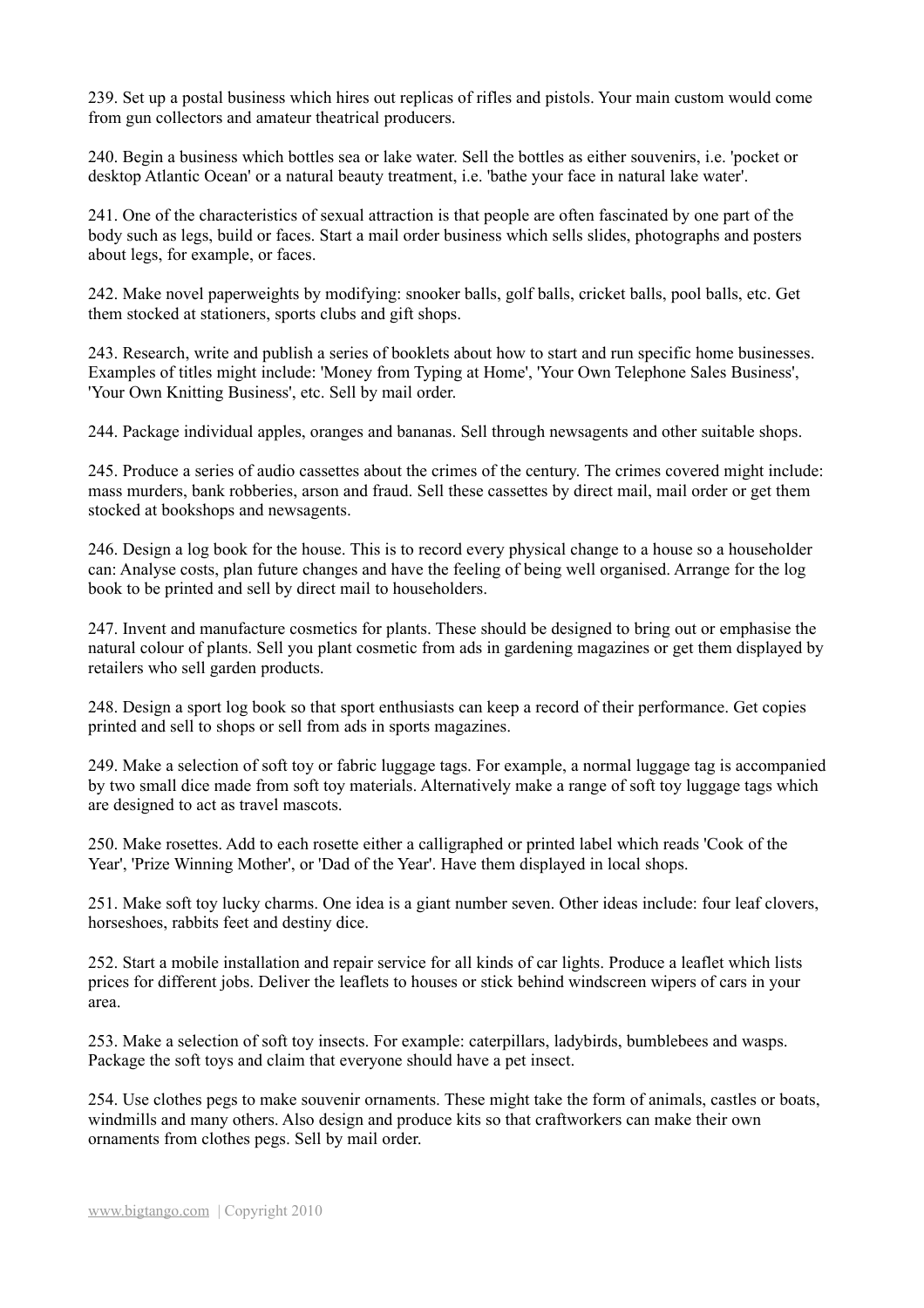255. Arrange holiday exchanges between various English speaking nationalities such as English, Scottish, Americans, Australians and Canadians. You might either provide a personal service which matches people or publish a newsletter listing people seeking exchanges.

256. Set up a service which gives independent valuations and assessments for those considering the purchase of a particular expensive antique.

257. Bring out an information package about 'How to Start Your Own Carded Products Business' (ordinary products are mounted on card for displaying on racks or walls in shops). An information package might consist of cassettes on sales dialogue, booklets and diagrams about ideas and methods.

258. Design and produce your own badges. These might have designs which feature sports, witty statements, pop stars or flowers, etc. Mount on specially printed display cards and sell cards to shops.

259. Start a market stall which sells low valued antiques. Obtain stock from either trade sources or buy saleable goods from the public.

260. Earn money from selling badges at pop concerts, festivals, tourist sites and other places where there are crowds.

261. Put together a mail order service which sells rocks and mineral specimens to collectors. Produce a catalogue which lists a wide range of minerals and rock specimens. Also include in the catalogue collectors supplies and accessories.

262. Collect a wide range of aerial photographs. These might be high altitude shots of villages, towns or cities. Start a mail order business which frames and sells these photographs.

263. Slice timber logs and burn letters into the wood to make house name signs. Also varnish them and sell from a stall at special markets or get examples stocked at retailers who would take orders for you.

264. Produce writing paper which has borders printed with pretty rural scenery or flowers. Get this stocked at stationers and tourist shops.

265. Bring out a booklet which has a title like "1001 Unusual Facts About Your Town". Discover these facts by reading local history books and visiting the archives of local newspapers. You could do similar booklets about a variety of towns and specialise in those which are popular with tourists.

266. Organise the production of concrete or plastic garden gnomes and statues. Have them stocked at garden centres and retailers who sell garden products.

267. Prepare a correspondence course about how to increase chances at winning at poker, the pools or horse-racing. The course allows people to develop their skills over a period of time and allows you to charge a reasonable amount of money. Use press advertising to sell.

268. Add a stand to small cubes of marble and sell as ornaments.

269. Design, produce and distribute T-shirts and sweatshirts which have an astronomical theme. The idea is that people will buy a T-shirt or sweat shirt that celebrates their star sign. Package them and have them displayed at a wide range of retailers.

270. Prepare astrological readings and charts about family ancestors. Use astrology readings and charts to shed light on personal characteristics of ancestors. Advertise in genealogy publications.

271. Open a school of creativity. Teach business people about the various techniques of creative thinking such as brainstorming, lateral thinking, quick think, value analysis, etc. Hold classes or give personal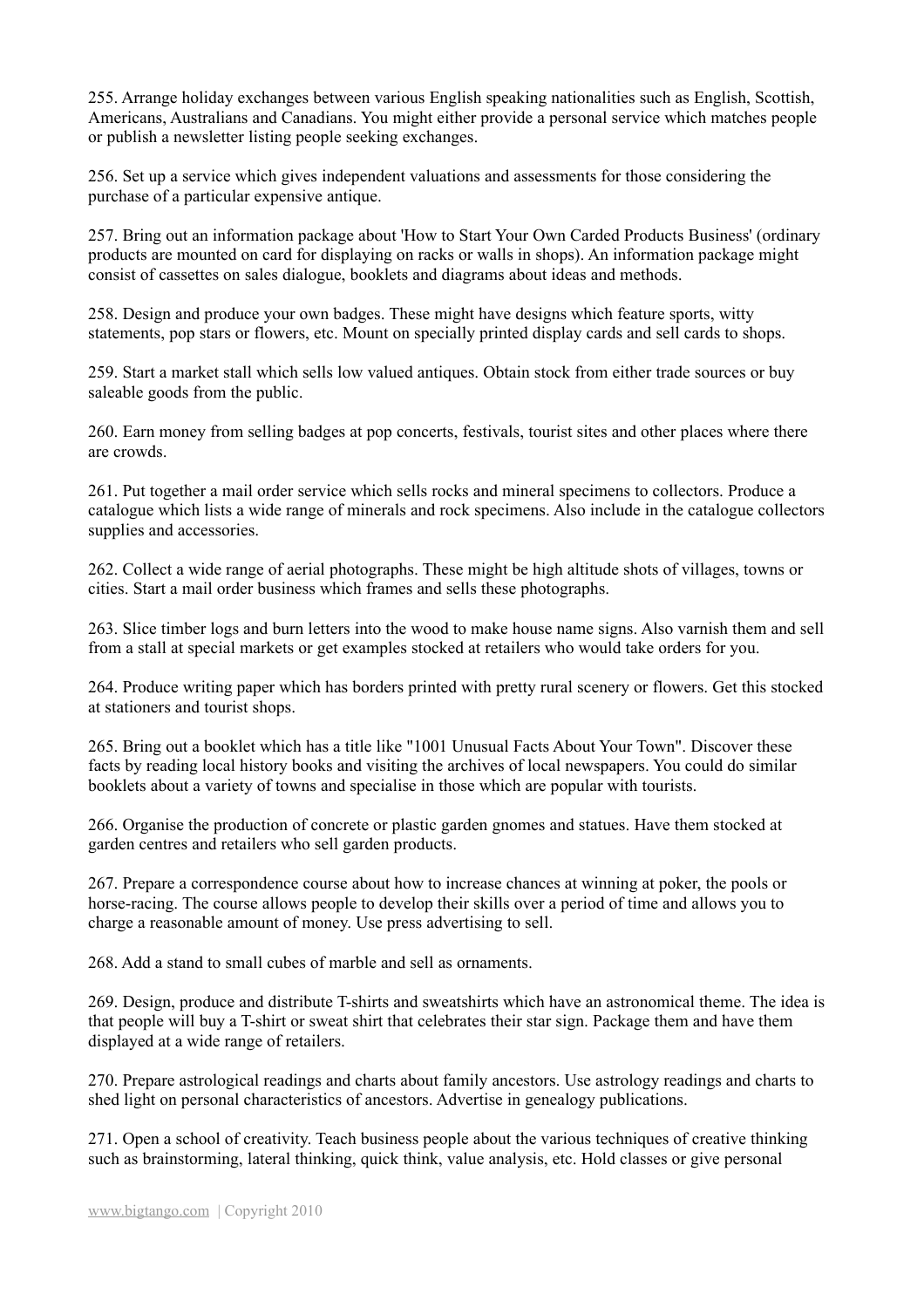tuition during work hours or lunch breaks.

272. Produce a series of famous biographical audio cassettes about famous artists, writers, politicians, inventors, film stars, etc. Sell these through bookshops or start a monthly club.

273. Start a novel sedan chair service in the centre of a tourist town. Carry a tourist on a short tour of the city centre.

274. Set up a horsedrawn minibus service in a tourist town or resort. Provide a short trip around places of interest.

275. Organise outdoor holidays in America. For example, walking or cycling holidays in the Rockies. Sell places on these holidays to people in Britain and the rest of Europe.

276. Write and publish a booklet about '101 Ideas for Off The Beaten Track Holidays'. Get this publication stocked at bookshops or sell from classified ads. You might also sell advertising space to firms who organise unusual holidays.

277. Hang low cost, imported leather belts on racks. Get various shops to take a rack of belts.

278. Set up a business which organises weddings. Compile a list of tasks which need to be done to make a wedding successful. Put together a selection of packages at different prices and sell these to potential clients.

279. Open a stall in an antiques market which sells collectable plates. Buy your stock of plates from manufacturers, wholesalers and collectors.

280. Devise and produce biblical role playing games. For example, people might take the roles of characters in parables. Arrange for the games to be manufactured. Sell by post or get them stocked at shops, particularly shops specialising in religion.

281. Start a pen pal club for children and adults who have an interest in literature. Members of the club can write to each other about books they read. Advertise in literary publications.

282. Produce a library of audio cassettes about the history of world war II. The advantage of these cassettes is that they can feature the sounds of historic events. Have them stocked at shops which sell books or records or bring out a catalogue and set up a mail order business.

283. Use low value foreign coins to make unusual pictures. For example, might be either a coin mosaic or a selection of coins mounted next to each other to make silhouettes of landscapes. Frame the pictures and get them stocked at shops which sell gifts, coins or souvenirs.

284. Put together an audio cassette course about teach yourself the Welsh language. Sell the course by mail order and get it stocked at bookshops and souvenir shops throughout Wales.

285. Produce wall-charts which helps individuals and couples manage their financial affairs. A thorough record of expenditure is made on the wall-chart. The wall-chart helps to make it easy to control finances because it is so visible to all in the household.

286. Create a mail order business which sells drinking accessories and memorabilia, for example, yard-long drinking glasses, personalised tankards, traditional pub games, collectable beer mats, books about drinking and breweries.

287. Start a service which produces high quality, demonstration audio cassettes for new pop groups. The groups pay for the production of the cassettes. Your service also distributes copies to people in the music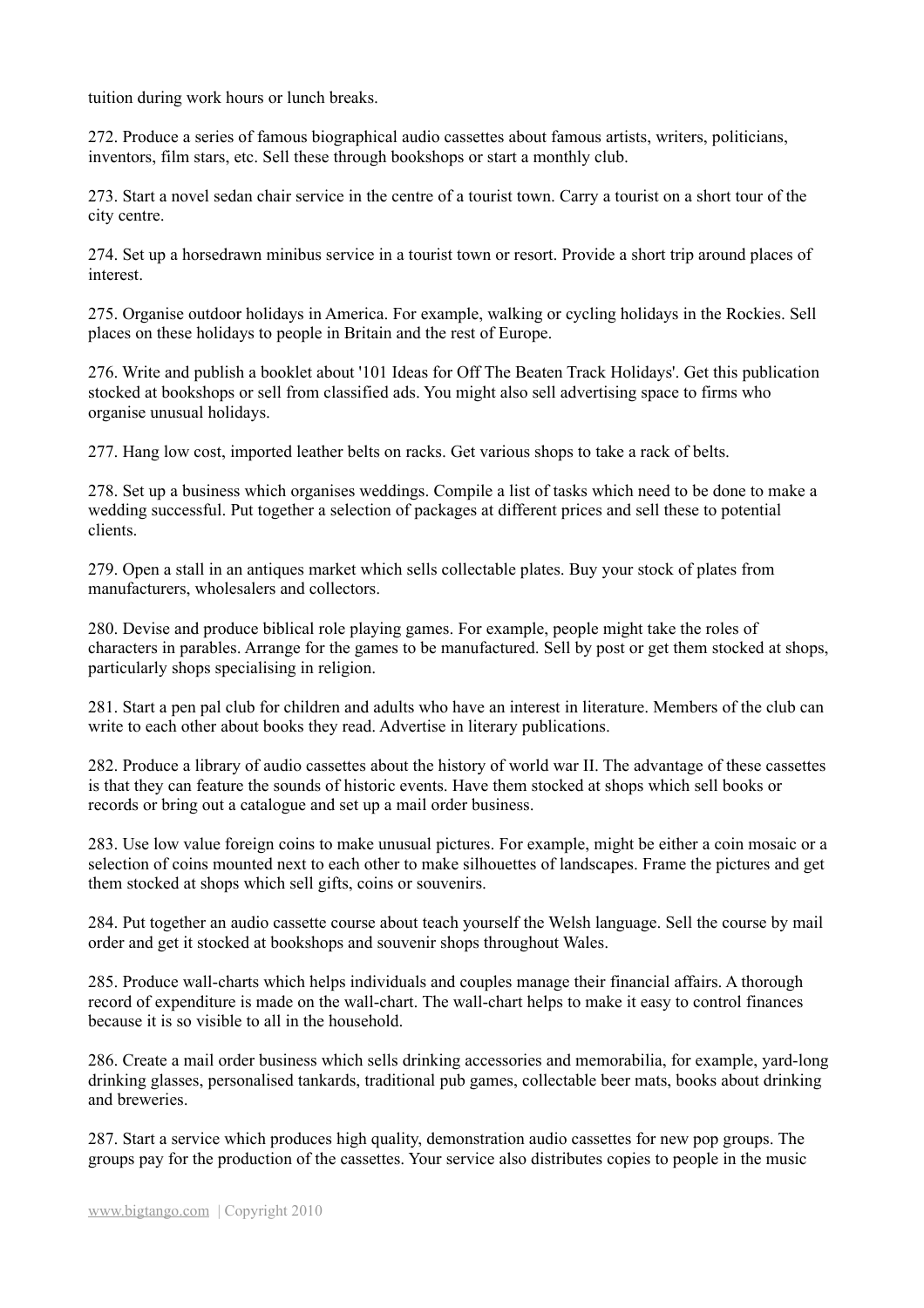business. Advertise in the music press.

288. Write, produce and sell a correspondence course about inventing for profit. The course would help a person to develop creative abilities and identifies areas where small inventors get the most patents. A key selling point of your course is that inventing is both fun and lucrative.

289. Produce a selection of postcards which feature traditional oil paintings of tourist sites. The paintings featured might be contemporary or historical.

290. Organise the building of reproduction stone monuments. The reasons why anyone might want a reproduction monument might include: personal gratification, an interest in the occult, to create a tourist site, to attract customers to a business, etc.

291. Manufacture wooden snooker score-boards for professional and amateur players. Try to bring out an inexpensive score-board which can be sold to players who have a snooker table in their own home.

292. Begin a lesson of the month club for those who want to start a business. Each lesson would be like a monthly newsletter and would be part of a comprehensive course. The lessons might be about starting a business either in general, or about a specific type of business such as mail order or retailing.

293. Create a company which designs and manufactures children's kits for : making kaleidoscopes, constructing pinhole cameras, growing crystals, and other things which demonstrate simple scientific principles. You might include all the projects in a compendium of basic scientific experiments.

294. Put together a hamper of children's jokes and novelties. In each hamper include many of the products popular with children such as trick matches, itching powder, plastic spiders, etc. Get small hampers stocked at toy shops and newsagents. Sell larger hampers by mail order.

295. Begin a woodwork business which makes toys for children which are variations of the traditional rocking horse. For example, rocking mythical creatures, rocking rafts with a single sail, aeroplanes, UFOs, etc. Sell finished toys or kits through toy shops or by mail order.

296. Make small and attractive mosaics for hanging on walls like paintings. For example, a mosaic might be circular and feature the face of a goddess from the ancient world.

297. Sell products related to the game of bridge by mail order. Conduct a world-wide search for products related to bridge. Produce a catalogue and advertise in up-market national publications.

298. Design and make a selection of gloves for football goalkeepers. Try to add some special feature such as 'extra lightweight', 'extra tough', or 'extra warm'. Have them stocked at sports shops.

299. Use leather fabrics to make pen wallets and pencil cases. Sell the wallets and cases empty or buy pens and pencils at trade prices and fill the wallets and cases to make the finished product.

300. Set up a mail order business which sells second-hand books. Use your own books for the initial stock. Find further stock by advertising for both trade source and complete collections from private individuals. Produce lists and place ads in various magazines.

301. Give tuition to those who want to enlarge their vocabulary. Your advertising material might include a word test similar to Reader's Digest's 'Test Your Wordpower' and an offer to improve the score.

302. Put together a range of noticeboards for displaying things like: Staff notices, fire instructions, health and safety rules, productivity figures, etc. Call on businesses to sell the noticeboards and include a free installation service in your offer.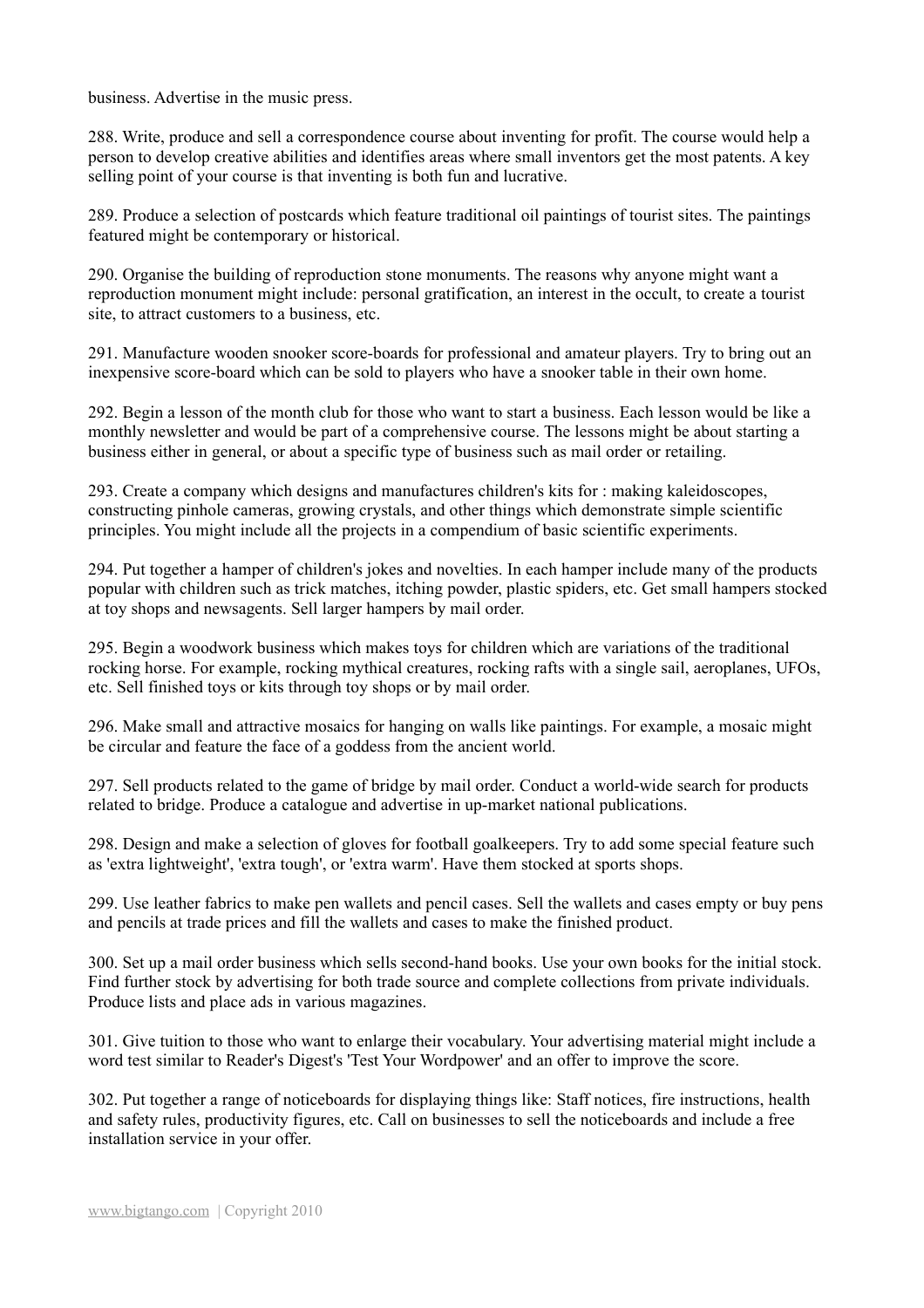303. If you are an expert on crafts, earn money from teaching it in quite corners or back rooms of shops which sell wools, crafts, artists materials or picture framing services.

304. Take mechanical things like locks or gears. Cut them in half or remove the outer casing. Mount what you have left to make unusual ornaments. You might, for example, buy used and obsolete locks and gears from engineering companies.

305. Sell by direct mail to business executives a kit for practising golf putting at the office. One idea for a selling point is that ordinary workers have a dartboard or snooker table for use during breaks, the executive needs a golf putting kit to mirror his style.

306. Use lace to make unusual jewellery, such as lace bracelets, lace earrings, brooches and necklaces. Let your imagination run wild to create the design of each item of jewellery. For example, embed lace in clear plastic.

307. Produce a correspondence course which is designed to improve a persons standard of general knowledge. In your advertising emphasise that a better life might result from taking the course.

308. Learn and then teach origami. Also, if you have a flair for making artefacts in an interesting way, earn money from doing origami as entertainment.

309. Select a range of lingerie and sell it by party plan. Once you develop a winning formula, build up your business by recruiting and training agents to sell your range of products.

310. Start a fishing companion finding service. Take details of when an angler is available, their interests and level of skill. Offer members of your service various suitable partners. Place ads in angling publications to attract custom.

311. Put together a one-man theatrical show which is pleasant to watch. For example, recite highlights from Shakespeare or the work of a well-known poet. Perform your show at pubs, offices during the lunch hour, parties and private households.

312. Write and publish a newsletter which deals with most aspects of self-improvement. The newsletter might consist of ideas for getting ahead and mini courses about self-improvement. Sell subscriptions internationally.

313. Start a thimble of the month club for new and established thimble collectors. Members of the club receive the club's choice of thimble of the month.

314. Become a professional organiser of private and business parties. You provide clients with a comprehensive service which does everything from supplying caterers to organising a coat checking service. Advertise your service in a wide variety of publications.

315. Produce a series of audio cassettes or booklets about the folklore of your region. Have them stocked at local shops.

316. Start a business which organises snooker holidays and weekend breaks. During each holiday or break provide guests with tuition from a professional snooker player.

317. Organise board game playing holidays and weekend breaks. Guests might play: the latest fashionable board games, etc.

318. Open a market stall which specialises in selling tights and stockings.

319. Start a mail order business which specialises in selling information and plans about cave systems in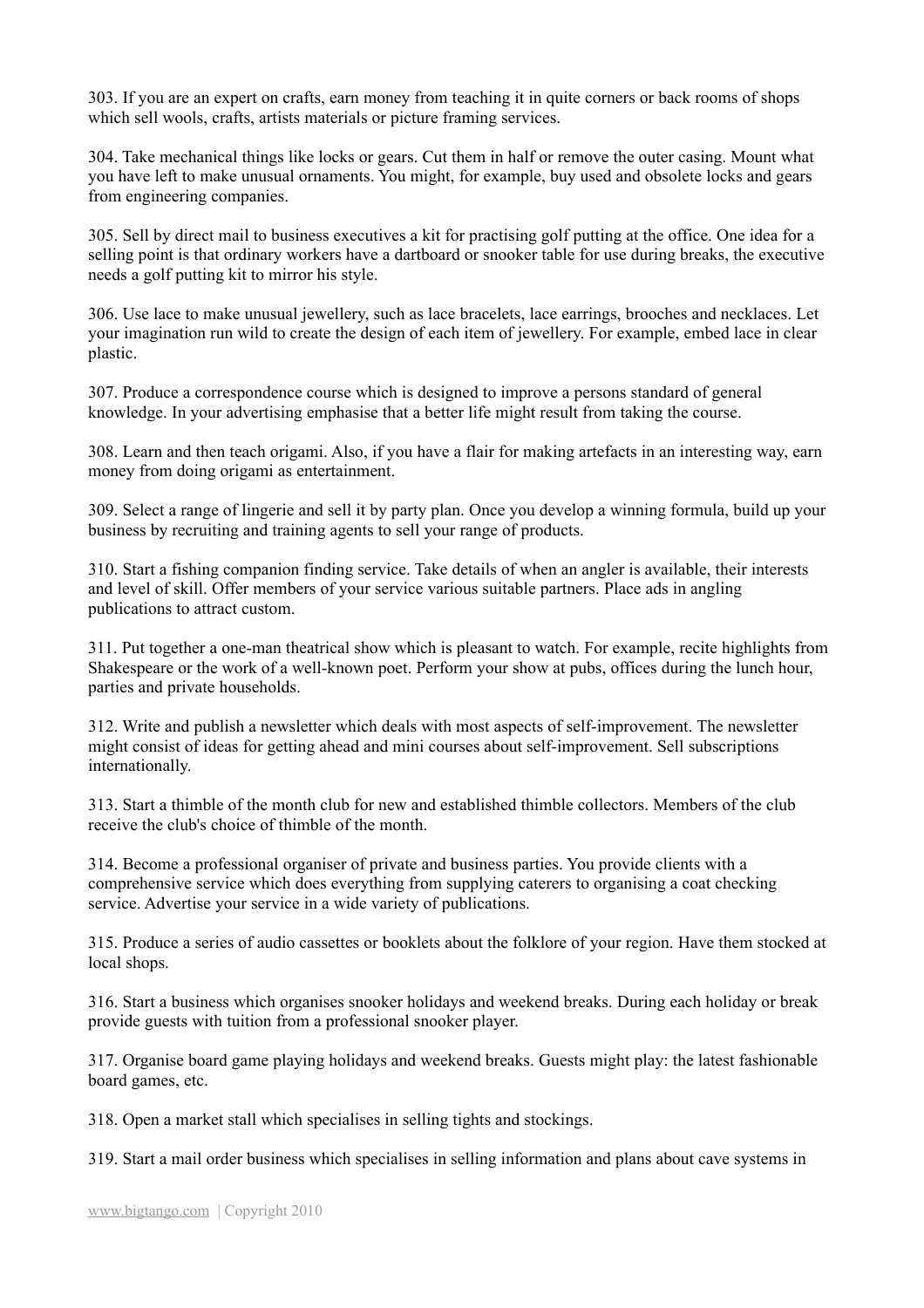this country and abroad. Produce a catalogue about what you have for sale and advertise in potholing and outdoor adventure publications.

320. Buy and sell second hand household goods from local newspaper adverts.

321. Produce an audio cassette or booklet which is about past major crimes in your area. Do research at local libraries and newspaper archives. Have your products stocked at local shops. You might give your cassette or booklet a title like 'Your Town's Top 30 Crimes'.

322. Use sliced logs to make letter racks. Slice a log and cut into two semi-circles. Take a semi-circle and stand it on it's straight side so you have the silhouette of a mound. Cut slots in the rim of the semi-circle, these slots hold the letters.

323. Write and publish a letter about moonlighting. Give subscribers ideas about moonlighting ventures. Also include articles about subjects such as how to cope with a full-time job, how to manage your income and how to turn a part-time venture into a full-time business.

324.Organise holidays and weekend breaks for those who want to play at being soldiers in world war II. The games guests play might involve... pursuit, reaching physical objectives, defending positions, obtaining information etc.

325. Begin a mail order business which sells boxing memorabilia. Start this business by finding a trade source of boxing films and videos. Or obtain the rights to reproduce boxing films and videos.

326.Bring out on audio cassettes a library of rude and saucy songs for different team sports. The sports you cove might include: rugby, cricket, football, basketball and athletics. Arrange for them to be stocked at sports shops.

327. Make wooden badges in the shape of teddy bears, pigs, elephants, etc. Use a fret saw to cut the shapes and add a few strokes of paint to bring the shapes to life. Mount these badges on a board covered with a fabric. Ask shopkeepers to display one of the badge covered boards.

328. Start a mail order business which sells comedy audio cassettes. Obtain your stock from comedy audio cassette publishers in this country and from English speaking countries overseas.

329. Begin a business which organises woodcraft holidays and weekend breaks for those who want to improve and develop woodworking skills. Advertise in woodworking and crafts magazines.

330. Make Punch and Judy soft toys or dolls. Sell these toys and dolls through seaside shops. Or get Punch and Judy performers to sell them to patrons.

331. Start a mail order company which sells a wide range of lace. Produce a catalogue which features an illustration of each design. Advertise in women's and crafts magazines.

332. Arrange for business and personal cards to be printed which show that the holder is a dedicated supporter of a particular football team. Sell to football fans outside matches or get them stocked at suitable shops.

333. Use a horse and carriage to take tourists on sightseeing tours.

334. Make glass display cases designed to a clients requirements. The display cases might be used for models, stuffed animals or antiques. Advertise in modelling magazines and build up a list of regular clients.

335. Earn from selling flowers door-to-door. Buy stock from a flower wholesaler or market. Build up a regular base of clients who you can expect to buy a bunch every week from you.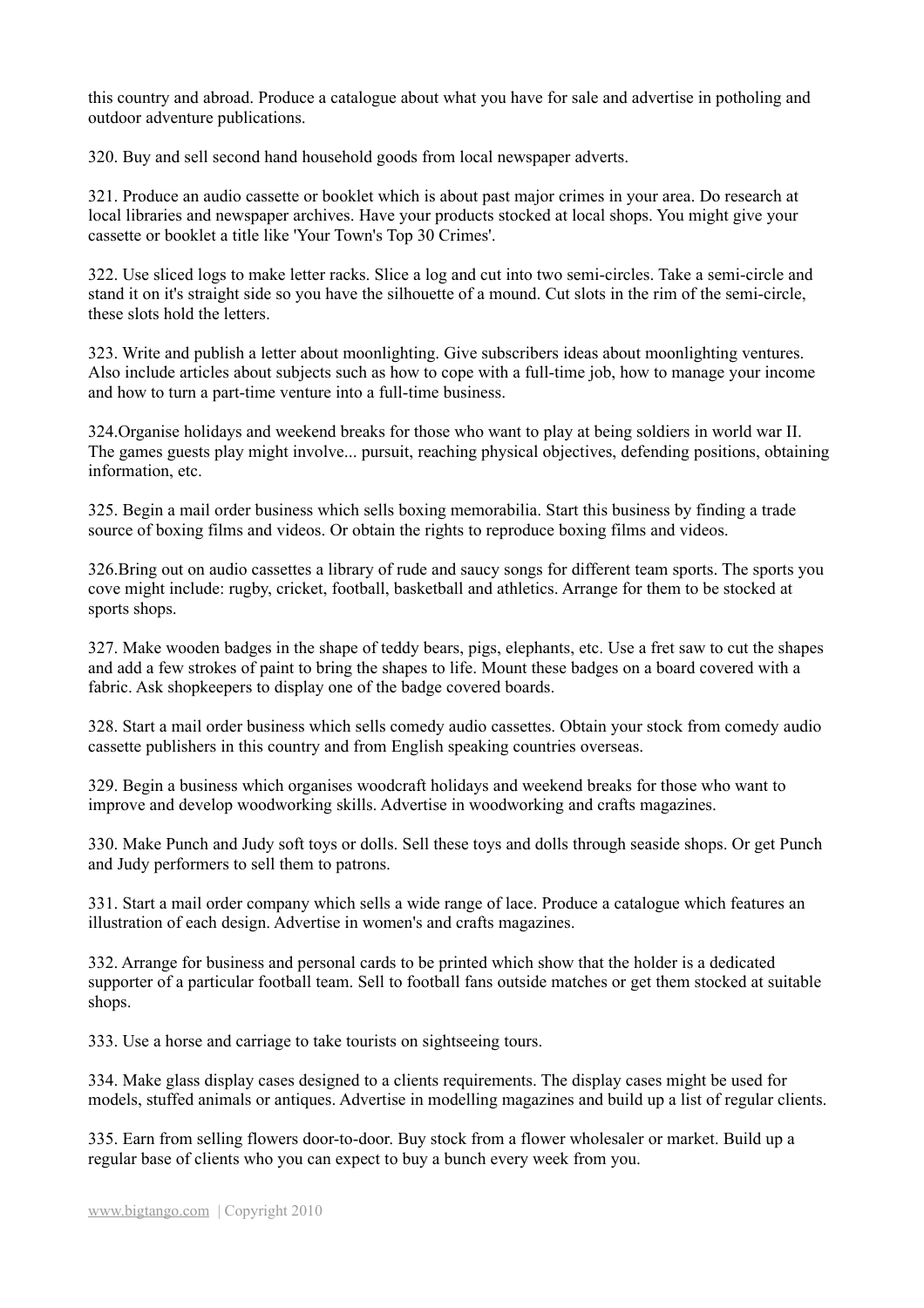336. Start a weekly car cleaning and polishing service. Build up a list of clients by calling on households in your area to promote the service. Employ teenagers, students and fit retired people to do the cleaning and polishing.

337. Set up an enterprise which organises the publishing of vanity poetry books. Poets pay you to have their work published in a professional manner. Each book might contain the work of one or more poets.

338. Devise 'crack the code' quizzes and sell to newspapers and magazines. One example of this type of quiz is a statement where the letters of each word are replaced by different letters of the alphabet.

339. Advertise for job lots in local and national publications. See what offers turn up and buy anything you think you can resell for a profit.

340. Start a service which buries personalised time capsules which contain items of a persons choice. Advertise your service in up-market publications. Or start a mail order service which sells time capsules to people who want to bury things on their property.

341. Organise career selection weekends for teenagers. During these weekends teenagers take aptitude tests, receive counselling and listen to talks about various careers.

342. Begin a business which produces a series of teach yourself karate videos. Or bring out videos for other martial arts subjects. Sell or hire out these videos by post.

343. Become an astrologer who specialises in producing charts and readings for babies, children and teenagers. You might, for example, use astrology to provide career advise for teenagers. Do charts and readings by post and also do personal consultations with parents.

344. Make cardboard cut-outs of animals for children. Each cut-out would be six to nine inches high and consist of a photograph or drawing of , for example: an elephant, monkey, tiger or dinosaur. These cut-outs might line a shelf. Package them and sell through shops.

345. Deal in the antiques and memorabilia of an ethnic group. Put together a catalogue which features: history books, videos, antiques, prints and ephemera. Examples of suitable ethnic groups include: Polish, Italian, West Indian, Scottish, Irish, Native North American, Indian, etc, etc, etc.

346. Set up a service which reproduces family business and college crests on plaques. These might be carved, painted or printed on each plaque. Also offer a design service. Advertise in up-market publications.

347. Have a market stall which sells inexpensive toys. Demonstrate toys to attract attention.

348. Create a range of desktop sea-shell products. For example: 1) Place weights inside suitable sea-shells to make paperweights. 2) use odd shaped sea-shells as 'fidget shells' to occupy restless fingers 3) sell seashells

which have the sound of the sea as 'stress relief shells'.

349. Sell pegs, dishcloths and dusters door-to-door. All you need to do is to buy these goods from a wholesaler, place them in a shopping basket and you are in business.

350. Design and make fashion clothes which are tailor-made to an individual's tastes. Advertise your service in trendy publications and place posters in night-clubs.

351. Start a service which specialises in removing and applying wallpaper. Produce a leaflet which both describes your first class service and lists your prices. Deliver leaflets to households in your area or advertise in the local paper.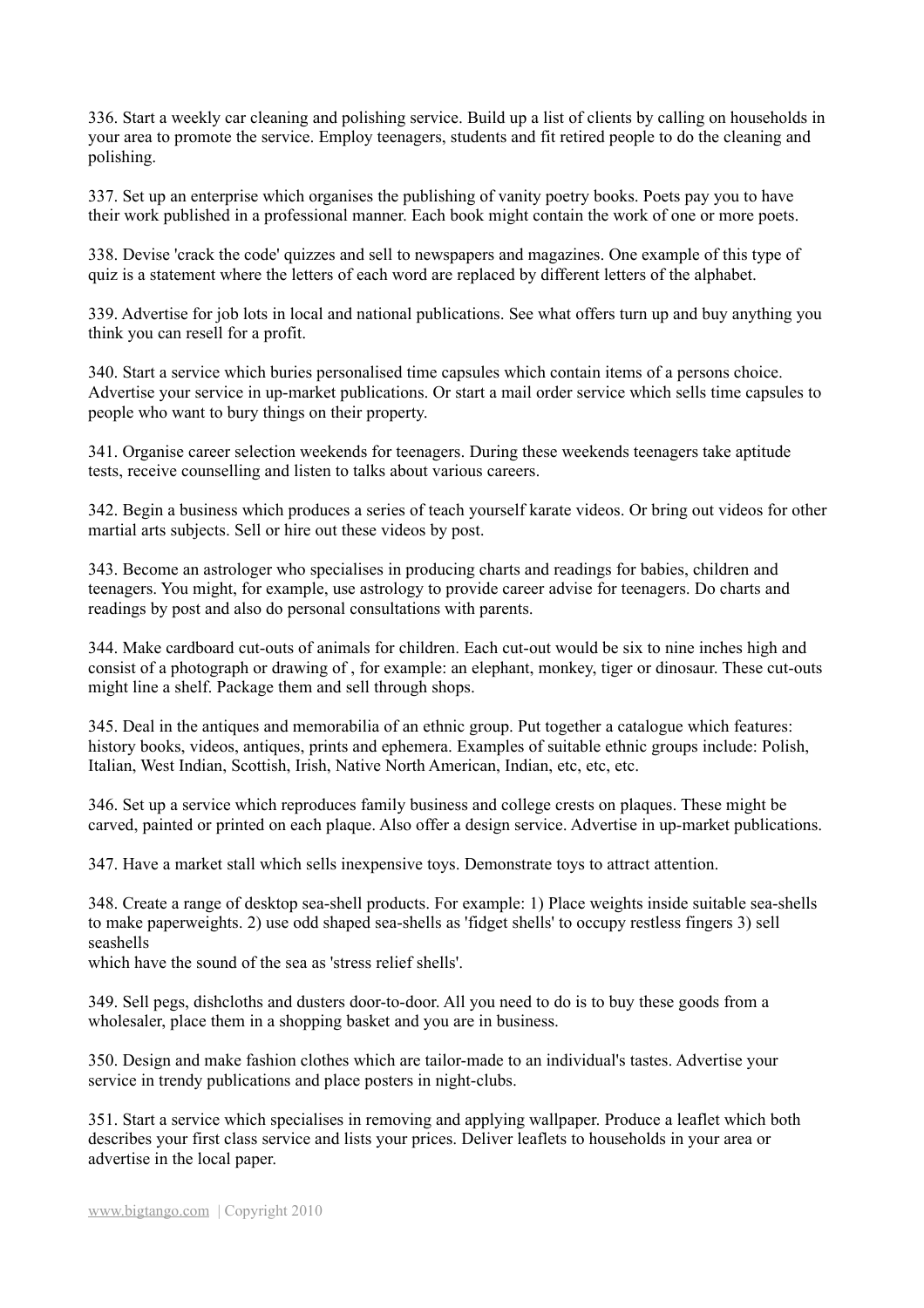352. Take imaginative photographs of landscapes, cityscapes and people. Enlarge the best of these and frame them. Display at arts and crafts fairs and sell as photographic art.

353. Design and organise the printing of 'for sale' signs for car owners who want to sell their car. These will have a brightly coloured backing and are placed in the car windows by the owner. Arrange for signs to be stocked at car accessory shops.

354. Sell simple exercise and keep fit devises door-to-door.

355. Design and produce a selection of satirical, political postcards. Sell sets to collectors, retailers and political activists from ads in political publications.

356. Start a business which designs and manufactures simple basketry kits for beginners. Have them stocked at crafts shops or sell by mail order in crafts magazines.

357. Reprint classic photographs and set up a mail order business to sell these reprints to amateur and professional photographers.

358. Carve or burn into wood 'I love you' or 'Happy Birthday' messages. Sell through shops as an alternative to greetings cards. Or sell them from a stall at crafts fairs and markets.

359. Set yourself up as a freelance photographer by finding an unusual way into the business. One idea is to go to one of the many gold rushes around the world and do photo studies. Another idea is to visit a war in a third-world country. One good photo will sell to publications world-wide.

360. Start a business which imports folk music instruments. Many overseas folk music instruments are made by individuals or small firms who have not considered selling their products in this country. Distribute the imported folk instruments to music shops or sell by mail order.

361. Produce and sell novelty hate or confession bags. These are like sick bags except people talk or shout into them. They get something out of their system and consequently feel better.

362. Make a selection of saucy 'warmers' such as nipple warmers, belly-button warmers, bum warmers, willy warmers, etc. Put each warmer into a plastic bag, staple a card naming the product to each bag. Find shops to stock them.

363. Provide people dressed in unusual costumes for promotions. The costume might be specially designed to suit the corporate image of the company. Let advertising agencies and public relations departments know about your service.

364. Start a theatrical enterprise which produces Christmas pantomimes. Do everything yourself, including writing the script, recruiting actors, finding a venue, organising rehearsals, publicity and selling tickets.

365. Put together a correspondence course which teaches people how to play bridge. Call your business a school of bridge. Advertise in up-market publications.

366. Set up a service which organises theme parties and banquets. The theme of each party might be, for example: medieval, Wild West or horror. You organise everything for the evening, such as the music, entertainers, costumes, props, waiting staff, food, cutlery, etc.

367. Establish a mail order company which sells jokes and tricks. Bring out your own mail order catalogue and build up a list of regular customers. Your catalogue might specialise in one sector of the market such as women's or X-rated jokes or tricks.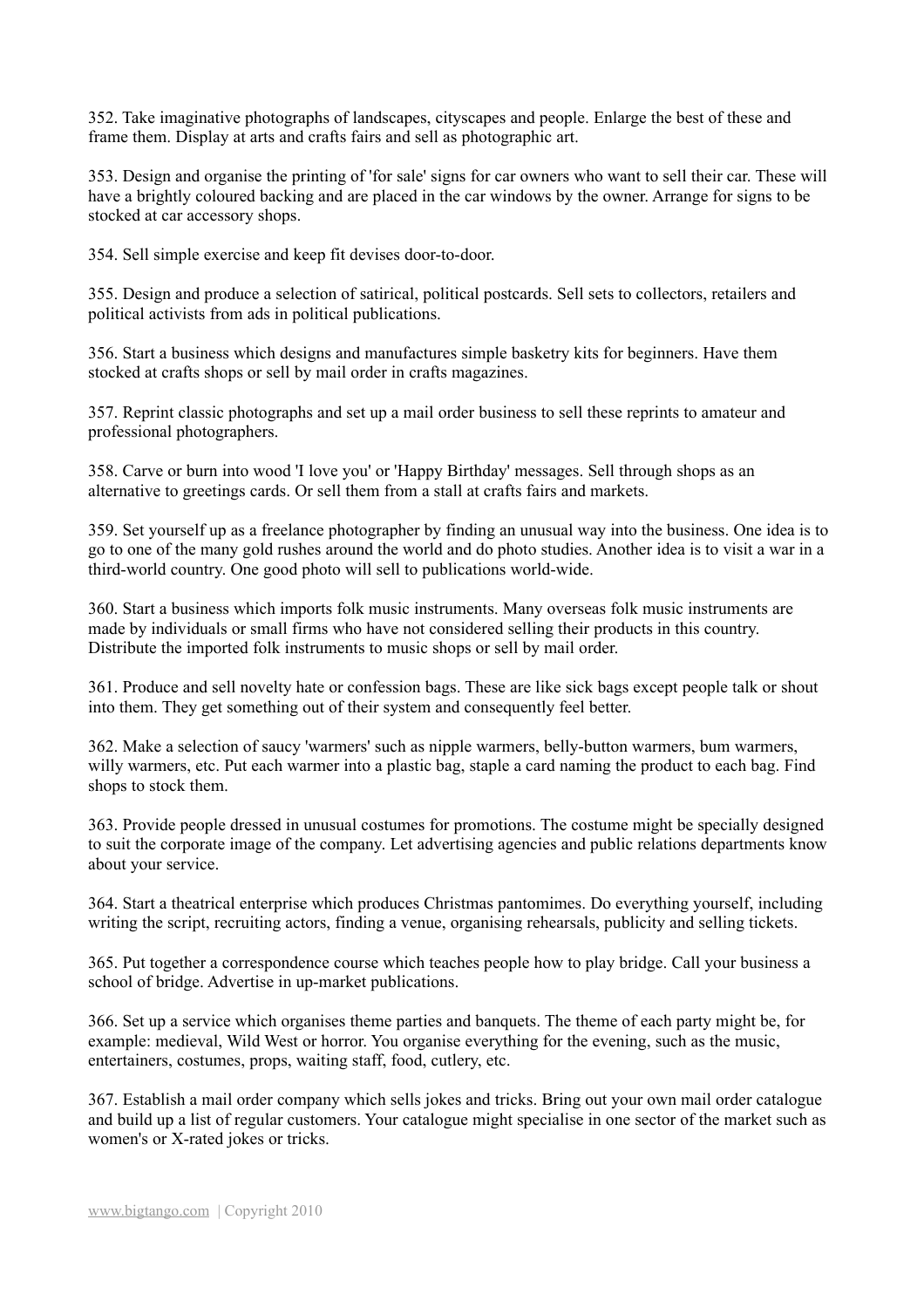368. Start a business which produces and sells video pets. A person buys a video about a cat or a dog and this acts as a mild substitute for the real thing. The advantages include: no feeding, no smell or hairs around the home, and no looking after or taking out for a walk.

369. Manufacture mosaic garden ornaments. These ornaments feature a mosaic picture in the design. They might include mosaic stepping stones, mosaic bird baths and mosaic sundials. A mosaic ornament adds to a garden a touch of the ancient world.

370. Start a publishing business which produces a guide to unusual products, services or shops. Sell by mail order or through bookshops. Also sell advertising space to some of the firms listed in your guide.

371. Start a special effects rental service. Hire out machines which make bubbles, wind, fog, falling snow or flashing lights. Your custom will come from private parties, night-clubs, theatres, pop groups and film companies. Also, if required, provide a person to operate the machines.

372. Open a school for hostessing. If a woman does hostessing at home she might as well learn to do it properly at your school. Advertise in up-market publications and provide students with a thorough, first class training in being a hostess.

373. Set up an agency which specialises in providing attractive men and women for sales and reception work at business promotions, conferences and exhibitions.

374. Be a success consultant. Earn an income from giving advice on how people can achieve success. Start by reaching a clear definition of what a client means by success. Do an assessment of clients strengths and weaknesses and suggest, for example, a program of changes in approach and career.

375. Rent out stuffed and mounted birds, fish and other animals. Your clients might include: restaurants, breweries, clubs, travel agents and other businesses with reception areas.

376. Publish a book which lists recipes for making nutritious dog food and biscuits. Sell to discerning dog owners through dog magazines, pet shops and bookstores.

377. Produce a selection of audio cassettes which feature X-rated poems. Write them yourself or pay poets to write them for you. Produce a catalogue and start a mail order business.

378. Learn how to catch and eradicate rodents. When your skill reaches a high standard, go into business for yourself. Get a listing for your services in the Yellow Pages.

379. Set up a business which invents toys for pets. Most cat owners love to use cotton, wool, string or paper to play games with their pets. This shows a gap in the market exists. A toy which proves popular with cats has huge sales potential. Also, there is always room for a good new toy for dogs.

380. Produce prints of horses and horse racing. These might be reproduced in a catalogue and sold by direct mail to horse lovers. Also offer trade discounts for quantities of prints.

381. Put together an educational pack which contains samples of many types of wood. Use direct mail to sell this educational pack to woodworkers, schools and colleges.

382. Make, mount and frame models of butterflies. The wings are either hand painted or printed. The body of the butterfly might be made of casting metal. The finished model butterflies may be sold through gift or souvenir shops.

383. Use logs to make a range of rustic bird tables, nesting compartments and feeders. Have your products stocked at hardware shops and garden centres.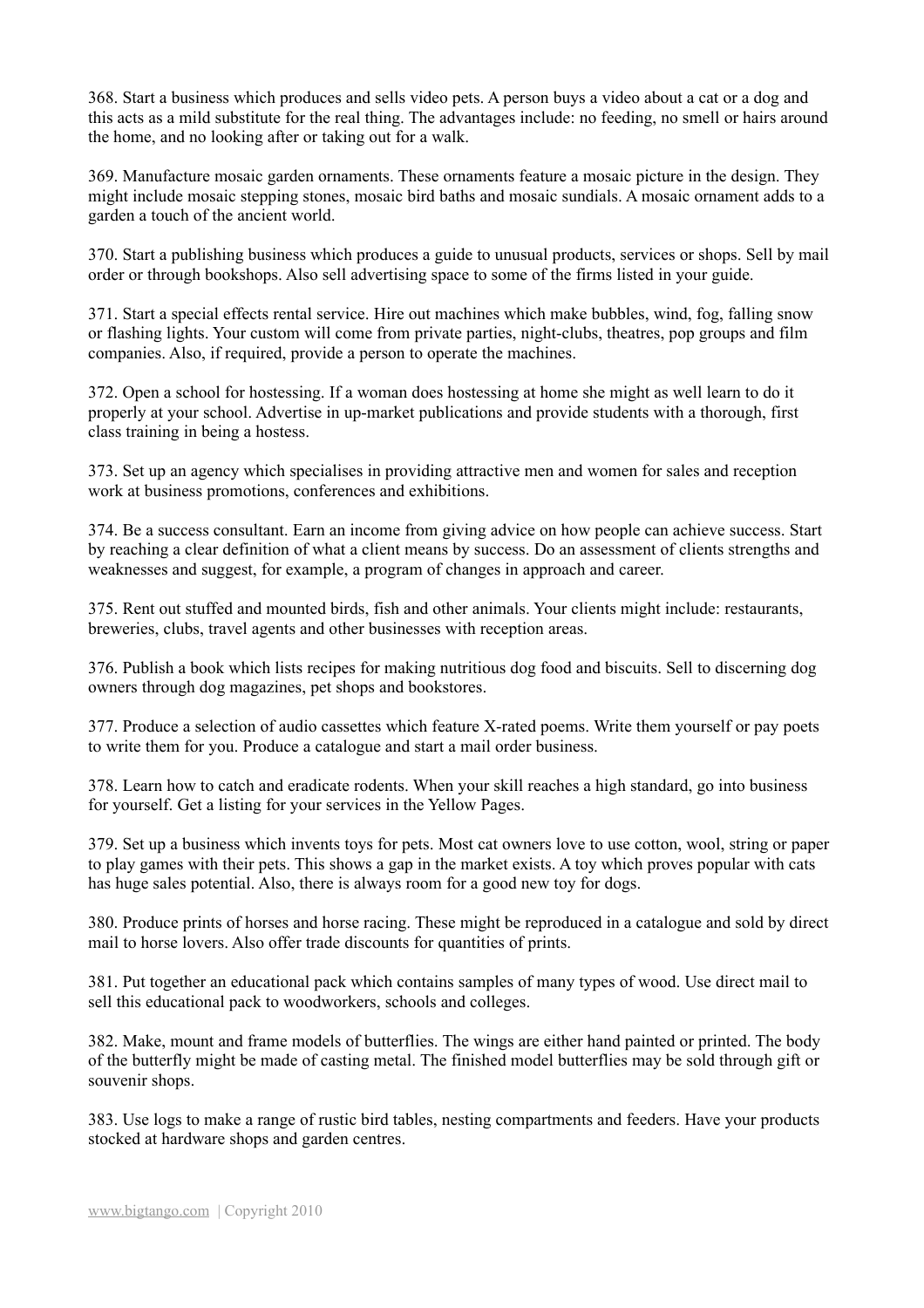384. Design your own unique brand of cat scratch posts. For example, if you have a cat which scratches an armchair or wall, base your design on this. Make, package and distribute your scratch posts to suitable retailers or sell by post.

385. Start a rent-a-horse or pony business. Horse riders, instead of keeping their own horse or pony, rent one from you.

386. Begin a service which provides and releases doves for wedding celebrations and other special occasions.

387. Set up a dog obedience school. Provide residential courses for owners and their dogs. Also hold courses which teach others to become dog obedience teachers. Advertise in both dog and up-market magazines.

388. Begin an enterprise which organises day trips to race-courses. You might, for example, set up a service which leaves a city centre at a regular time each day and travels to one of the race-courses open on that day.

389. Deal in antique and reproduction dolls, and dolls houses. Build up relationships with collectors so that you know where to sell any new items that you acquire. Also produce a mail order catalogue of reproduction dolls.

390. Write and publish a manual about how to start a profitable antiques market stall. Sell by mail order to opportunity seekers.

391. Produce and distribute a video encyclopaedia. A video encyclopaedia consists of a series of film clips with very little description. All the film clips might relate to one subject such as cars, trains, ships, or aeroplanes. The clips might appear in alphabetical or chronological order.

392. Design a log book for cooks. In this log book a cook records what recipes were tested and comments on the result. Pay to have the log book printed and sell from ads in women's magazines.

393. Set up a production line which sells besom brooms. The brush part of the broom is made from twigs. Obtain your supply of twigs from the waste material produced by tree surgeons. Get your brooms stocked at garden centres and hardware shops.

394. Organise staff suggestion schemes for businesses. Conduct your own research to discover which type of suggestion scheme is the most effective. Then sell your service to businesses.

395. Start a mail order business which sells books and products related to the great composers. Conduct a world-wide search for products to include in your catalogue. Advertise in classical music magazines.

396. Start a newspaper clipping bureau. Do work for firms who want a comprehensive collection of press clippings about news and developments in their field. Have leaflets printed about your service and sent them to firms. As an incentive offer firms a free trial period.

397. Invent and design magnetic toys for children or adults. Ideas for toys include: magnetic building blocks, magnetic picture kits, magnetic puzzles, etc. Pay a manufacturer to make the toys. Get your toys stocked by wholesalers, gift shops and toy shops.

398. Start a top 20 chart for witty and arty T-shirts. Distribute copies of the chart and the top 20 T-shirts to a wide range of retailers.

399. Open and run a school of money-management. Give tuition to classes and solo students. Teach students about the techniques, attitudes and systems which can be used for the effective management of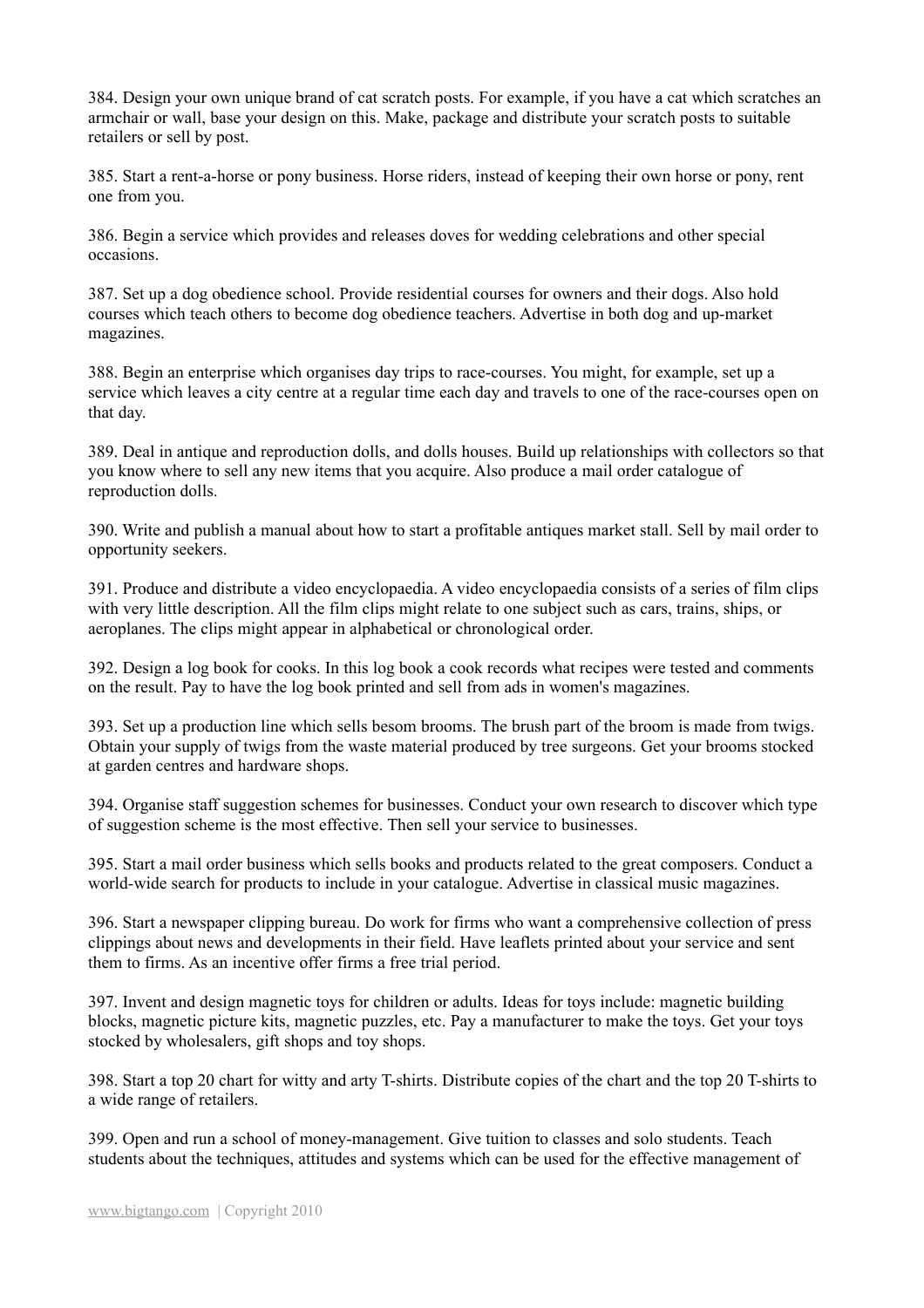money. Students should find the cost of your course more than pays for itself.

400. Set up a postal business which offers people the chance to do all sorts of tests. Examples of tests might include: IQ, creativity, suitability to be a shop owner or entrepreneur, personality, etc. Pay experts to devise and write the tests for you.

401.Start a dining agency for single people. Match single people and arrange for them to have dinner dates. Or organise dinner parties for mixed groups. Use ads in local newspapers and singles magazines.

402. Bring out a selection of men's rings which feature the name or emblem of popular football teams.

403. Produce a publication which consists entirely of advertisements from sellers of craftwork and craft equipment and supplies. This publication might be like a catalogue, but instead of displaying the goods of one seller, it contains ads from hundreds of different sellers.

404. Start an international advertising publication for philatelists. Provide dealers and collectors with an international dimension to their sales efforts and search for stamps.

405. Set up a firm which provides tours of the underside of a big city. Your tour might visit: streets where prostitutes and drug dealers wait for clients, skid row, a main rubbish tip, crime-ridden neighbourhoods, etc. Give your tour a name like 'Shocking side of the city'.

406. Produce souvenir pillowcases. Each pillowcase might be printed with pictures of tourist scenery. Souvenir pillowcases have the novel feature that they help a person to relax and sleep because the pictures prompt a person to think of pleasant holiday locations.

407. Begin a mail order business which sells football videos, photographs, postcards, posters and slides. Advertise in football magazines and programmes.

408. Assemble sets of fossils. These might be based on a type of animal, for example, insects or fish. Or organise them according to particular geological periods. Sell to collectors and schools.

409. Start a children's telephone pal club. Pen pal clubs help children develop their writing ability, this club helps them to become accustomed to using the telephone. Each member receives introductory notes about the interests of the child he or she will shortly speak to.

410. Locate a source of firewood for stoves and open fires. Start a business which either packages the wood for distribution to retailers or deliver the wood direct to customers.

411. Start a semi-professional theatre group which earns money from performing at private parties, business promotions, tourist sites and public events.

412. Begin a crafts business which incorporates a barometer, digital clock, calendar and thermometer into a single framed picture. For example, these might be a picture of an aircraft cockpit or cityscape and set among the dials or skyscraper is the barometer, clock, etc.

413. Bring out leather and plastic belts and holsters for holding personal stereos. Arrange for these belts and holsters to be stocked at shops which sell records and audio equipment.

414. Sell pillowcases printed with amusing designs and statements relating to popular themes, such as football, romance and sex. For example, one amusing design might be related to the Kama Sutra and a witty statement might be 'The centre forward of Liverpool and a score every time'.

415. Produce photographs about one inch square of the human eye. Frame each photograph. Sell each framed eye as a novelty for sticking on a wall or door. This novelty can be unnerving because it creates the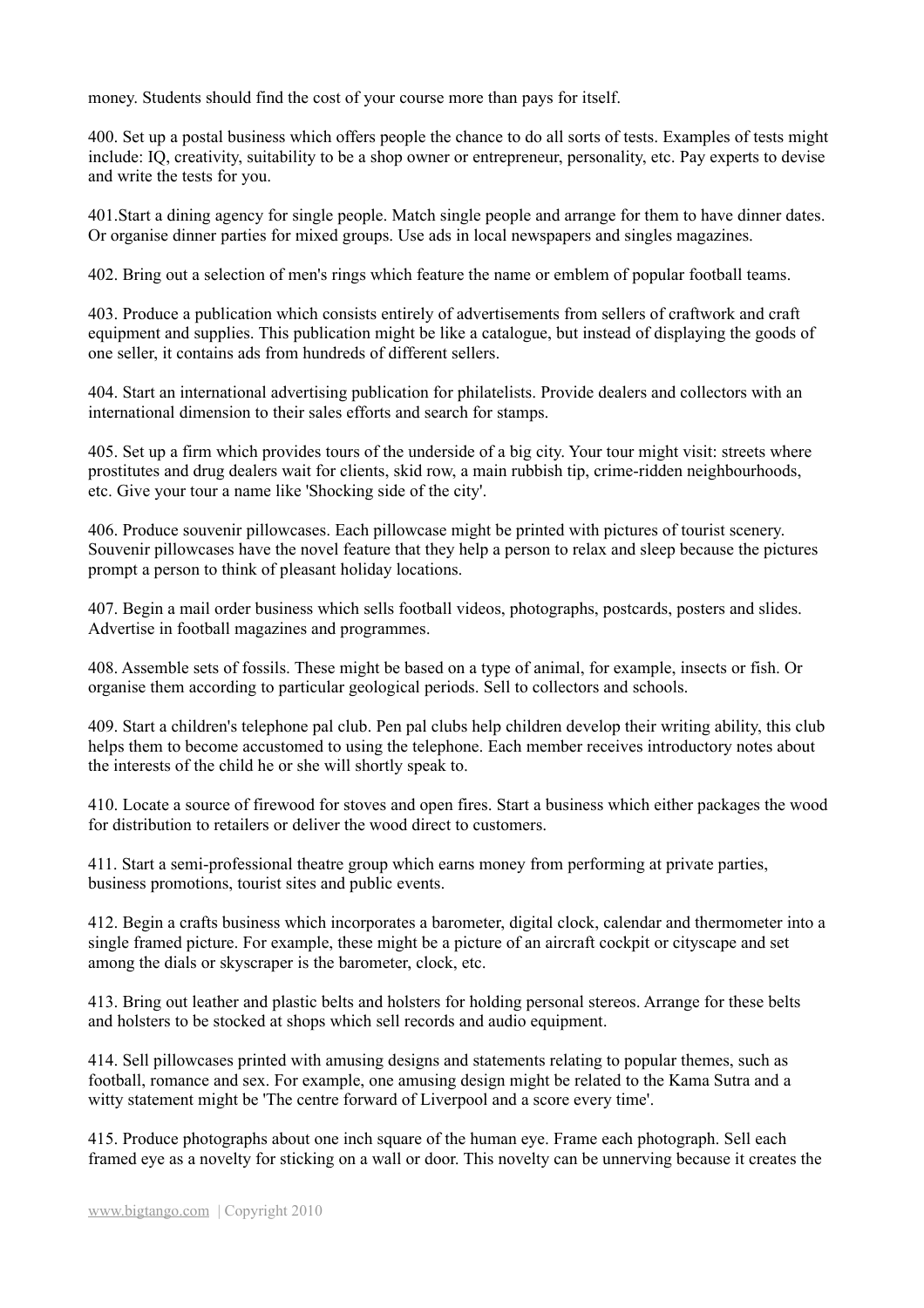impression that someone is watching through a hole in the wall or door.

416. Manufacture wooden TV caddies for holding an ashtray, drink, sandwiches, TV programmes schedule, Kleenex, etc. A TV caddie might consist of an upright plank of wood with several shelves.

417. Begin a business which invents, produces and distributes role-playing board games. This field is not as competitive as other board games and if a game can gain a reputation role-playing game enthusiasts will be willing buyers.

418. Devise role-playing games which can be played by post. For example, someone has to plan an expedition or business venture and he or she receives feedback by post. Set up a postal role-playing games club and charge members a fee for each game they participate in.

419. Design a standard notepad for ordering extra goods from the milkman. The notepad should have spaces for house number, date and the customers name. The rest of the notepad might consist of a list of goods which can be ticked. Get your notepads stocked at stationers or sell them to dairies who may be willing to give them free to their customers.

420. Put together a company which publishes the bible on video cassettes. Each cassette might be devoted to a different book of the bible. The bible might be presented by readers juxtaposed with illustrations.

421. Start an interior decoration business which specialises in Tudor. Your service might include fitting ornamental oak beams and providing iron and brass wall ornaments. Put together a sales presentation and advertise in up-market magazines.

422. Create a mail order business which sell sensory exploration kits for young children. Make many of the kits yourself. For example, one kit might consist of a wide range of colours on different cards, another might have a wide range of rough and smooth materials.

423. Earn money from selling house numbers and name signs door-to-door. Houses often have rusty, old or difficult to see numbers. This presents an excellent opportunity for a direct sales business.

424. Set up your own furniture removals business. Start by hiring a van to do the removals and if business proves promising, buy your own van.

425. Found a trade publication for publishers of audio cassettes. This publication should give the latest news about this industry. Also accept ads from businesses who want to sell products to audio cassette publishers.

426. Write and publish an annual directory about 'penny shares'. The purpose is to examine the performance of penny shares companies over the past year. Sell by direct mail to investors, have stocked in bookshops and advertise in investment magazines.

427. Start a school of stock market investment. With the number of shareholders growing there is a growing demand for tuition about investing in the stock market. Hold classes at home and in hired offices and halls. Also do a correspondence course or a lesson of the month newsletter.

428. Produce 'add-one' plays on audio cassettes for amateur actors and actresses. A play is produced and a gap is left in the dialogue for a listener to read the line of a character. A printed copy of the play is provided with each cassette.

429. Sell ideas and recipes for making unusual cakes. For example cakes shaped like: cars, UFOs, trains, ships, famous landmarks, etc. For each design produce a folded page, like a knitting pattern. Sell these printed patterns through outlets which sell cake decorations.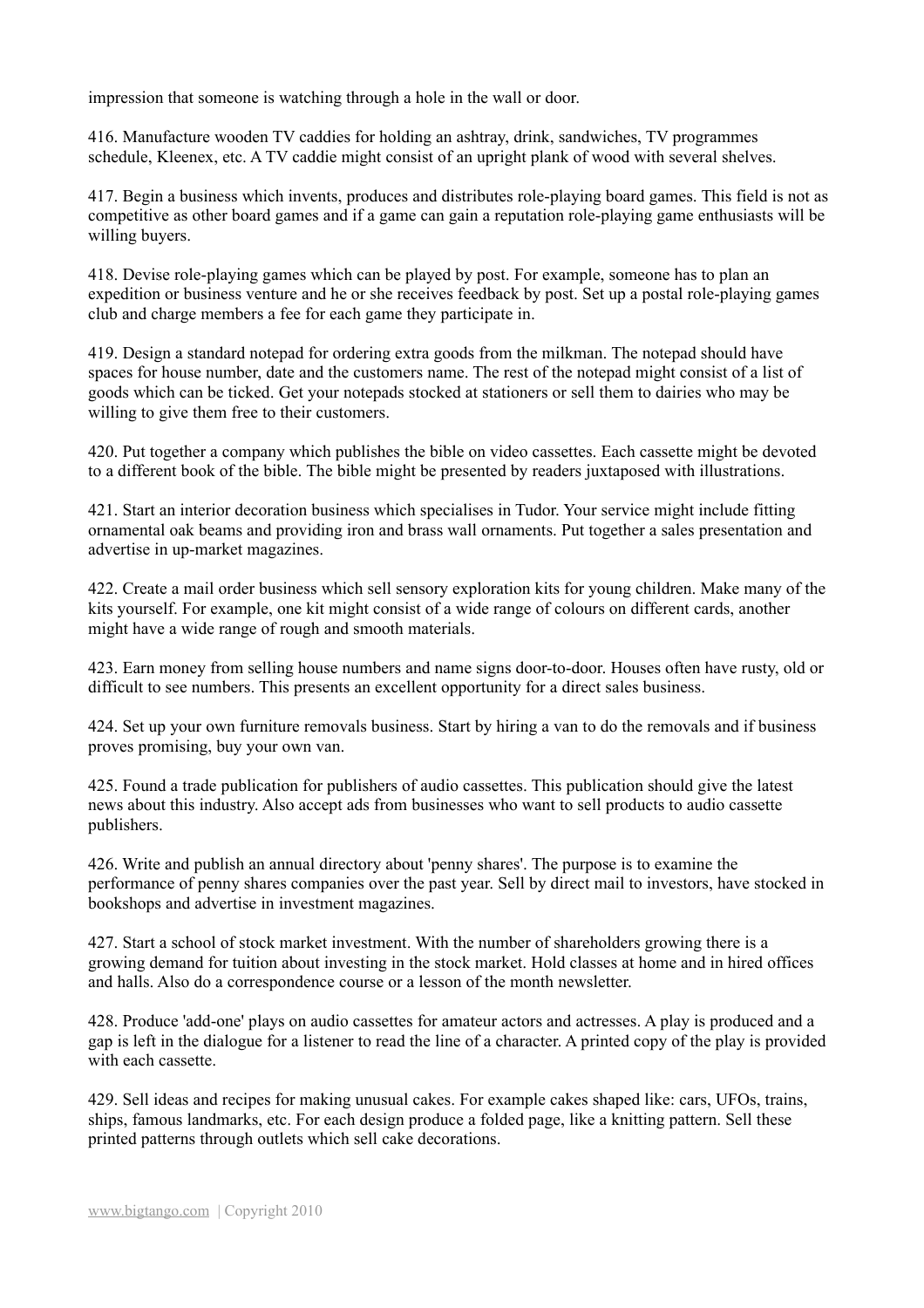430. Make pendants from sea-shells. Use gold paint to highlight the features of each shell. Or use ordinary paints for pictures or patterns on each shell. Sell through gift or souvenir shops or from a market stall.

431. Seek out the most powerful magnifying glass in the world. Buy numerous of these at trade prices and start a mail order business with your product as the 'World's Most Powerful Pocket Magnifying Glass'.

432. Write and publish a newsletter for those who want to make money with their photographic or video camera. In each issue give a detailed description of a selected enterprise. Also provide subscribers with other money making ideas and news and tips about photography and video making.

433. Set up a mail order business which sells gold chain by the inch. Use creative advertising to put across your sales message.

434. Bring out your own mail order catalogue which is devoted to enamelling craft equipment and supplies. You can commission manufacturers to make many of the supplies.

435. Place racks of bead necklaces at a wide range of shops. Buy the bead necklaces from importers and mount them on the racks yourself.

436. Write and publish a manual about how to make money from buying bankrupt stock. Sell this to business opportunity seekers by direct mail or classified ads.

437. Sell figure improving aids and techniques by mail order. For example, you might sell exercise programmes, or products which help to remove tummy bulges or excess fat on legs.

438. Design and manufacture kits for making moccasins. These kits could be the basis of a mail order business. Advertise in publications read by young adults and craft magazines.

439. Write and publish a series of manuals about starting and running a variety of crafts businesses. Examples of crafts covered might include: leatherwork, soft toy making, pottery, woodcarving, and eggcrafts. Sell through classified ads or have stocked in craft shops.

440. Start a business which specialises in writing sales letters. Call on small businesses to sell your service and show samples of your work. Your service should be good enough to improve the sales pull of almost any sales letter a firm already has.

441. Start a bookplates of the month club for both established collectors and for people who would like to take up a new collecting hobby. The bread and butter work of this club would involve sending newly issued bookplates to club members.

442. Invent and develop a programme which is designed to turn a failure into a successful person. The programme might take the form of a series of booklets, loose-leaf binders of information, or a correspondence course. Sell your programme from ads in newspapers and magazines.

443. Bring out a range of cake decorations which have a football theme. Use these as the basis of a mail order business, or get them stocked by wholesalers of cake decorations.

444. Take top quality photographs of historic and well-known buildings in your town or region. Select the best photographs and have these printed on writing paper and envelopes. The idea is that tourists will use this stationery to write home. Also do the same for other towns or regions.

445. Design a range of first name self-adhesive stickers for children to put on their books or toys. Sell through toy shops and newsagents.

446. Bring out a cataloguing system for book buyers to use at home. For example, have a card index with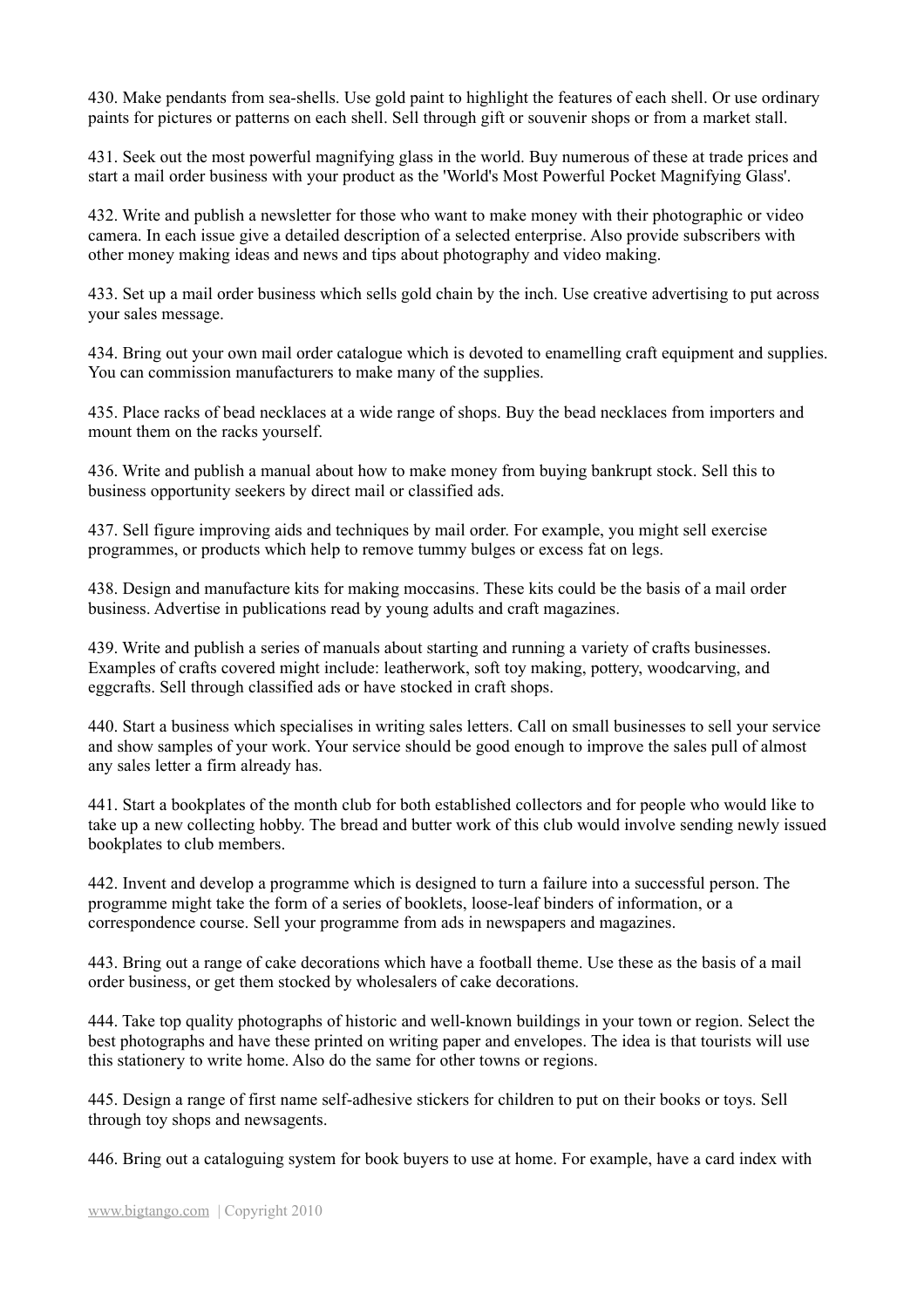pre-printed cards. The cards have printed on them: spaces for the name of the author, the book title, etc. Also include self-adhesive numbers. Sell your card index system through bookshops.

447. Start a school of crossword puzzles. Provide tuition for people who want to either, improve their crossword skills or earn money from devising crosswords. Give tuition during the evenings and weekends. Also bring out correspondence courses on how to do and how to devise crossword puzzles.

448. Begin a word and phrase origin finding service. This service would be invaluable to academics, lecturers, authors and all others curious about the origin of words and phrases.

449. Produce a correspondence course about how to write biography. Biography publishing is one of the largest sectors of the book industry.

450. Bring out a selection of computer programs which can be sold as a business opportunity. For example, one program might be for starting a computerised dating agency, another for writing a newsletter or classified ad sheet, a third for starting a computerised marketplace.

451. Set up a business which sends British comics to both expatriates and overseas collectors of British comics. You might send comics on a weekly basis as they are published, save them up and post every quarter or advertise world-wide offering a sample of British comics.

452. Start a newsletter for role-playing game enthusiasts. In each issue give subscribers: tips about how to win games, review new games, act as a forum for discussion about games. Sell space to display and classified advertisers.

453. Produce a series of Whodunit audio cassettes. Get your cassettes stocked at bookshops and build up a reputation for producing the best whodunit cassettes. Alternatively, produce a series of X-rated whodunit cassettes. They can be sold by mail order.

454. Publish a booklet which provides a lengthy list of mottos for use by: societies, clubs, institutions, families and individuals. Have the booklet stocked at shops. Also start a postal service which devises mottos. Use a page in the booklet to advertise your postal service.

455. Provide yourself with a regular income by selling odd and unusual facts to all kinds of publications. For example, sell financial facts to financial magazines, football facts to football programme publishers, photography facts to photography magazines, etc.

456. Bring out a series of booklets or cassettes about how to get rid of, or escape the attentions of various types of people such as: unsatisfactory employers, salesmen, bores, fools, unwanted admirers, officials, etc. Sell the booklets or cassettes as a complete set by mail order or through bookshops.

457. Produce and distribute an audio cassette library of fairy tales. Put together a comprehensive collection of fairy tales. Sell by post as a complete library or start a monthly club. Advertise in women's magazines.

458. Make kitchen wall-pouches from either leather or fabrics. Each pouch is for holding money-off coupons, shopping lists and other bits of paper which are worth keeping. Find retailers to stock your wallpouches.

459. Start a universal correspondence club. This club should be able to boast that it can find someone to correspond about any subject. Produce a leaflet about your club and list many subjects. Recruit club members by placing classified ads in a diversity of publications at home and abroad.

460. Start a service for newsletter publishers. This might include: handling back issues, enveloping and mailing issues to subscribers, and selling advertising space.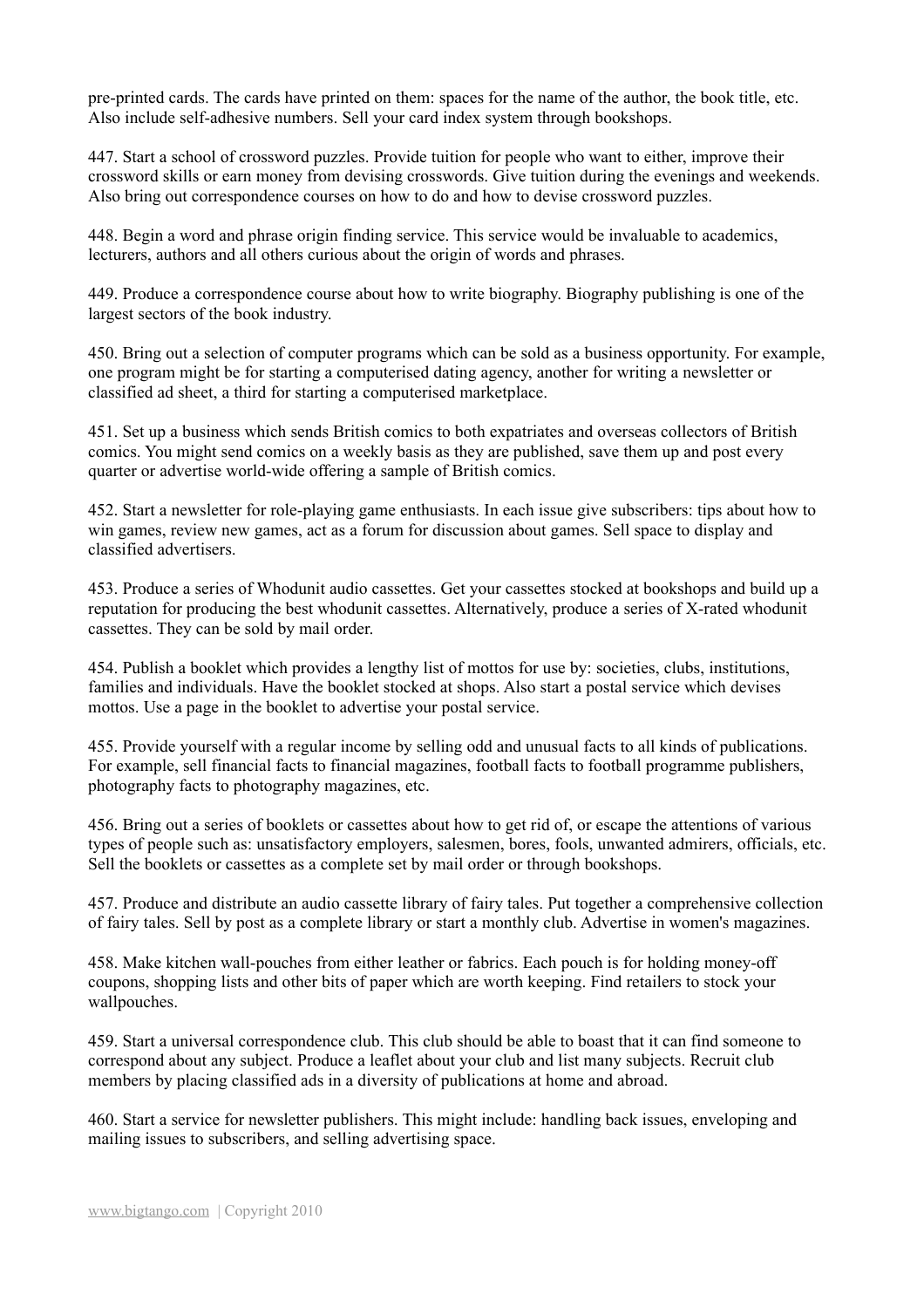461. Begin a postal service which hires out or sells Welsh or Gaelic spoken word audio cassettes and videos. If you have a knowledge of either language, produce many of the cassettes yourself.

462. Publish a newsletter about the changing English language. The contents would provide information about new words and meanings. Sell subscriptions to writers, academics, advertising agencies and others who might be interested in new words.

463. Give tuition in your own home to those who want to improve their spoken English. There is a vast pool of clients as most people would like to become more articulate. Use local advertising to attract students.

464. Publish a newsletter for separated and divorced people. Discuss issues relevant to being separate or divorced. Also include classified listings of people who are looking for new partners.

465. Commission an artist to do a contemporary map of your town or region in the style of maps from antiquity. Produce and frame prints of this map. Distribute to shops throughout the region.

466. Invest in a course of singing lessons. If others find your voice pleasing to listen to earn money from singing at pubs and clubs.

467. Begin a mail order business which sells stencil craft. Make stencils which can be used by woodworkers, for example, to add attractive designs to their work. A stencil might depict flowers and a woodworker would use paint or ink to imprint the design onto their work.

468. Become a street or market craftworker. Sit at a stall making, for example, ornaments from wire or shells. Display the goods you make on your stall. The act of making the ornaments attracts the curiosity of passers-by. This should result in a respectable level of sales.

469. Buy and rent out steam wallpaper removing machines. Start with one fairly cheap model bought from your local DIY superstore and build up a collection.

470. Start a general problem solving service for personal affairs. This service acts like a private agony aunt. An expert is provided to deal with the problem your client is trying to solve. The expert might give advice by telephone, by post or in person.

471. Learn the art of making stained glass windows. Use your newly acquired skills to earn money from: 1) Teaching people in your own home, 2) Holding courses at bed and breakfast houses out of season, 3) holding classes in a quiet corner or back room of an arts and crafts shop.

472. Start an agency which supplies entertainers to pubs, restaurants and wine bars. The entertainers might include disc jockeys, musicians, singers and strip-tease artists. Visit a lawyer to find what legal requirements you must satisfy. Advertise for entertainers to put on your books, then advertise for business.

473. Make low budget promotional videos for pop groups and solo artists who are just starting out. Advertise your service at music shops and in the music press. When you receive an enquiry, give the potential client a persuasive sales presentation.

474. Design Christmas sleigh bells for cars. These bells are attached to the exterior of a car. The motion of the car causes the bells to ring, just like sleigh bells. During the Christmas period these bells should add a pleasant seasonal flavour to cars.

475. Bring out a correspondence course which teaches people how to be a consultant. This course should deal with every aspect of setting up a successful consultancy.

476. Put together a mail order catalogue of spoken word audio cassettes. Canvass audio cassette publishers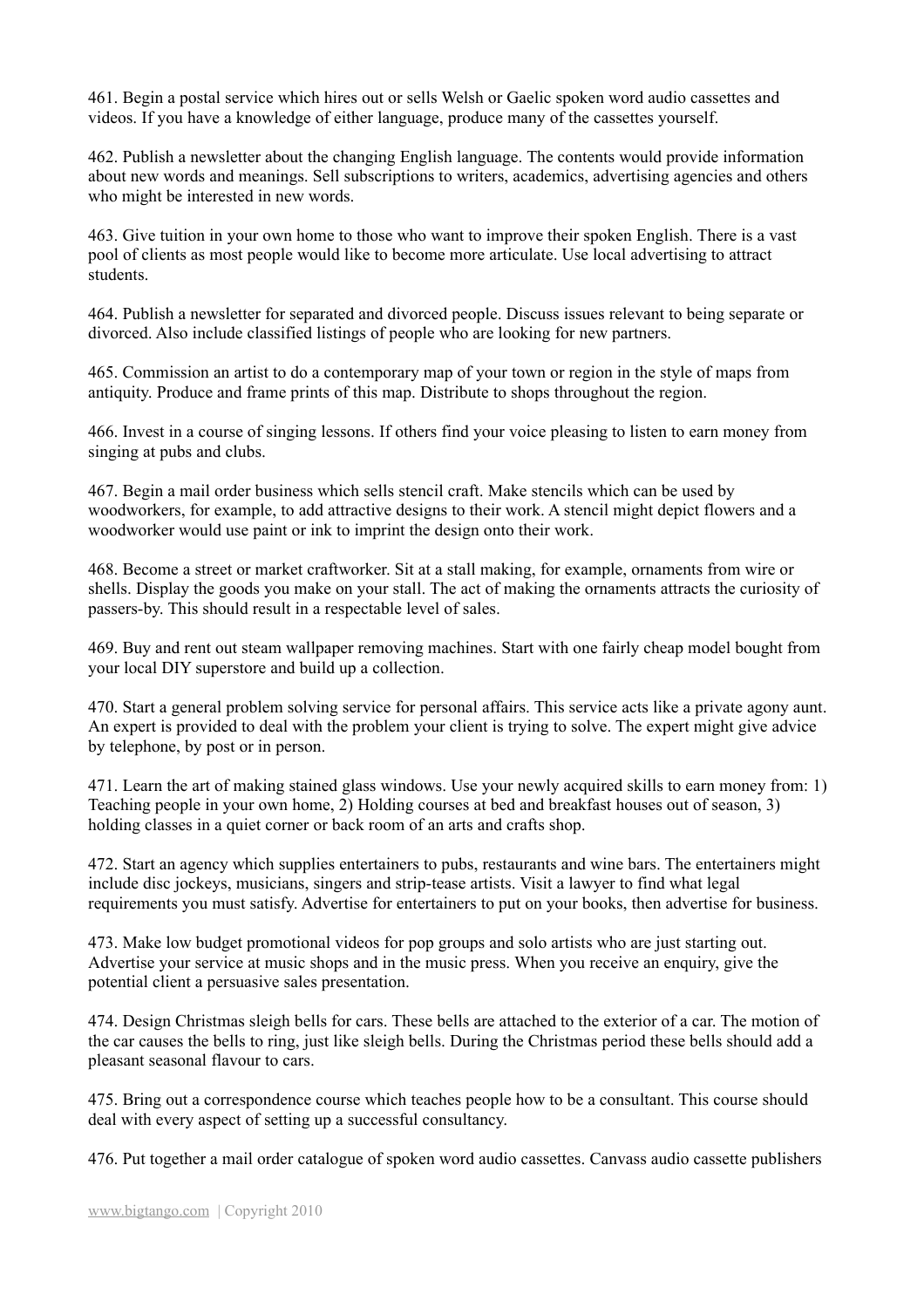to see how they can be of help to you. Place as many audio cassette titles in this catalogue as possible to give potential customers the widest possible choice.

477. Begin a business which hires out second-hand pin-ball machines and computer arcade games to householders. These machines might also be hired out by the night to private parties.

478. Start a children's record or audio cassette of the month club. The records and cassettes sold by the club might be educational, stories or music.

479. Begin a service which produces newsletters for pop group fan clubs. Devise a method for producing a reasonable newsletter at low cost. Sell your service to fan clubs. An important part of this business is that it gives a lot of scope for the selling of advertising space.

480. Produce vanity poetry audio cassettes or videos. Pay a celebrity to read a poet's work to a video camera, or make a recording on audio tape. Your service might also include producing copies of the recording on audio or video cassettes for distribution.

481. Write booklets or produce audio cassettes about different aspects of making a career in the music business. For example: 'How to be an independent record producer', 'How to get a recording contract', 'How to form your own group', etc. Use small ads in the music press to attract buyers.

482. Stain sawdust with different colours of ink. Fill clear bottles and jars with the coloured sawdust so that attractive patterns are made. Also pictures can be built up on the sides of bottles if different colours are carefully arranged. Sell as souvenirs or ornaments.

483. Open a television and video school. Organise practical courses in television and video production. Buy a second-hand closed circuit television system, rent or lease a hall and use this as the premises of the school.

484. Start a music tuition agency. Offer to tutor potential students in popular musical instruments. Call your agency a school of music. Start by using advertising to recruit both part-time tutors and pupils.

485. Begin a business which organises trips to rock and pop concerts, and football and rugby matches. Your service obtains the tickets and provides a coach or mini-bus to take fans to the venue.

486. Design and make fashionable clothes for children. You might sell them direct or through agents at party plan.

487. Use soft toy materials to make a puppet-like toy which gives children their medicine. A small soft toy has a clip attached to one hand. A parent puts the spoonful of medicine into the clip and controls the hand so that it appears that the puppet is giving the medicine. Sell by mail order through ads in women's magazines.

488. Make household hall letterboards. A board is criss-crossed with coloured elastic. Letters are slipped behind this elastic and thus easily displayed. Have them stocked at stationers and gift shops. Or sell by mail order.

489. Use wood to make desktop stands for holding reference books such as dictionaries, trade directories, map books and telephone directories. Have these stocked at bookshops and stationers or sell by mail order.

490. Learn machine knitting. Once your skill has reached a high standard, earn money from teaching others to use knitting machines. Teach people in your own home or theirs.

491. Make energy saving 'sausages'. Fill a sausage shaped bag with sand so that it can be placed against a draughty door or window. Sell door-to-door or have them sold in hardware shops. Also sell kits by mail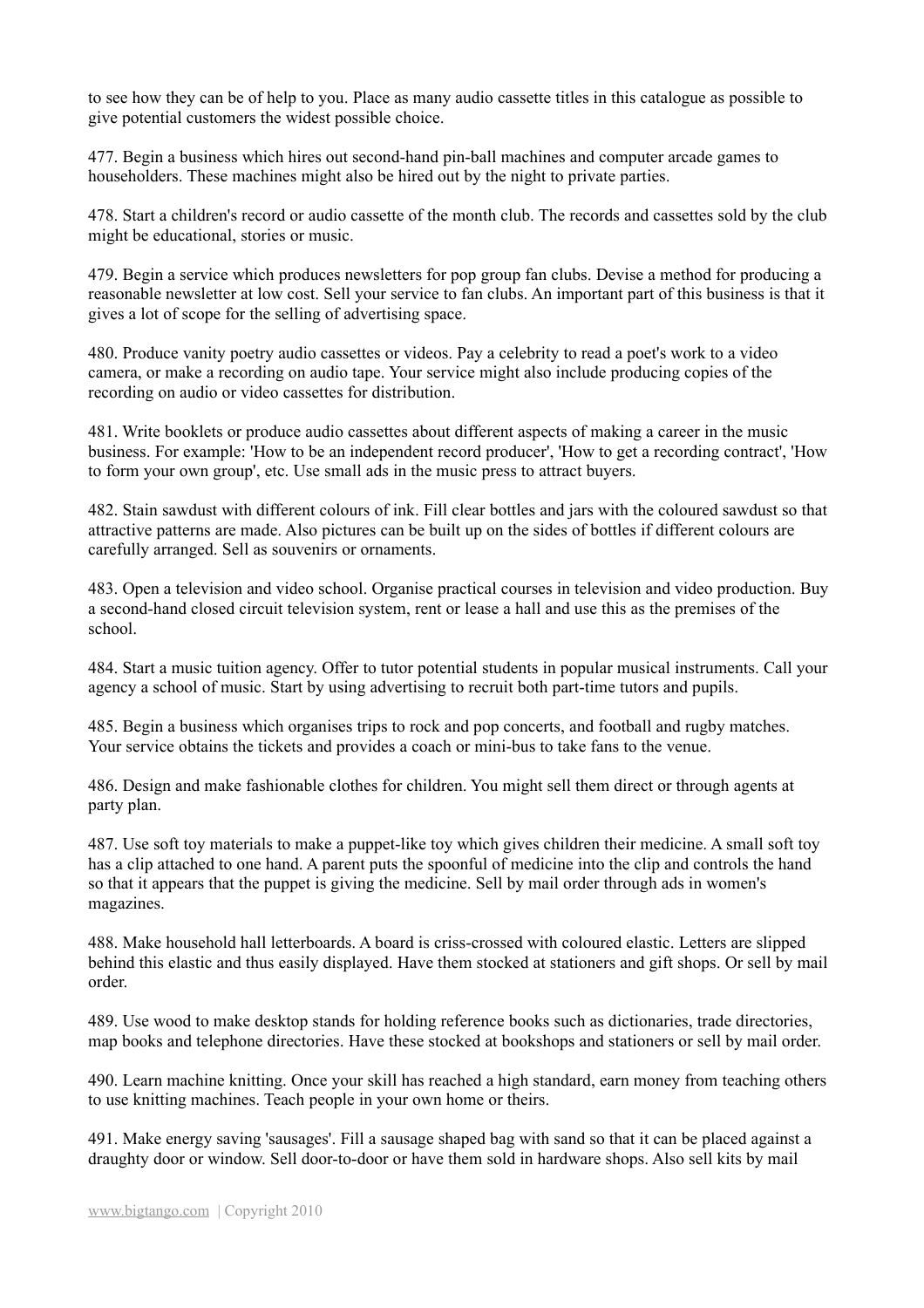order.

492. Design and make old fashioned country curtains. Display your curtains on a roadside stall near a busy shopping centre in a similar fashion to the way double-glazing or shower firms sometimes display their products.

493. Set up a mail order business which serves the gay community. In your catalogue include suitable: Books, audio cassettes, videos, novelty products, posters, contact adverts section, etc. 494. Begin a service which organises the production of wall hanging tapestries to commission. Sell your service to businesses which might want a tapestry of their logo, for example, hanging in a reception area. Or do a 1066 style tapestry representing business achievements.

495. Manufacture Australian cork hats. These hats might be a cheap novelty version of the real thing. Sell these cork hats through shops which sell novelties, souvenirs or gifts. Or import real cork hats from Australia and use ads in magazines to sell these by mail order.

496. Bring out a range of T-shirts to distribute to bookshops, record-shops, computing shops, gift shops or newsagents. The design on the T-shirts might be aimed at the customers of the shops they appear in, for example, a literary theme for bookshops.

497. Have an undergarments market stall and sell: men's underwear, socks, tights, stockings, fancy lingerie, long johns, etc.

498. Produce magnetic perpetual calendars. A strip of metal is printed with day numbers and the names of months. Two magnetic markers are used to indicate the date.

499. Design and manufacture kits for making clothes. The kits might be aimed at those who have basic sewing skills, but would need a kit if they want to make something a bit more complex. Produce a catalogue about your kits and advertise in women's magazines.

500. Start a scarf club. Each month or quarter club members automatically receive one of the latest fashionable scarves selected by the club. Your club might have a single annual membership charge. Membership would make an ideal gift.

501. Produce booklets or audio cassettes which contain gay short stories. sell by mail order or have them stocked in shops which are used by the gay community.

502. Set up a home-based computer service which maintains the mailing lists of local businesses. Also supply local businesses with mailing lists bought or rented from other firms in this country and abroad.

503. Open a computerised marketplace for cars and motorbikes. On computer list the sellers and what they have to sell. Charge the sellers a fee for this service. Place ads which invite people who want to buy a car or bike to telephone you to see if you have what they want.

504. Begin a business which makes money from souvenir cosmetics. Bring out lipstick, for example, or hand cream which has a local theme or name. Buy from established cosmetics manufacturers and package under your own label.

505. If you have the necessary knowledge and skill earn money from teaching home computing in your own home or the home of clients. Prepare lessons on a variety of popular software applications and general computer operation. Give classes and teach to solo students.

506. Begin a business which produces correspondence courses about home computing. Base each course on a popular software application and have a general course on general computer operation. The lessons in your course might be modelled on what already exists in textbooks. Sell from ads in computer magazines.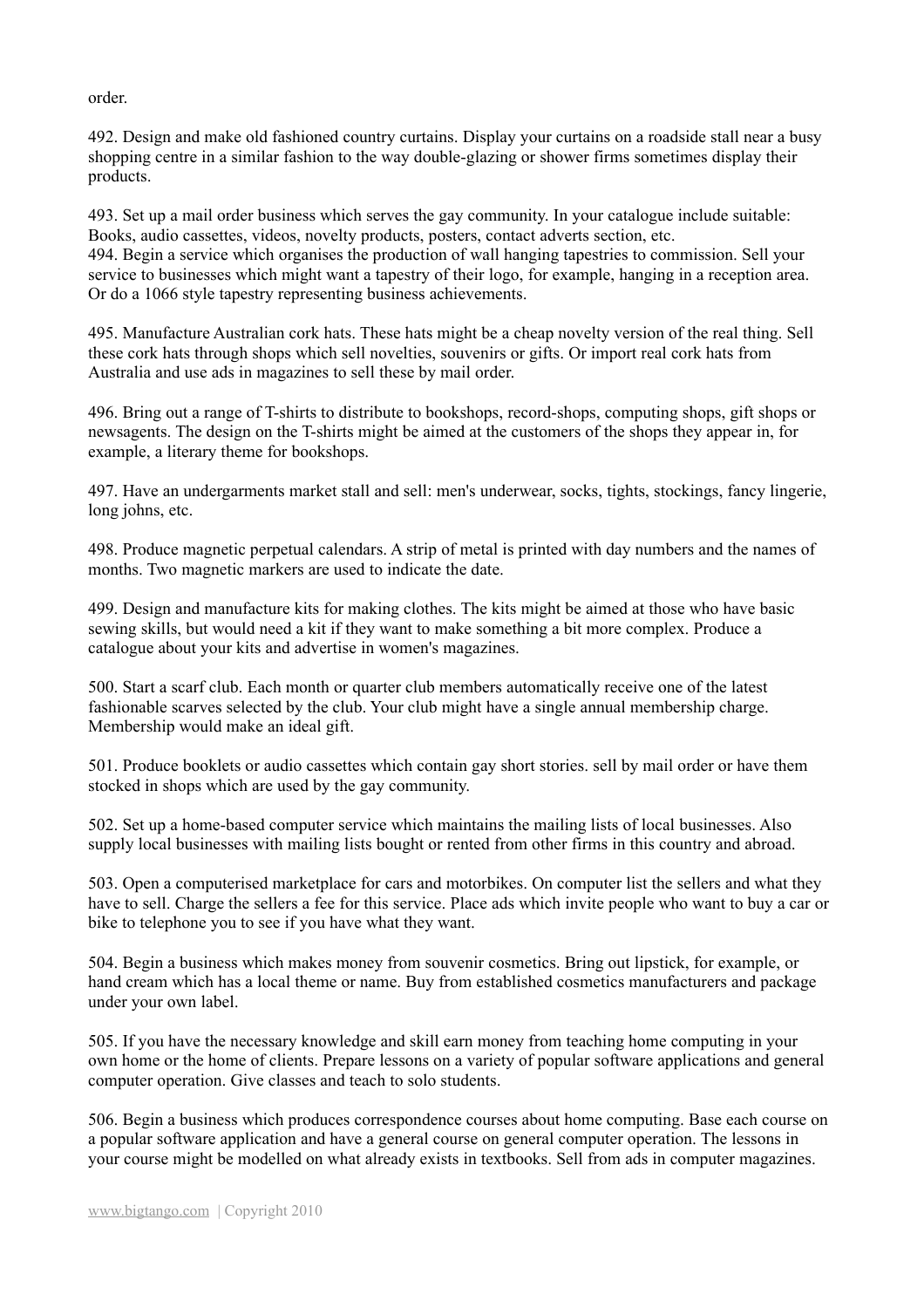507. Organise tours of well-known sights or areas of outstanding natural beauty. Buy or rent an open topped bus for the tours. Also use this bus for weddings, work excursions and school trips.

508. Design and produce mugs or posters which predict a persons future. These might be called fortune mugs (or posters). For example a mug or poster might be printed with either a reference guide to what patterns of tea leaves mean or an astrological prediction for each star sign.

509. Start a newsletter for people who want to make money from their home computer. In each issue provide subscribers with ideas for adventure games, educational or quiz programs, and business programs. Also print news, tips and case studies about starting a computing business.

510. Begin a computing lesson of the month club. Each month send a home computing enthusiast a cassette which gives instructions about how to use a popular application or how to improve their programming skills. Advertise in home computing magazines.

511. Start a mail order business which sells mosaic making supplies. Also sell a guide about getting started in this hobby. Produce a simple catalogue about your products and advertise in crafts magazines.

512. Learn the art of tap dancing and put together your own song and dance act. Find an agent and perform at clubs, pubs and private functions.

513. Design and manufacture kits for making paper at home. Sell the kits to craft workers from ads in crafts magazines and get them stocked in hobby and crafts shops.

514. Design and make a range of fishing lures at home. Sell these by getting them stocked at fishing tackle shops, starting a monthly club which sends anglers one of the latest fishing lures and giving the lures an appealing name like 'lucky charm lures'.

515. Produce a rhyming dictionary on audio cassettes. A spoken word dictionary can illustrate the rhyming qualities of words far better than any printed dictionary. Get these stocked at bookshops or sell from adverts in literary magazines.

516. Start a mail order company which sells business equipment and accessories for left-handed people. Bring out a catalogue and send it to large and medium-sized businesses.

517. Publish a craftworkers' equivalent to the 'Yellow Pages'. In the directory include the addresses of sources for a wide range of products. List the addresses under a heading for each craft. Also sell advertising space to suppliers, crafts schools, craftworkers, etc.

518. Set up a service which rents out model trains, boats and planes to businesses with reception areas. These models are supposed to create goodwill because most people will look at and appreciate a good model. Your clients will include restaurants and office-based businesses and particularly travel agents.

519. Canvass shops for older, soiled or other unwanted stock and offer to buy it at a nominal sum. No one else is likely to buy the stock so this is probably the only opportunity the owner has to sell it. Hire a hall and sell the stock at low prices to the public. Or sell at a car boot sale or from a market stall.

520. Reprint old geographical maps. Use the reprints to decorate unfinished stock bought from manufacturers. For example: desk sets, book ends, memo pads, letter racks, lamp holders, book ends, coasters, dinner mats, etc. Alternatively frame the maps in a stylish frame and sell as wall decorations.

521. Package low value foreign coins in cellophane envelopes. Distribute these coins to newsagents for selling to children in the way small packets of stamps are sold.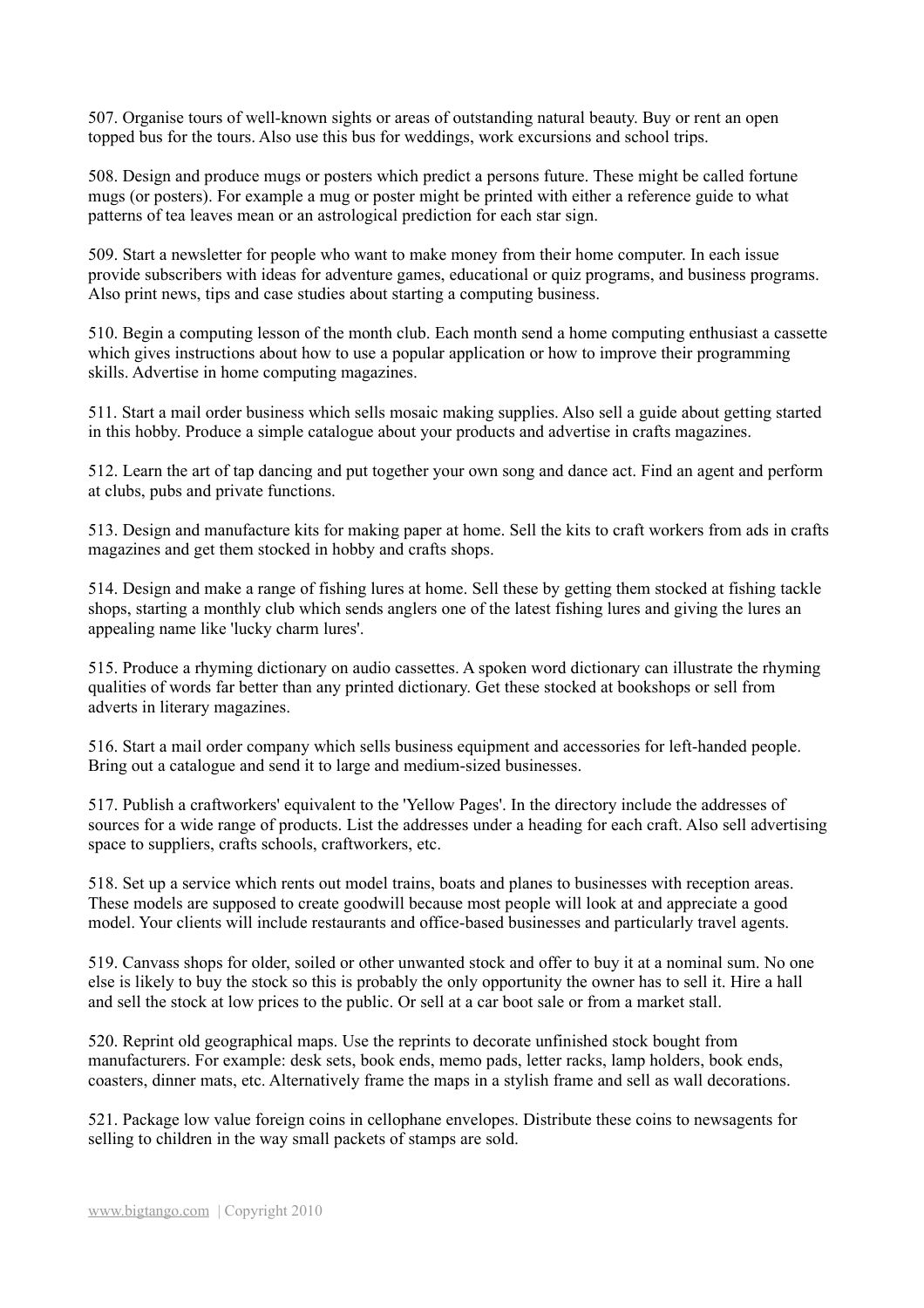522. Start a firm which manufacturers kits for making etchings. Design the kits so that a complete beginners can make attractive etchings. Sell by mail order or through shops which sell artists' materials.

523. Produce and distribute souvenir boxes of matches. Each matchbox is painted with a picture postcard scene of a tourist area. Also produce a souvenir pack which contains a selection of different boxes. This pack can be bought by people as a gift or taken home for personal use.

524. Set up a bead craftwork business. Use beads to make a selection of jewellery such as necklaces, pendants, bracelets and earrings. Sell from a market stall or mount on display racks and get shops to stock them.

525. Start a business which makes a range of souvenir or commemorative wall plaques. They might have a feature such as: town crests, tourist maps, commemorative statements or logos, etc. Sell your wall plaques through gift shops and hotels.

526. Rent out scaffolding for exterior home decorating and maintenance. Advertise in local newspapers and newsagents windows. Provide a free delivery service.

527. Bring out an audio cassette course about advanced driving. Sell by mail order or get it stocked in bookshops. Or produce videos about improving driving skills and hire or sell by post. Each video might feature filmed examples of good or bad driving.

528. Set up a business which produces X-rated jigsaw puzzles. These might be sold either by mail order or, to wholesalers of X-rated products.

529. Design and manufacture kits for making string puppets. produce a selection of kits which are complementary to each other and can be used in the same puppet show.

530. Learn how to make china dolls and once your work reaches a high standard make an income from teaching others. Hold classes in your own area or devise a postal course.

531. Make peg calendars. A peg calendar consists of a block of wood with a line of 31 holes for days, 12 holes for months, and 10 holes for years. Three tiny pegs indicate the date and are moved each day accordingly. The calendar can hang from a wall like a thermometer or sit on a desk.

532. If you can draw amusing characatures call door-to-door to show people samples of your work and offer to draw one on the spot.

533. Arrange for a set of pictures to be printed to look like old cigarette cards. Turn out hundreds of framed sets and sell to wholesalers and gift shops.

534. If you have the skill, work as a charcoal artist in a thoroughfare of a shopping or tourist area.

535. Found a year-book for people who do creative things with their hands, such as painters, drawers, sculptors, cartoonists, illustrators, cartoonists, engravers, etc. Also list buyers of art, art schools, art fairs, etc. Have the year-book stocked at bookshops, artists supplies shops, craftshops and sell by mail.

536. Start a training school which specialises in teaching the art of sketching. Use sketch artists to do the teaching. Your job is to find students and organise the premises and management. Also put together a postal course which teaches sketching to beginners.

537. Draw amusing cartoons of personal names at any location where there are crowds, for example: fairs, trade shows, shopping areas and tourist sites.

538. Design and manufacture finger painting kits for children and adults. Get these stocked at shops which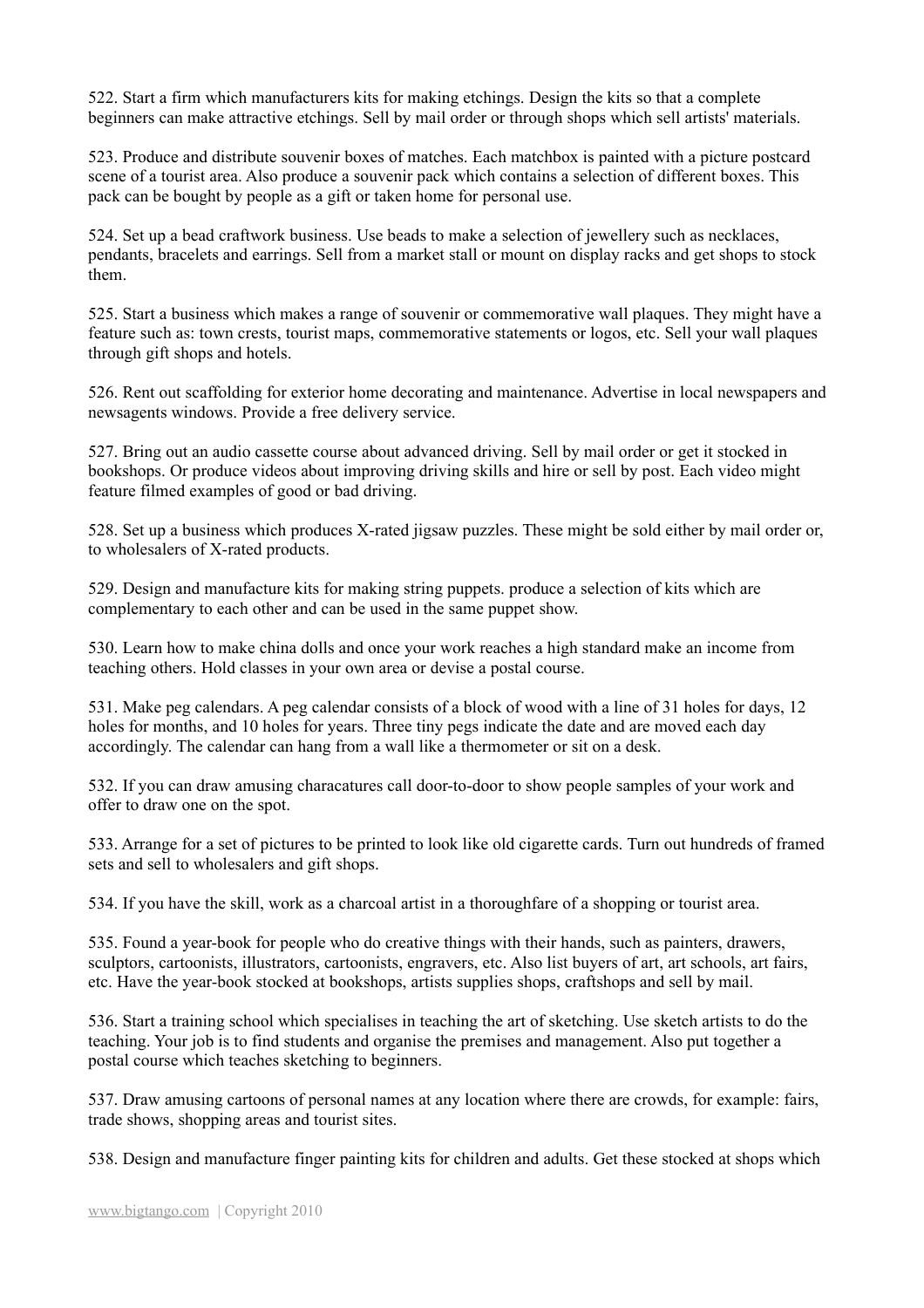sell toys (for children's kits) and artists materials (for adult's kits).

539. Invent a cartoon character which captures the spirit of your town or region. Pick a name which matches the name of the town or region. E.g. Billy Brighton, Mickey Middlesex, etc. Use this character on: T-shirts, posters, postcards, stationery, etc.

540. Make money from wines by taking an empty van to a wine growing region and bringing it back full. Sell the wine directly to restaurants, off-licences, and free houses. Build up a list of business who will buy wine from you on a regular basis.

541. Publish a newsletter about cocktail drinks. In each issue include: information about new and classic cocktail drinker tips, the best way to make drinks, new cocktails which you devise yourself, etc. Your market includes all businesses licensed to sell drinks.

542. Specialise in organising trips to vineyards and beer festivals. Issue an annual or quarterly brochure which gives full details of all the holidays you are planning. Advertise in beer and wine publications.

543. Sell by post plans for hobby electronic construction projects. Buy plans from established electronics hobbyists and compile a catalogue of plans for sale. Find and sell plans through adverts in electronic hobby magazines.

544. Begin a party plan business which sells self-instruction and 'how to' books, cassettes and courses. Add a competitive edge to the business by producing many of the products yourself.

545. Write and publish a series of booklets on how to turn various hobbies into businesses, for example, 'How to start an electronics business'. Other hobbies might include: stamp or book collecting, photography, angling, and video making. Sell through ads in hobby and business opportunity magazines.

546. Produce a questionnaire which is designed to find out if one person really loves another. Place classified ads in magazines for teenagers or women which read : 'Does he really love you?'. Send respondents a questionnaire and process it for a charge. Or design a questionnaire which can be assessed by the client.

547. Learn the art of I Ching. Then, earn a sideline income by persuading party hosts to pay you to give readings to guests.

548. Produce and sell from national publications a home study course about how to play the piano. Pay an expert pianist to devise and write the course.

549. Make a series of cookery instruction videos. These should teach people how to make all kinds of dishes and foods. Start a postal business to rent or sell these videos.

550. At a seaside resort set up a seasonal business which organises boat trips and day-long coach excursions for holiday-makers. The boat and coaches will be hired from local operatives and you can sell tickets from camping site shops, newsagents and tourist information centres.

551. Devise and produce an audio cassette course about successful exam techniques. An important selling point is that anyone with average intelligence can pass most exams if they know about exam techniques.

552. Print stationery with a thematic design for hobbyists. For example, photographers can have writing paper and envelopes printed with pictures of cameras, films and lights. Get this stationery stocked at hobby shops and sell by mail order through the appropriate hobby magazines.

553. Compile and publish a guide to employers throughout the country who have a high turnover of staff. These employers are always looking for new staff. Sell copies of this guide to jobhunters through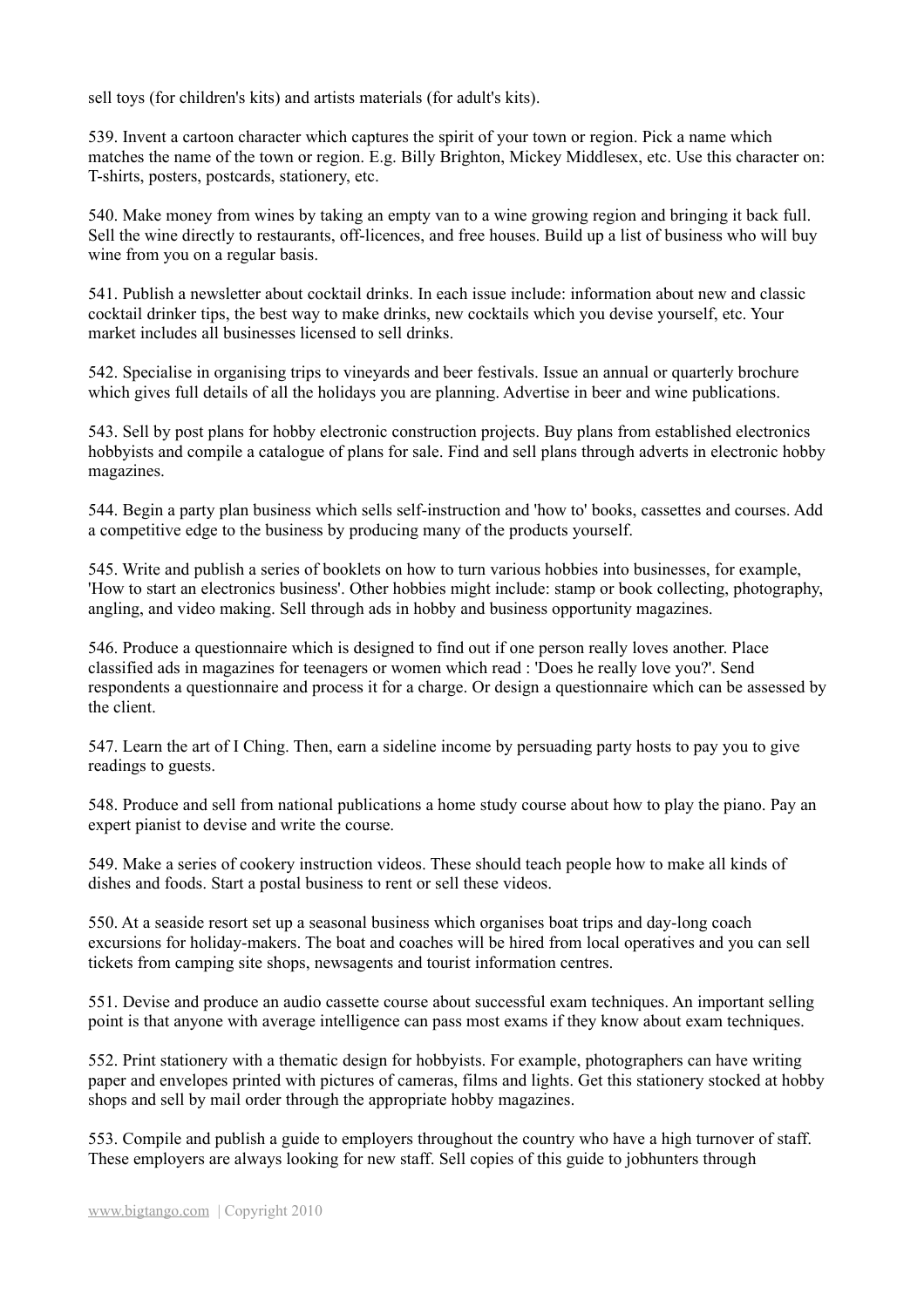bookshops or from classified ads.

554. Design and manufacture portable mini-golf courses. Each hole on the course might consist of a large, colourful wooden sheet which has pop-up features like a pop-up book. Nine sheets will fit in a van. Sell or hire for fund raising and money-making.

555. Use various fabrics to make money belts of your own design. Attach each money belt to a printed card and sell these fully stocked to shoe repair shops and newsagents.

556. Design and make wooden wheels of fortune. Produce in a variety of sizes and designs. Sell or hire as fund-raising aids to clubs, associations, schools and colleges.

557. Produce an audio cassette training course about salesmanship. The object of the course might be to bring out and develop the salesperson in anyone. For this reason almost everyone is a potential buyer.

558. Sell recipes for making home-made chocolates and sweets via classified ads. The products made should be of a quality that can be sold either from a stall or to colleagues and friends.

559. Conduct your own research into the subject of how to make money from gaming machines. Write and publish a report about your findings. Sell from classified ads or by direct mail and emphasise that people could make a lot of money from buying your report.

560. Start a mail order business which sells books about how to win at gambling. The games covered might include: roulette, baccarat, poker and horse-racing. Buy the publications direct from publishers at home and abroad. Or publish the books yourself.

561. Produce a series of audio cassettes which give instruction about how to mimic different accents. For example: 'Teach yourself to speak like a Texan'. Other accents might include: Yorkshire, cockney, French, English, Scottish, New York, etc.

562. Have amusing messages printed in speech bubbles on the sides of potted plant holders. For example: 'Hello, my name is...', 'Shake my water, don't stir it', 'I feel like a chat', etc. Have these stocked at outlets which sell garden products.

563. Put together a kit for growing trees from seeds. In each kit include instructions about how to get the best results. Sell from ads in gardening publications or through suitable shops.

564. Begin a mail order business which sells hydroponics growers supplies(hydroponics is a method of growing plants without soil). Produce a catalogue and advertise in gardening publications.

565. Obtain quantities of sand from the beaches of the D-day invasion. Place the sand in tiny bottles and sell world-wide as souvenir sand from the beaches of the 1944 D-day invasion. Add a name label to each bottle to show which beach the sand came from.

566. Start a business which makes garden hammocks. Devise your own hammock which has at least one superior feature over other hammocks available. Sell through hardware shops and garden centres and by mail order from ads in gardening publications.

567. Use logs and wood to make small ornamental garden wishing wells. Sell through garden centres and hardware shops.

568. Bring out a selection of hair jewellery. This could be made from real or artificial human hair and is knotted like dreadlocks. The jewellery also includes coloured beads in the design. The result is dreadlocks necklaces, brooches and earrings.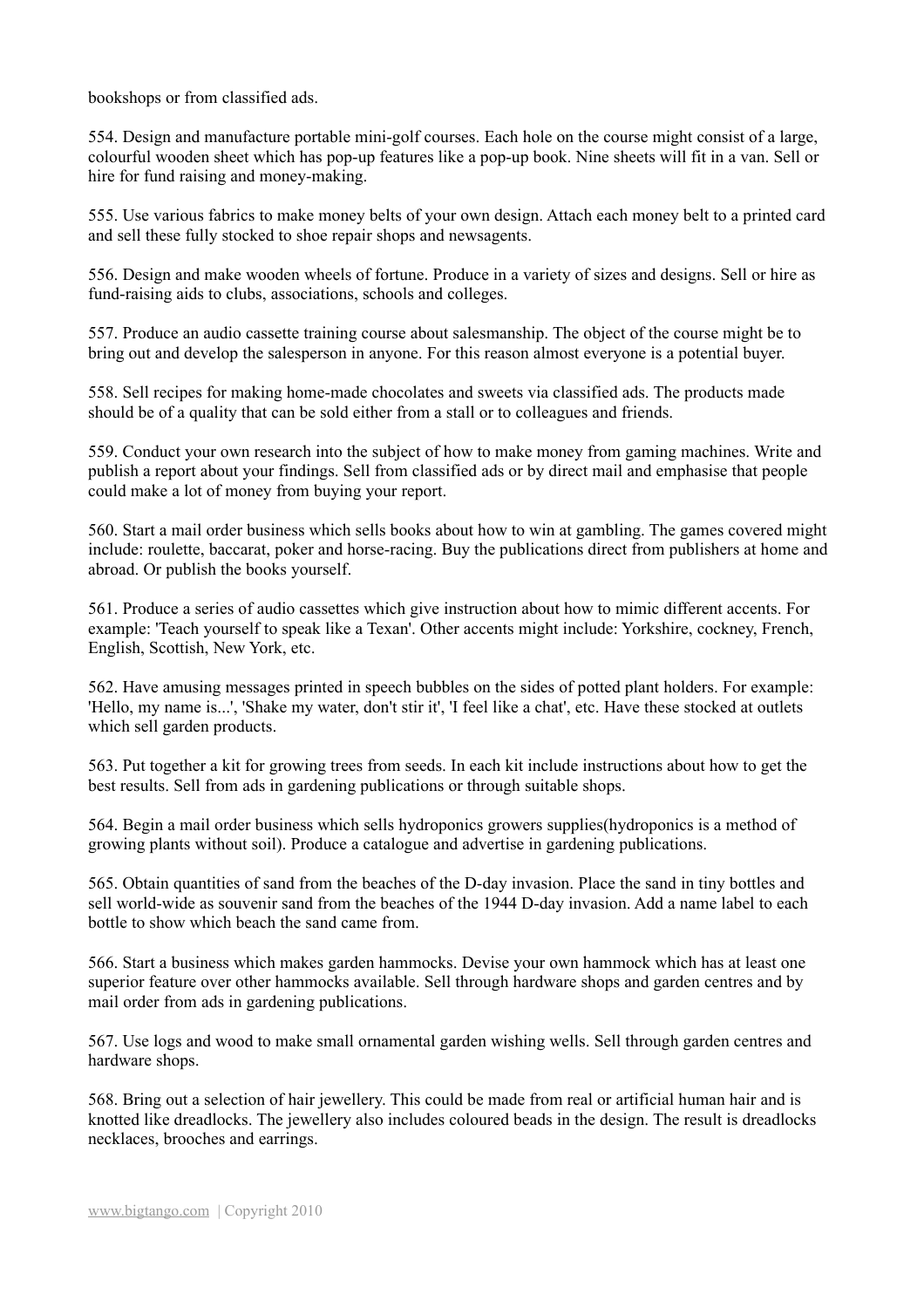569. Begin a business which makes and distributes souvenir lucky charms. One example is a number seven made from metal and stamped with a place name.

570. Sell flowers at a market or roadside stall.

571. Sell single roses from a roadside stall. Put up a big sign which both tempts people to buy a single rose and state the price.

572. Paint, or organise the painting of, designs on T-shirts. Sell the finished T-shirts through up-market shops where the price charged will provide a reasonable income.

573. Begin a business which produces framed reprints of interesting old patents. Sell by post to professional people or have them stocked at gift shops.

574. Start a comprehensive garden maintenance service. discuss with clients what work needs to be done to their gardens on a regular basis. People who use your service can have a beautiful garden and not do a minute of work in it themselves.

575. Produce a series of music and sound effects audio cassettes which are specially designed to aid the growth of household plants. For example, sounds might include the wind blowing and birds singing. Advertise in gardening and householders magazines.

576. Pick a well known old and long road. Research and write the history of that road. Have a few hundred booklets printed and sell to the residents and businesses along the road.

577. Bring out a confidential newsletter which has a title like 'How to Overcome the Dissatisfactions You have with Your Life'. Provide subscribers with ideas and inspiration. Write about case studies and answer readers' questions.

578. Be a roadside fortune-teller.

579. Bring out a selection of pretty, non-picture postcards which are specially designed for friends to send brief notes to each other. Have them stocked at stationers, newsagents and shops which sell greeting cards.

580. Find a source of common or high-quality soil, package and sell through hardware shops and garden centres.

581. Create a correspondence course about how to be more enterprising. Sell by placing ads in national newspapers. Have ad headlines like: 'Are you an enterprising person?', and 'Improve your life by being more enterprising'.

582. Have T-shirts printed with sci-fi messages on the front such as 'Alpha Centauri University', Visit Ancient Egypt with TWA's Time Travel Tours', 'Test fly a Centauri flying saucer, visit your local dealer', etc. Sell at sci-fi conventions and through sci-fi shops.

583. Bring out a range of jewellery for ears. However, this jewellery does not hang from earlobes like earrings, but gently clips to the top of the ears. This jewellery looks as if it if it is perched on top of the ears. A piece of eartop jewellery might follow the curvature of each ear.

584. Start a business which makes a range of quality old-fashioned long johns. Produce a catalogue and start a mail order business.

585. Consider taking up the career of chiropody. Send for a prospectus from a school of chiropody. Take a course and, after graduation, open your own practice.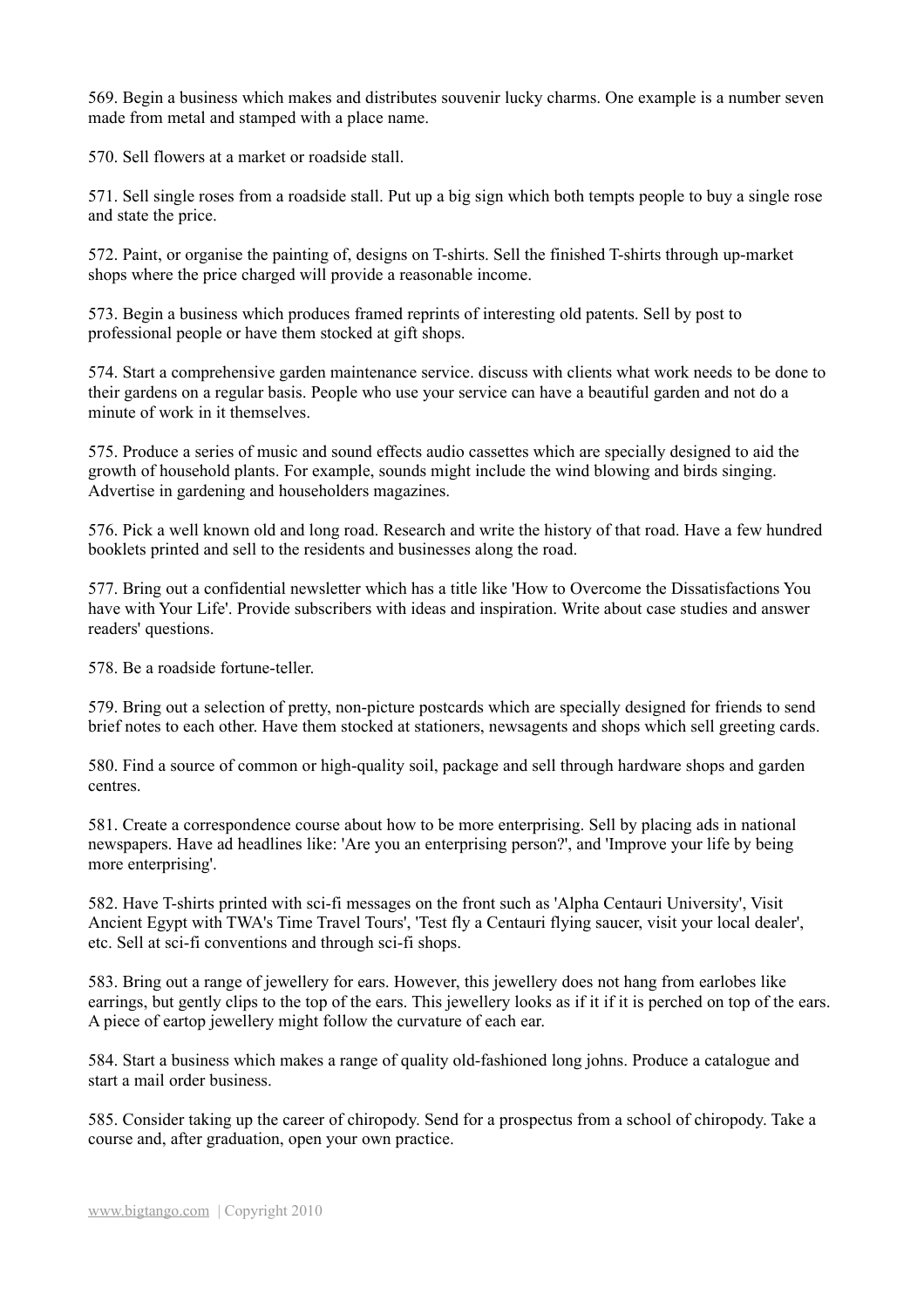586. Start a computerised horse-racing results prediction service. There are many systems available for selecting a winning horse. Base your computer program on any or a mixture of these systems. Send forecasts on a regular basis to subscribers.

587. Be a travelling manicurist. Build up a regular round of clients at offices and private residences. Send a leaflet about your service to businesses and private residences and advertise in the local media.

588. Supply life extension products by post. Model your business on similar businesses which have been successful in the USA. Obtain a catalogue from one of these businesses and base your business on their system.

589. Start a mail order business which sells stop smoking aids. For example: dummy cigarettes, advice booklets, herbal aids, inspirational cassettes, charts and posters. You can produce many of these products yourself and buy the others from wholesalers.

590. Begin a postal service which sells the reproduction rights to formulae for making products such as stain removers, special glues and toilet water. Your custom will come from business opportunity seekers who want to reproduce these formulae for reselling. You can also sell the formulae as 'household secrets' through classified ads in women's magazines.

591. Publish a monthly newsletter which gives inspiration to those trying to lose weight. Successful dieting often depends on what's going on in a person's mind. A newsletter such as this can help to prepare a person, with various stories of success from those who have succeeded in losing weight and a selection of techniques to make the process easier.

592. Bring out an audio cassette course about how to lose weight. This might employ techniques of selfhypnosis or subliminal suggestion. Sell from ads in slimming and women's magazines.

593. At a suitable market open a stall which is devoted to selling products devoted to a particular popular cartoon character.

594. Write and publish a manual about how to bring out a correspondence course. For many people this could be a route to a business which both provides enough money to live on and doesn't require much money to set up. Sell the manual to business opportunity seekers.

595. Open a school of massage. Teach, or organise the teaching of, massage to those interested in becoming professionals.

596. Start a slide set of the month club for collectors of slides. Slides might be about, for example, classic photographs, art, technology, aeroplanes, trains and stamps. Advertise in photography magazines.

597. Found a stop smoking club. Hold club meetings at hired halls in various areas on different nights of the week. Employ a variety of techniques to help people to give up smoking. A great many people will be driven by the collective inspiration of the group.

598. Produce biographical photographs of celebrities. For example, read all about the Beatles or the Rolling Stones to discover : Their places of birth, schools, first places of work, houses they once lived in, etc. Take photographs of these places, and put dates of birth below portrait photographs and sell to fans.

599. Reproduce old black and white or sepia photographs of a town as postcards, posters and framed prints. Have them stocked in a wide variety of shops.

600. Organise weekend breaks where people can experience 'living' history. Guests can spend a weekend living in a re-created era of history such as the Stone Age, the Wild West or Viking times.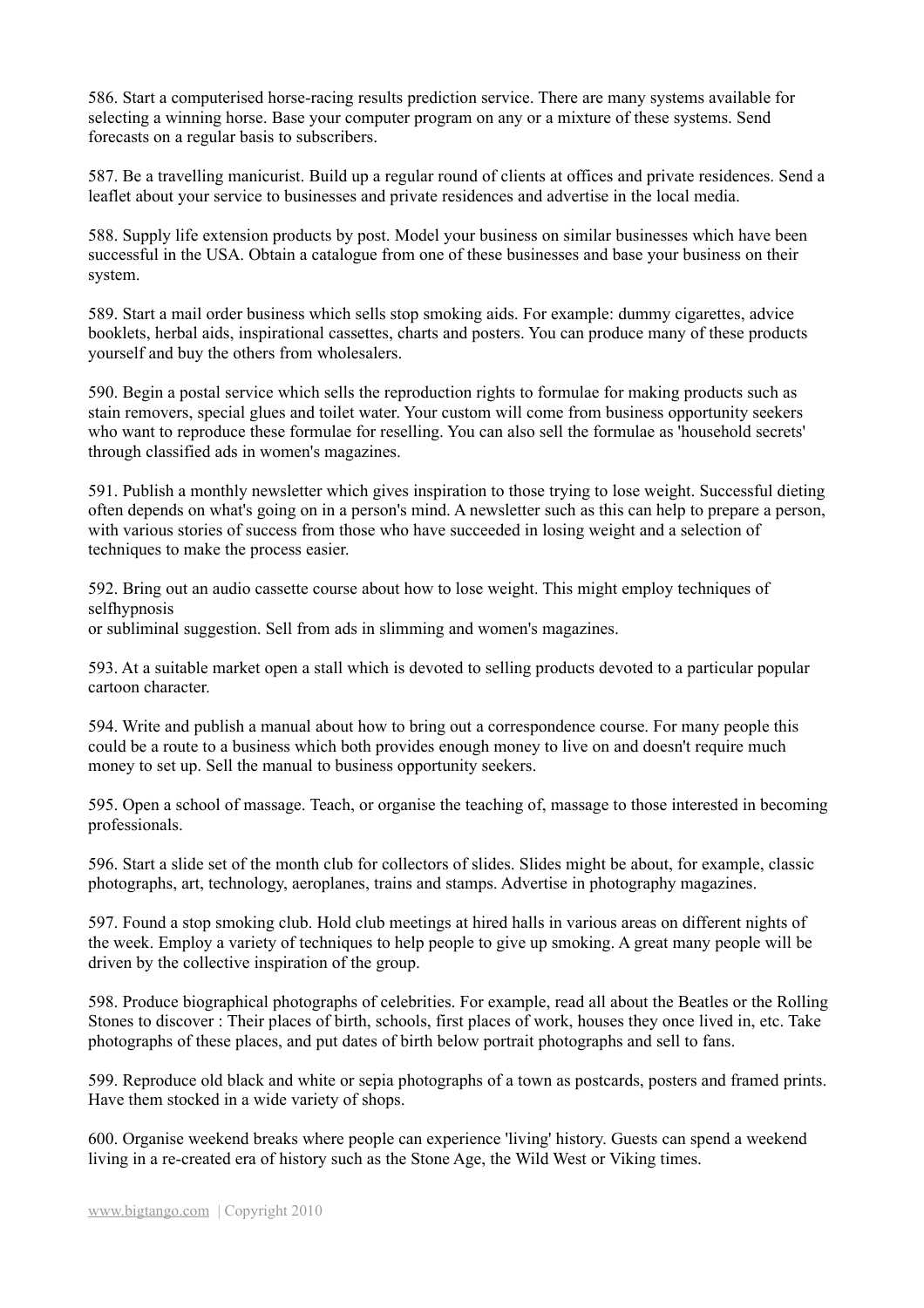601. Design and produce a range of amusing self-adhesive stickers for children. The stickers might feature jokes, funny faces and streetwise statements. Distribute to wholesalers, newsagents and toyshops.

602. Sell parcels of unsorted books by post to book collectors. Or offer second-hand books for sale by the foot. Obtain your stock by buying books which cannot be sold from second-hand book dealers and publishers.

603. Write and publish a manual about how to start your own book or newsletter publishing business. Sell by direct mail or from classified ads to business opportunity seekers and those interested in publishing.

604. Start a mail order business which sells new and second-hand Jazz records. Many rare and classic Jazz records are released in overseas countries. Import these to sell to collectors in this country. Also locate overseas sources of second-hand records.

605. Begin a club which sends philatelists a set of stamps every month. The sets might be either, thematic or newly issued by a country chosen by the collector.

606. Launch a rose of the month club. Build up a list of clients who want a rose sent each month to their loved one.

607. Employ homeworkers to make knitwear products. Go the round of retailers to find stockists.

608. Start a general sports tuition agency. Either provide clients with a tutor to give individual tuition or organise courses for different sports and sell places on each course. Produce a leaflet about your service and get copies displayed at sports shops.

609. Embroider exotic designs on disco and party clothes. Arrange for your work to be stocked at upmarket boutiques.

610. Begin a mail order business which sells books and study equipment to those interested in natural history.

611. Start a company which organises business anniversary celebrations. Devise celebration packages and sell to businesses who have been trading for 1, 5, 10, 20, 21, 25, 50, 60, 75, or 100 years. Locate potential clients by searching records located at Companies House to discover when firms were formed.

612. Take an ordinary magnifying glass, package it and call it 'The Gardener's Magnifying Glass'. Distribute to hardware shops or sell by mail from ads in gardening magazines.

613. Start a modern art rental business. Rent out everything from metal sculptures to mobile art. Your potential clients will include all image conscious businesses with reception areas, courtyards or forecourts.

614. Begin a business which organises specialist adventure holidays for women. The holidays should be designed to help women develop their skills and abilities related to: management, persuasiveness, problem solving, leadership, creative thinking, etc.

615. Start a central membership agency for joining fan clubs. Persuade established fan clubs to become part of your scheme. Recruit people by advertising in numerous pop and rock publications. You take a commission on all membership fees.

616. Become an importer and distributor of car accessories. Conduct thorough research in countries throughout the world to find car accessories not readily available here.

617. Call on regular clients once every eight weeks to sell cosmetics. The cosmetics should have a special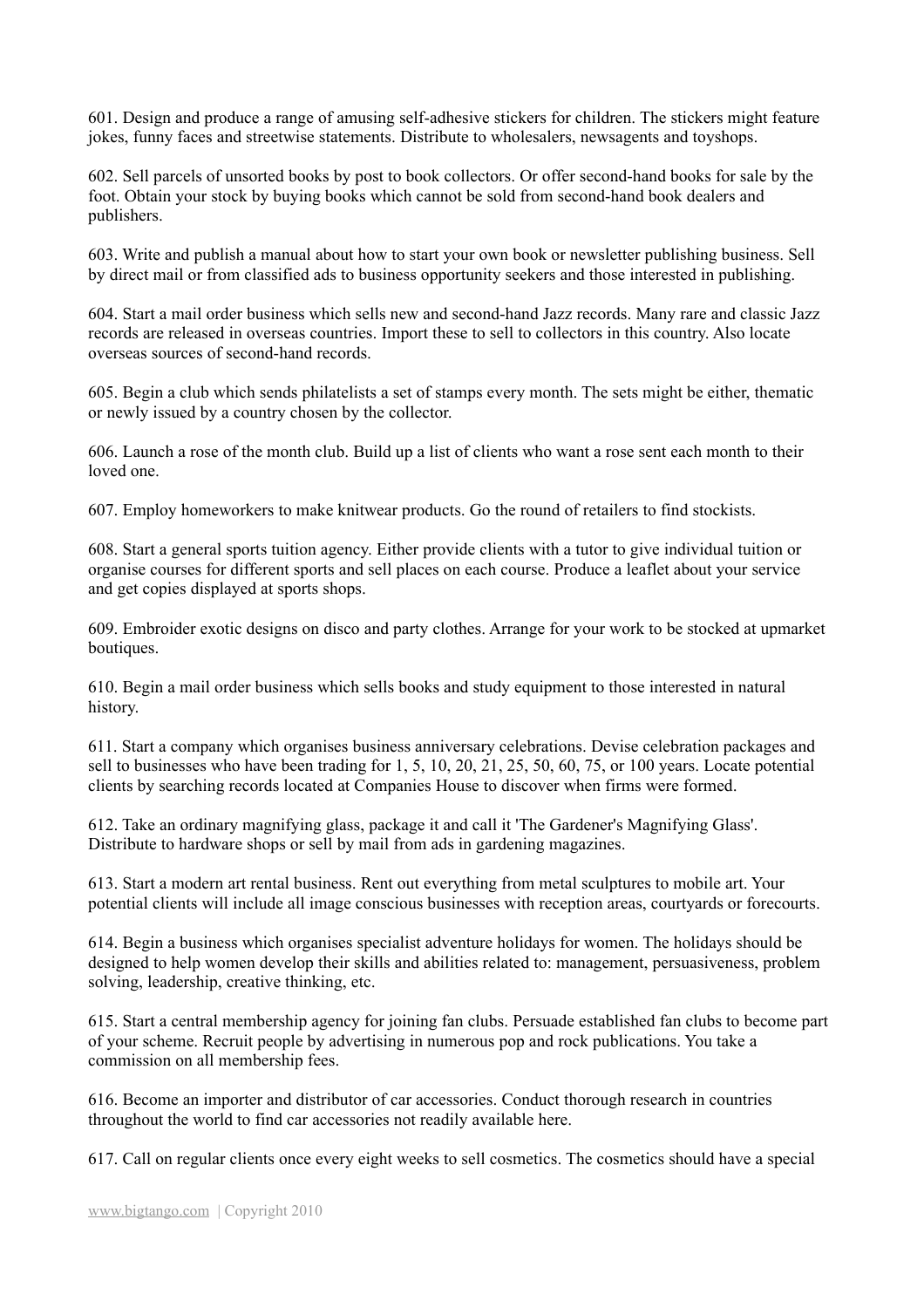feature, for example, they do not involve cruelty to animals, or are based on herbs.

618. Design and manufacture kits for making unusual furniture. For example: tables that hang from the ceiling, chairs with odd shapes, stylistic plant stands, etc. Produce a catalogue about your product and start a mail order business.

619. Start a newsletter on how to get a better job. Provide subscribers with advice on where to look, completing application forms, interview techniques, C.V. preparation, etc. The competitive nature of the job market means that the extra advice provided by your newsletter could make all the difference to a job applicants success.

620. Set up a mail order company which sells local history books. Put together a selection of local history books for most cities and towns in the country. Produce a catalogue and sell through media advertising.

621. Begin a mail order business which sells exposes. Produce booklets, audio cassettes and information sheets about, for example: wealthy left-wing politicians, worthless aristocrats, stonewall secret service bungling, bureaucratic incompetence, violent police, etc.

622. Buy a selection of local history books, pamphlets, posters and postcards from the publishes at trade prices. Earn from selling these door-to-door in your area.

623. design and make a selection of patchwork hats, caps, jackets, dresses, etc. Find retailers who will stock your products. Or design and produce kits so that anyone can make their own patchwork products. Place classified ads in needlework magazines and sell by mail.

624. Write and produce a series of audio cassettes about the many aspects of sex education. Have a catalogue printed and start a mail order business.

625. Publish an audio cassette of saucy seaside jokes. Sell through shops at seaside resorts. The hope is that holiday-makers might send a saucy cassette home instead of a saucy postcard. With each cassette include a small card for writing a message.

626. Organise the production of business greeting cards. Design the cards for a particular selection of businesses, for example, mini-cab services. The cards should have pictures relevant to the chosen business. The company can then send a card to account holders. Sell by direct mail.

627. Begin a market stall which sells boiled sweets and hand-made chocolates. Buy your stock from small producers of confectionery.

628. Earn an income from being a freelance salesperson. Place ads in business or trade publications which reads 'Freelance Salesperson Available. Anything Considered. Contact.....'. Don't accept the first offer, but consider each one and accept the one you find the most suitable.

629. Start a children's badge of the month club. Attract new members by advertising in children's comics and offering a selection of free badges.

630. Begin a mail order business which sells a selection of products of particular interest to motorbike enthusiasts. In your catalogue include; badges, clothing, cult ornaments, etc. Advertise in motorbike magazines.

631. Sell smoke detectors door-to-door. Expand by using sales personnel to sell for you.

632. Open your own school of drama. Prepare a simple prospectus which offers a comprehensive introduction to drama. Hold classes in a hired hall. Also visit businesses and clubs to give classes during lunch hours.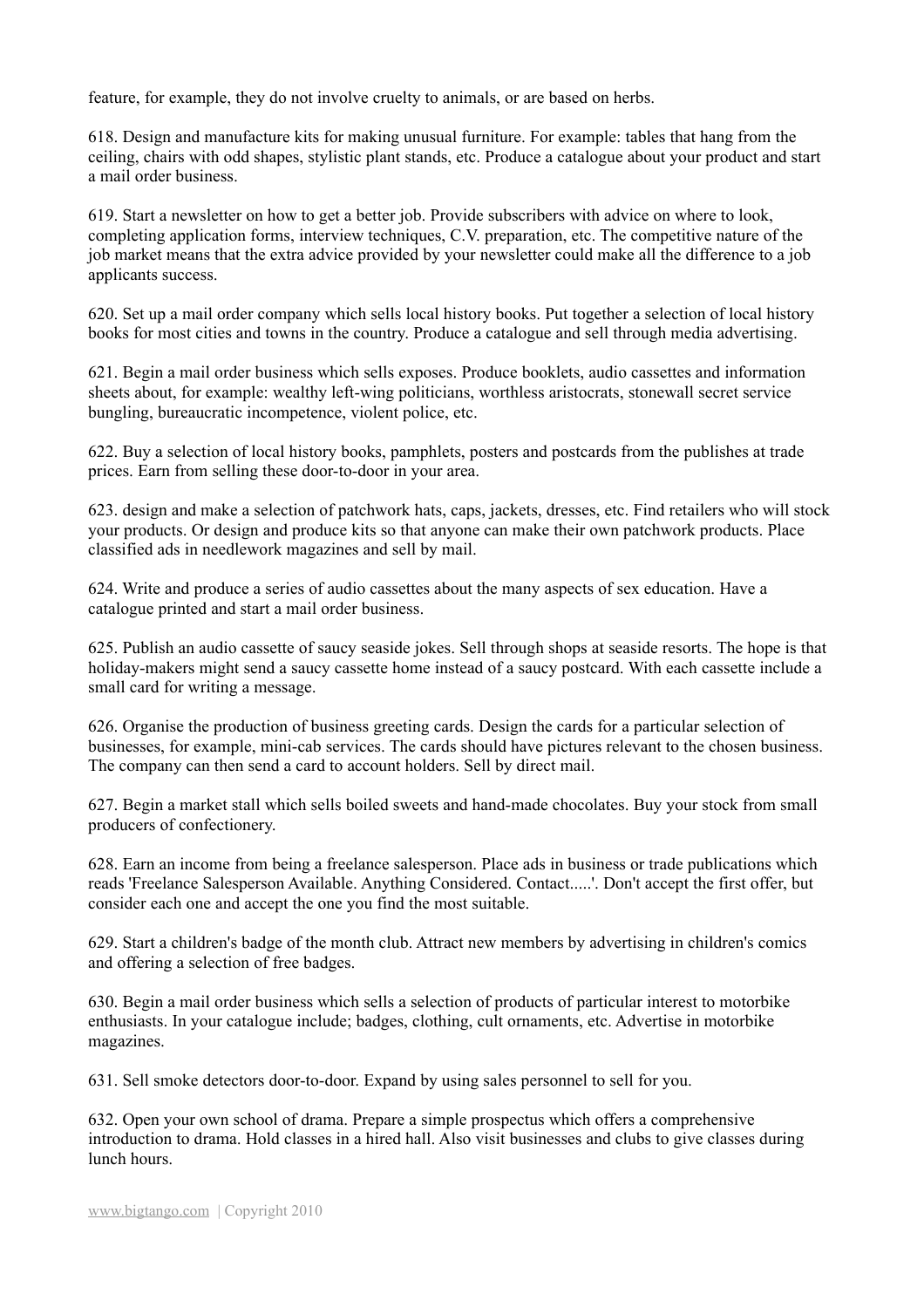633. Bring out a series of audio cassettes or booklets which give advice about how to deal with the problems experienced by teenagers. For example: the search for identity and career choices. Aim style and contents at either the teenagers themselves or at parents.

634. Set up a health food catering service. Do the catering at a wide range of occasions such as private parties, business functions, weddings, etc. Advertise in health food shop noticeboards and send copies of your menu to businesses.

635. Place small ads in various overseas business and trade magazines which read 'I want to buy adult Xrated products suitable for selling by mail order'.

636. Start a school of psychic phenomena and the unknown. Offer potential students easy-to-do postal courses on subjects such as UFO's, sea monsters, ghosts, etc. Advertise in a wide range of publications.

637. If you live near a port or marina. Start and operate a boat and yacht valeting service. Seek expert advice from someone knowledgeable about boating or yachting and what is involved in marine valeting.

638. Frame and label samples of many different metals. At a glance the physical appearance of different metals can be compared. Sell by direct mail to engineering companies, scientists, schools and metalwork hobbyists.

639. Hire out brassware for decorating the reception areas of businesses such as pubs, hotels, restaurants, hair salons, offices, etc. Also, some custom might come from householders who are keen on brassware.

640. Do bottle art. Paint local scenery and other artistic images on the exterior of tiny bottles. Sell as souvenirs or ornaments.

641. In districts with numerous offices, factories or shops, organise an after work dating service. Send leaflets about your service and membership application forms to all the work places in a district.

642. Begin a mail order business which serves those interested in gold prospecting. Sell equipment, supplies and books. Also publish your own guide to digging for gold in: Wales, USA, Australia, Canada and South America.

643. Produce a series of booklets about how to buy and run various types of shops. Each booklet might cover a shop such as a newsagent, greengrocer, village shop, post office, etc. Place classified ads in newspapers and magazines which advertise shops for sale and sell your booklets by mail.

644. Commission the drawing of political cartoons which have an anti-establishment theme. Have these printed on postcards or posters and sell through shops popular with young adults.

645. Design and produce craft kits for making ornaments or relief pictures with ball bearings. Get these stocked in shops or advertise in crafts magazines.

646. Be a home-visiting pre-school teacher. Your task is to prepare children for a successful start at school.

647. Buy a candyfloss making machine. Sell your candyfloss from a site where there is a continuous flow of people who are enjoying their leisure.

648. Design a range of blank achievement certificates for use by sports clubs and schools. Have them printed and sell by direct mail.

649. Hand paint nostalgic scenes and old advertisements on mirrors. Sell through gift shops or from a market stall.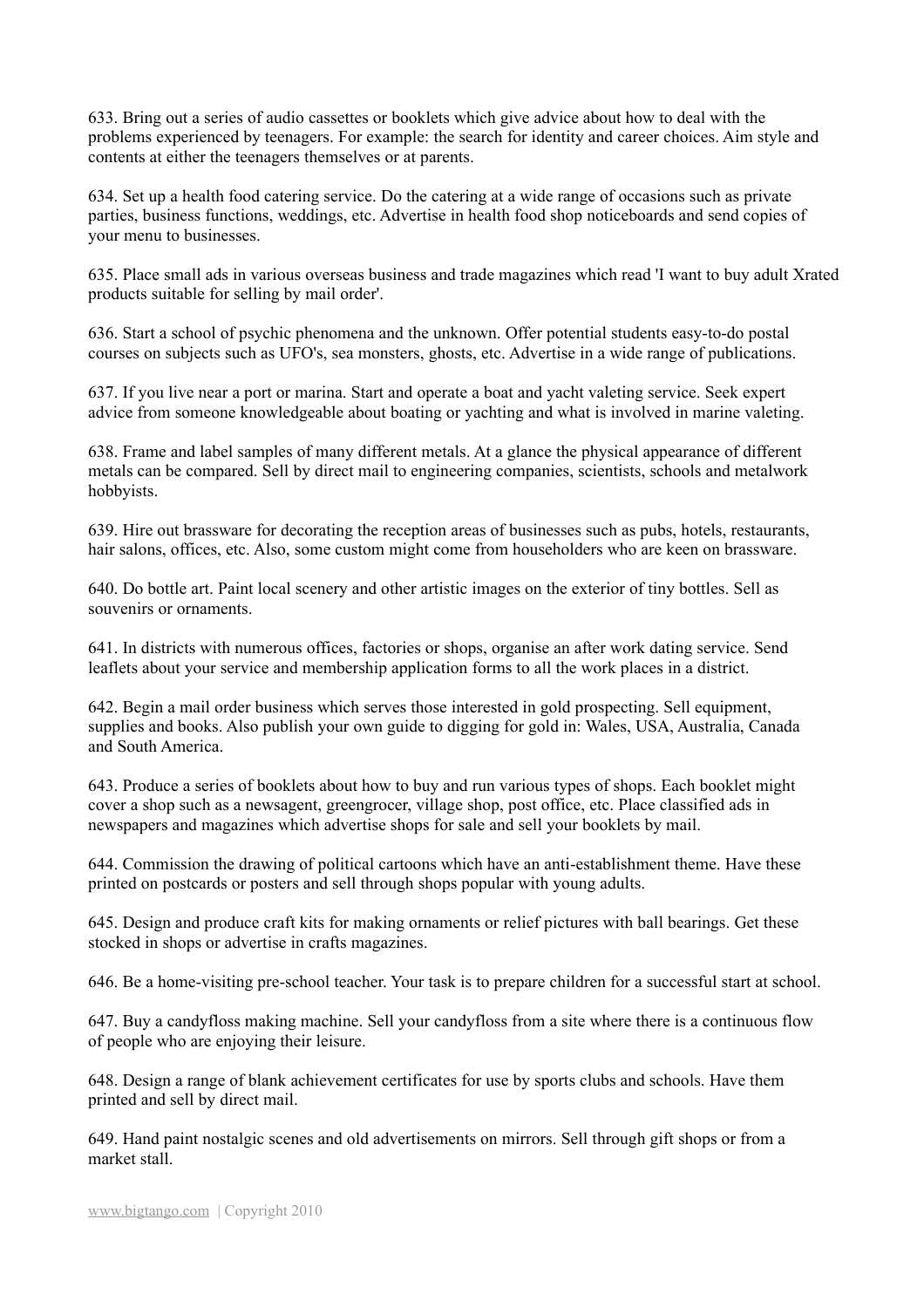650. Produce T-shirts which are printed with the names of local schools. Have them stocked at newsagents or other suitable shops close to each school.

651. Design and make soft toys which are suitable for shelf ornaments. For example: Alice in Wonderland characters mounted on stands which have a label giving the name of each character. The high quality of workmanship should allow you to charge prices to give you a good profit.

652. Carve wooden ornaments which look like gargoyles. Attach to one side of the ornament a sticky baked material or magnet. They can then be added to car dashboards or to fridges.

653. Put together a correspondence course about how to become a stock-market chartist. Sell through ads in financial newspapers and magazines.

654. Begin a postal service which produces personalised bookplates. These might be printed with a persons surname, coat of arms, thematic design relating to a hobby or occupation, drawing of a home, or a portrait. Sell to people with large collections of books.

655. Set up a service which organises holiday exchanges between people who live in English speaking countries and those in Japan and Continental Europe.

656. Start an international correspondence club for stamp collectors. The benefits of membership would include being able to swap stamps, magazines, books and information. Match stamp collectors according to their interests and produce a periodic publication for all members.

657. Make loveable pocket-sized soft toys and hang on a rack for display in shops. Give the toys a catchy name like 'Pocket Pets'.

658. Design a selection of bookplates. They might have a theme related to, for example: Greek gods, astrology, rural scenery, trains, etc. Have them printed and packaged in cellophane packets. Sell through bookshops and stationers.

659. Bring out a correspondence course or audio cassette course, about how to write good dialogue for fiction. Sell through ads in publications for writers.

660. Set up a business which organises weight loss holidays. These holidays are not on health farms but consist of long distance walking, diet instruction, and discussion amongst participants. A person who wants to lose weight goes on a two or four week holiday which would consist of walking for most of the day, following a strict diet and evenings of discussion groups.

661. Design and make a selection of lucky charm key-rings. For example, make a key-ring fob which is a wooden or metal number seven or four-leaf clover. Mount them on a rack and have them stocked at suitable retailers.

662. Organise the production and distribution of souvenir potted plant holders. These plant holders should appeal to the same people who buy souvenir trays.

663. Sell a wide range of postcards and souvenirs from a roadside stall.

664. Produce novelty car stickers which feature a big 'X' stamped across pictures of traffic wardens, policemen, or cars. They are designed to be stuck to cars in the fashion of fighter planes to show enemy aeroplanes destroyed. They are for amusement only and should appeal to a wide range of drivers.

665. Build elaborate sand-castles or sand sculptures at the seaside and accept donations from those who want to show appreciation of your work.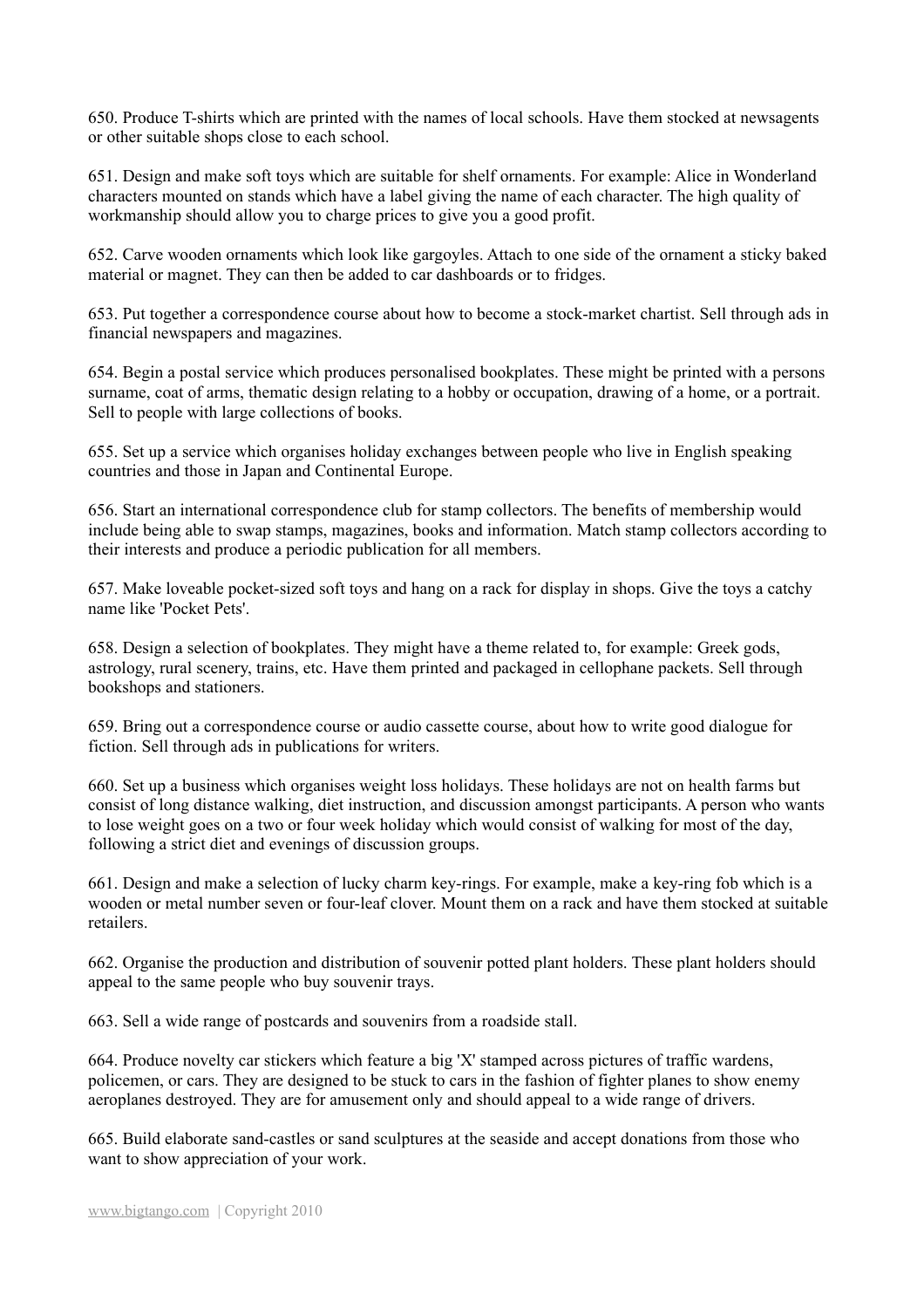666. Begin a service which helps car owners to sell their cars. You would have around twenty sites at newsagents, barbers, supermarkets, etc, where details of the cars are displayed. A car owner pays you, for example, £20, half goes to you and half to the site owners.

667. Start a fortune telling gift service for new born babies. When a baby is born a fortune-teller provides a written statement about their future. Such a statement would make an ideal birth gift. Advertise in the classified columnist of a variety of publications.

668. Bring out a selection of baseball caps which are printed with the names of popular sports teams. Distribute to sports shops, gift shops and sell by mail order.

669. Design, produce and distribute tie clips which have a theme related to astrology, football, a holiday resort, etc.

670. Set up a business which teaches languages by post. The courses might consist of both audio cassettes for learning to speak and written material for learning to write the language.

671. Bring out a correspondence course about creative thinking and attract students by advertising in national newspapers and magazines. The ads might have a headline like 'Do people say you lack imagination?', or 'The amount of money you make is limited only by your imagination'.

672. Put together an audio cassette course about how to be a successful disc jockey. Sell from ads in music publications and have it stocked in record shops.

673. Produce a series of biographical audio cassettes about well-known businesspeople. Bring out a catalogue and send it to business and professional people. Or start a monthly club where a subscriber receives a different cassette every month.

674. Give private tuition about how to make money. The tuition might be about making money from business and investments. You might, for example, use some of the ideas listed in this selection as worthwhile money-makers. Prepare lesson plans on the subjects you wish to cover and teach a set course.

675. Start a mail order business which sells paper and card products to photographers. For example, sell stationery with a photographic theme, cardboard frames in bulk at a discount price, printed paper with frames for planning photograph collections, paper supplies for processing, etc.

676. Research, write and produce a manual or correspondence course about 'How to start your own holiday organising business'. This might cover everything from organising walking holidays to conventional sightseeing holidays. Sell to opportunity seekers.

677. Organise holidays for people at American farms and ranches. First advertise in the States for farmers and ranch owners who want to have paying guests. Then advertise in a variety of publications in this country for clients.

678. Begin a mail order business which sells things related to cult figures such as Nikola Tesla, L. Ron Hubbard, Leonardo Da Vinci, John Lennon, James Dean, etc. Sell things such as press cuttings, photographs, audio cassettes, books, etc.

679. Design and make novelty soft toys and caps. For example, a soft toy sledgehammer is attached to a cap so that it looks like it is embedded. Also make hats with antennae and horns.

680. Produce an audio cassette course about positive thinking. Sell by direct mail and through press advertising.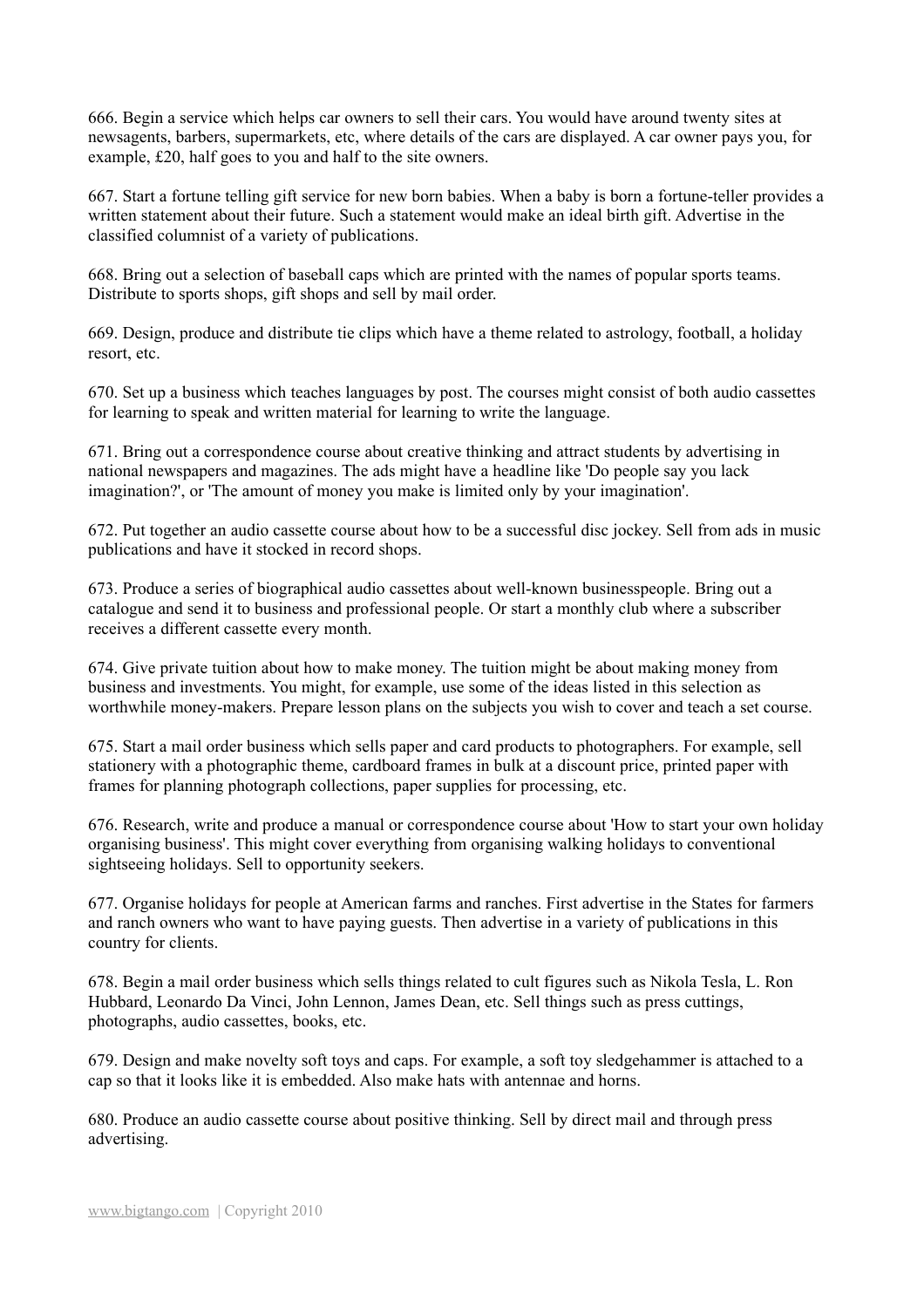681. Seek out English overseas language publications for teachers and educationalists. Place adverts in these publications which read: 'Educational products wanted for distribution in the UK. Write to...'.

682. Produce a library of audio cassettes about the Wild West. Sell by direct mail or have them stocked in bookshops and record shops.

683. At tourist sites take photographs of holiday makers with a man dressed as a gorilla, or other amusing costume.

684. Produce an audio cassette course on 'Teaching Yourself Gaelic'. Sell by mail order throughout the world.

685. Design and produce a series of wall charts for children. One chart might ask a child to record one good deed a day; another might ask a child to record new words learnt; a third might be for recording the weather or what happened at school.

686. Start a mail order catalogue which specialises in products which aid abstinence. For example, products for giving up: Smoking, Swearing, Nail Biting, Drinking, etc.

687. Set up a school of variety entertainment. Teach beginners about the variety entertainment business. Also show beginners how to improve any acts of their own which they would like to perform.

688. Design and manufacture skin painting kits. In each kit have a spectrum of colours and a selection of designs which can be easily copied. Get your kits stocked at shops which sell toys, novelties or artists materials.

689. Use pastels or charcoals to do original pictures of tourist sites. Sell, framed or unframed, as quality souvenirs.

690. Design garden ornaments which create special effects on mid-summer's day. Start a business which builds and sells your designs. You might, for example, advertise in occult publications.

691. Begin a lesson of the month club for those who want to learn the principles of management. Each lesson takes the form of a newsletter. The lessons are strung together to make a complete management course.

692. Devise your own brand of Bombay mix snack. Set up a business which makes and packages the snack. Sell through newsagents and grocers.

693. Design and produce a selection of amusing 'Keep Your Distance' car bumper stickers. For example: 'Keep your distance, or we might meet by accident', or 'Keep car mechanics poor, keep your distance'. Have them stocked at car accessory shops and service stations.

694. Put together a hamper of Christmas decorations. In each hamper include all the decorations needed to completely decorate a room of average size. The packaging might include a picture of a room which shows where each of the decorations might go.

695. Bring out an audio cassette course about how to be assertive at home and at work. Use direct mail to sell the course to businesspeople and opportunity seekers.

696. Use unusual materials to make names of football teams for hanging on walls. For example they might be made from lines of studs on leather. Sell from ads in football magazines and programmes.

697. Bring together a selection of products related to chess. For example: books, ornaments, framed prints, chess playing accessories, etc. Produce a catalogue and sell by mail order.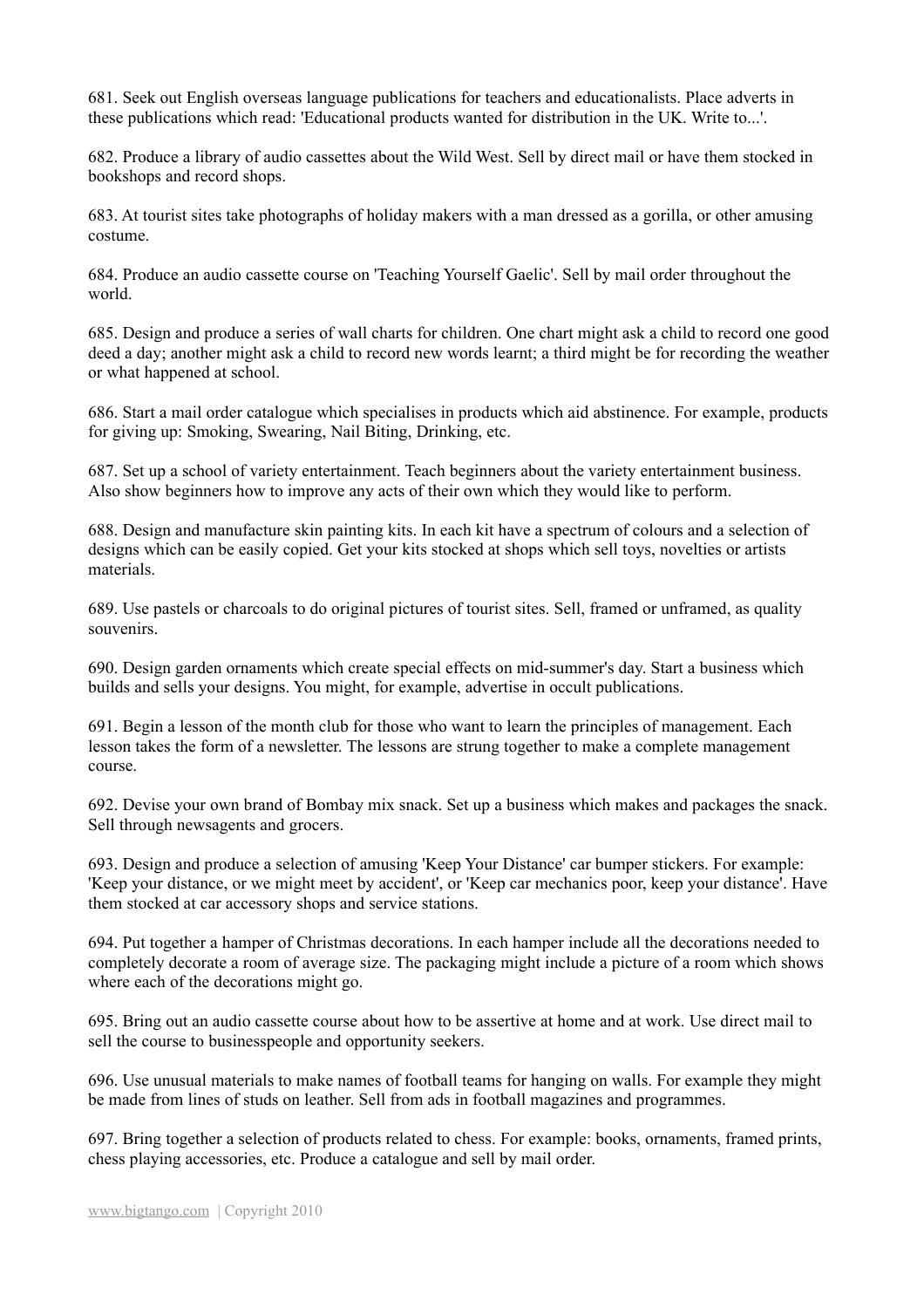698. Design and make a selection of baby christening outfits. Sell the outfits by mail order or through shops which sell children's clothes.

699. Use leather to make key-ring fobs. Burn designs or put studs into the fobs and add a key-ring. Sell from a stall or find suitable retail outlets.

700. Make kites which feature Union Jacks, Stars and Stripes or the colours of popular football teams. Package and have stocked at suitable retailers.

701. Open a market stall which sells hats and other headgear. Your stock will include: ladies hats, scarves, men's caps and Balaclava helmets.

702. Start a firm which designs and manufactures noticeboards for the home and office. These might have a special feature, for example, cover the boards with a fabric which has an exotic design or make boards which have an unusual shape.

703. Produce a correspondence course about how to design saleable knitting patterns. The main market for this would be people who want to design knitting patterns for profit rather than for enjoyment.

704. Take everyday objects such as clocks, water taps and calculators. Remove the outer casing and mount them to make educational aids or ornaments. Also you might label the most important parts of each object.

705. Recreate classic chess games on video. Start a business which hires and sells these to chess enthusiasts.

706. Start a miniature brassware ornament of the month club. Or produce a mail order catalogue which has a very wide range of brass ornaments.

707. Bring out a correspondence course about how to compose and write hymns. Advertise in the religious press. Also arrange for agents in foreign countries to sell the course.

708. Produce an encyclopaedia of self-improvement on audio cassettes. This should cover all subjects related to self-improvement and might be 20-50 cassettes in length. Sell in monthly instalments or as a complete course.

709. Set up a market stall at a tourist town which sells all kinds of belts from the highly fashionable to the personalised.

710. Start a service which finds companions for those who want to go on cycling or hiking holidays. Advertise in publications for cyclists or hikers.

711. Take suitable sea-shells and sell them as sleep shells. Those who have difficulty in sleeping at night listen to a sleep shell. The soothing sound of the sea will aid sleep.

712. Turn large sea-shells into money boxes. Cut a slot in the shells for inserting coins and add an opening for extracting the money and block it with removable cork. These are sold as ornaments and as money boxes.

713. Create a mail order business which sells matchboxes and labels to collectors. Collectors automatically receive the latest matchboxes each month. Alternatively you might put together a catalogue of old and rare matchboxes.

714. Organise overseas information gathering tours for businesspeople. These might be for those who want to look at an overseas market or who want to visit similar businesses to their own in other countries. For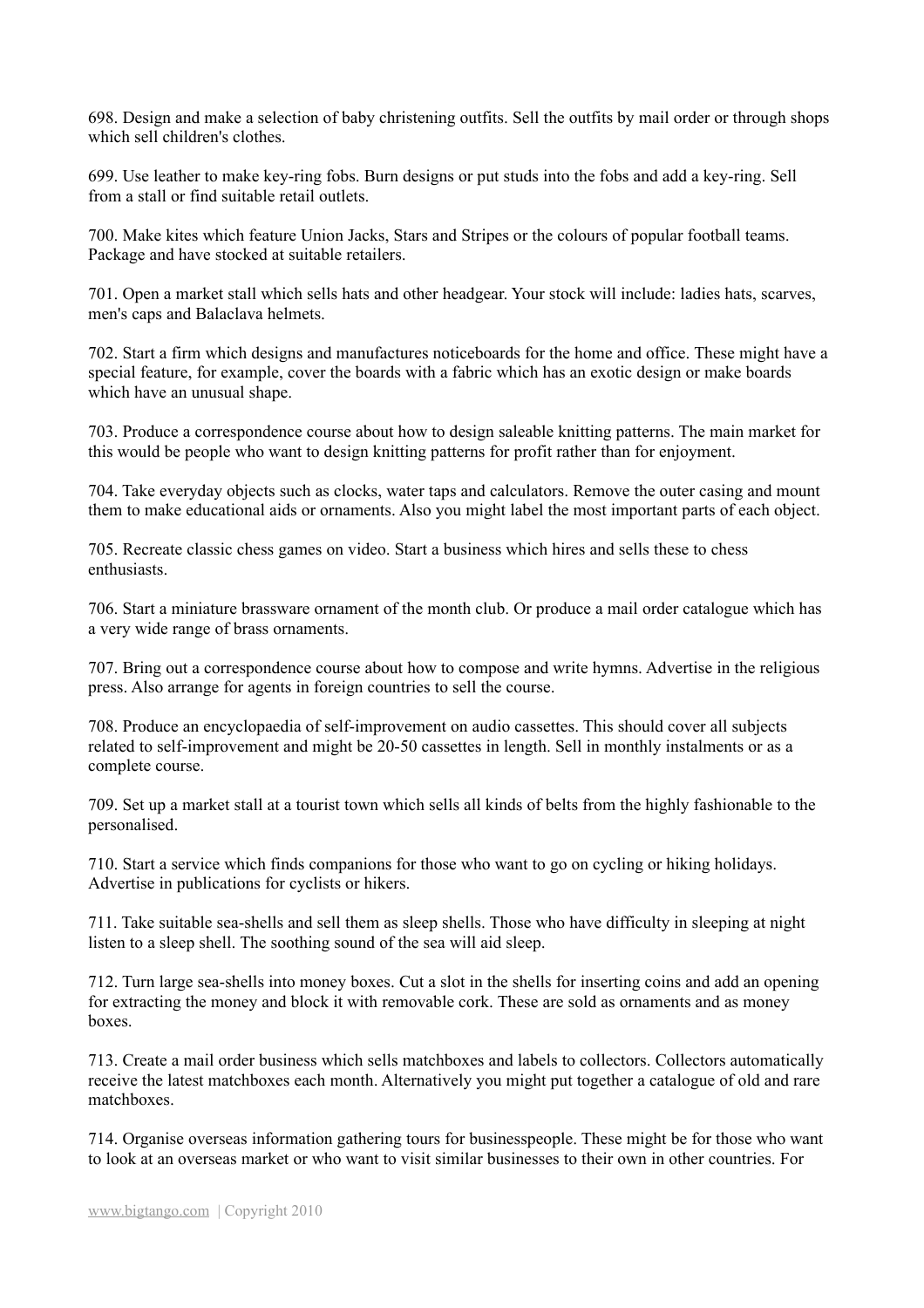example, consultants in this country can visit their foreign counterparts.

715. Do your own research to discover ghost stories from your region. Record the best stories on audio tape. Have the cassettes duplicated and labelled and distribute to shops throughout the region covered.

716. Start a business which organises cricket holidays and weekend breaks. During these breaks arrange for guests to receive tuition from a professional cricketer.

717. Organise bridge holidays and weekend breaks.

718. Set up a quiz games postal club. Club members compete against each other to win quizzes through the mail. The quizzes could be published in a regular newsletter which would also give the answers to the previous newsletters quiz(zes).

719. Invent and make wooden 2-D and 3-D executive puzzles. For example: 3-D puzzles which have lots of interlocking pieces. Have them stocked at gift shops and stationers.

720. If you live in a busy road and you are at home all day, place a good looking sign outside you house stating that you do car washing and polishing. Also advertise that you give a personal service and that car owners can call at your house any time.

721. Design and have printed novelty joke licences. Each licence has a space for a name to be added. The licence may state that the named person is: a genius, certified insane, international sex maniac, etc. Distribute to shops which sell souvenirs, jokes and gifts.

722. Organise the production of photographic business cards and sell these direct to businesspeople. You might also produce blank photographic business cards for printers. For example a card features a photograph which is representative of a trade, a printer would print personal details next to the picture.

723. Put together a home study course about the technical aspects of film making. This course might be the cornerstone of your own postal film school. Sell from ads in film magazines.

724. Seek out as many recipes as you can for nougat. Devise, with the help of these, your own brand of delicious nougat. Have sizeable quantities made and sell from a stall or get it stocked at shops.

725. Frame photographs of well known boxers. Get these stocked at sports shops or sell by mail order from ads in boxing and sports papers and magazines.

726. Bring out X-rated cardboard cut-outs of female or male models. Sell by mail order from ads in adult magazines.

727. Design souvenir badges which read 'I've been to (name of town)' or 'I love .........'. Pay to have your badges professionally made. Arrange for shops in the named town to stock these badges.

728. Each month produce and interesting lecture on audio cassette. Sell these through a monthly club. The subjects should be something which appeals to an established market such as science fiction fans, business opportunity seekers or sales people.

729. Start a private school for florists. Provide courses for those who want to either set up in business or want to get a job as a florist. Advertise in women's magazines.

730. Bring out a card index box which has reprinted cards for holding different kinds of information. This is a card index version of personal organisers, instead of carrying around a pocket folder of information, everything is held on pre-printed cards in a desktop card index box.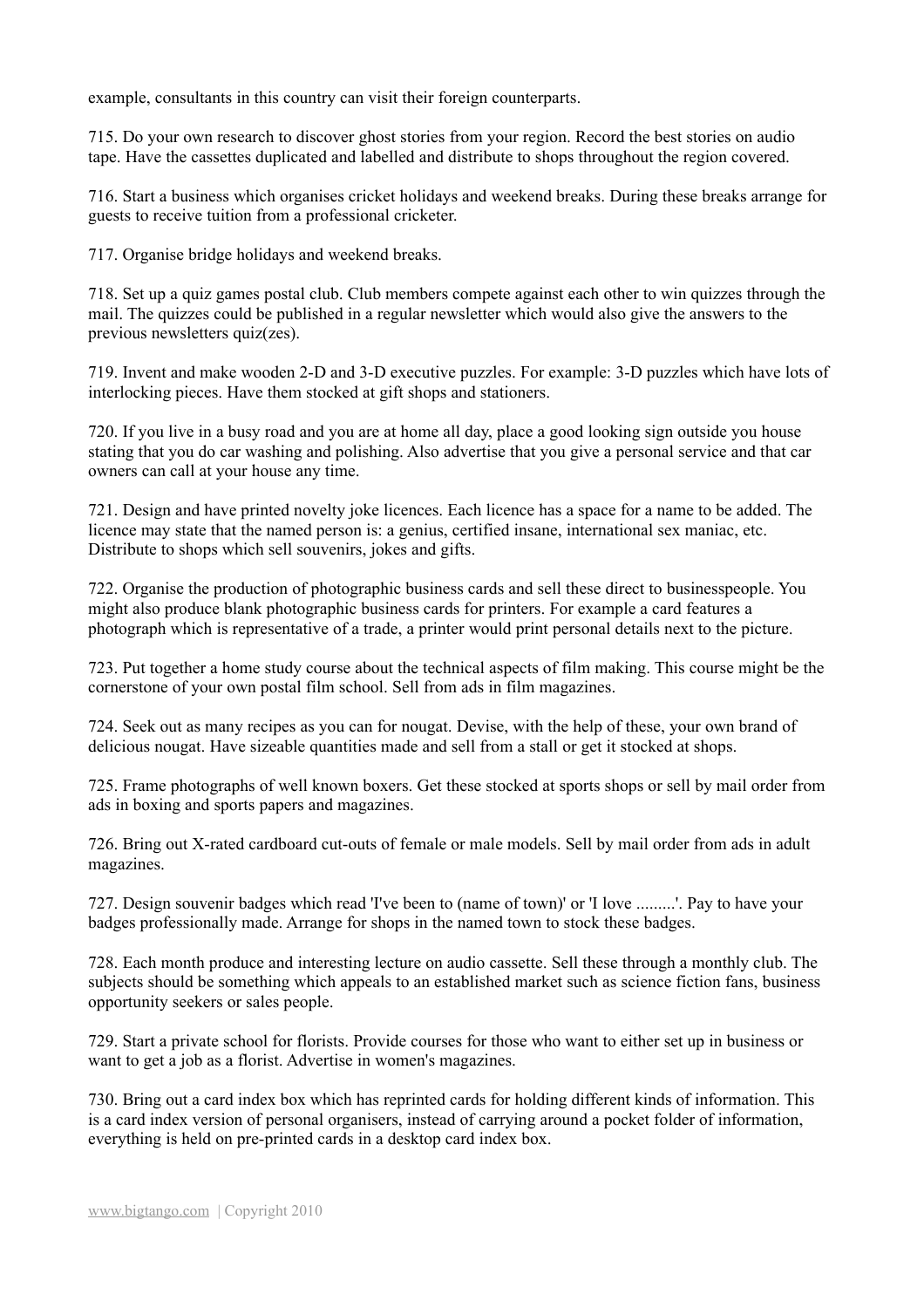731. Design and organise the production of stop smoking penalty boxes. Every time a person smokes, he or she pays a fine. Pay a plastics injecting mouldings firm to manufacture the boxes. Distribute the finished plastic boxes to wholesalers and a wide range of retailers.

732. Make good, old-fashioned wooden tool carriers and have them stocked at hardware shops and tool shops. Or produce kits for making tool carriers and sell by mail order from ads in DIY magazines.

733. Produce and distribute a selection of ashtrays which feature the face of a hated person. Every time a smoker finishes a cigarette they stub it out in the face of the hated person.

734. Make leather folders for salespeople to use when making presentations. Have these stocked a stationers or produce a catalogue about your range of folders and send it to businesses.

735. During the Christmas period, sell holly and mistletoe door-to-door.

736. Put together a home study course about theatrical directing. Call this business a postal drama school. Students will include: amateur drama directors, professional actors and other theatre enthusiasts.

737. Write and publish a manual which is about how to start and organise your own football team. Sell from ads in football magazines and programmes.

738. Set up a window cleaning round and employ students and other young people to do the work. Build up lots of individual rounds and employ a person for each one.

739. Place classified ads in newspapers which read: 'Anything bought, Cash paid' or 'Houses cleared'. Make money from reselling what you pick up.

740. Start a romantic time-capsule burying service. A man or woman can immortalise the one they love by having a time-capsule buried to tell future generations about their loved one.

741. Organise weekend breaks where individuals can have their career assessed by professional career advisers. Advice should also be given on how to develop a career or how to make a change. Advertise in up-market or business publications.

742. Bring out a careers guide to self-employment. Sell this through as many bookshops as possible. Hopefully this guide will become an annual publication which will appeal to a new crop of people every year.

743. Make life-size string puppets. Each puppet is controlled by someone standing on a roof, balcony or scaffold. Use for promotion or entertainment.

744. Begin a mail order firm which sells personalised everyday objects such as pens, towels, handkerchiefs, notepads, combs, etc. Produce a catalogue and advertise in up-market publications. Offer customers hampers of personalised products.

745. Run a business which deals in the memorabilia of a region. You can buy your stock from various sources, for example, history books from publishers, photographs from photo libraries and films and videos from film making and film distribution companies.

746. Write and publish a newsletter which is specifically for budding and practising freelance writers. Give the newsletter a title like: 'Freelance Writer'. Give ideas and tips about how to sell work and have a section for articles, letters and classified ads.

747. Become a wholesaler of spoken word audio cassettes. You act as the middleman between publishers and retailers. This is a growth area and it might not be long before every bookshop has many shelves of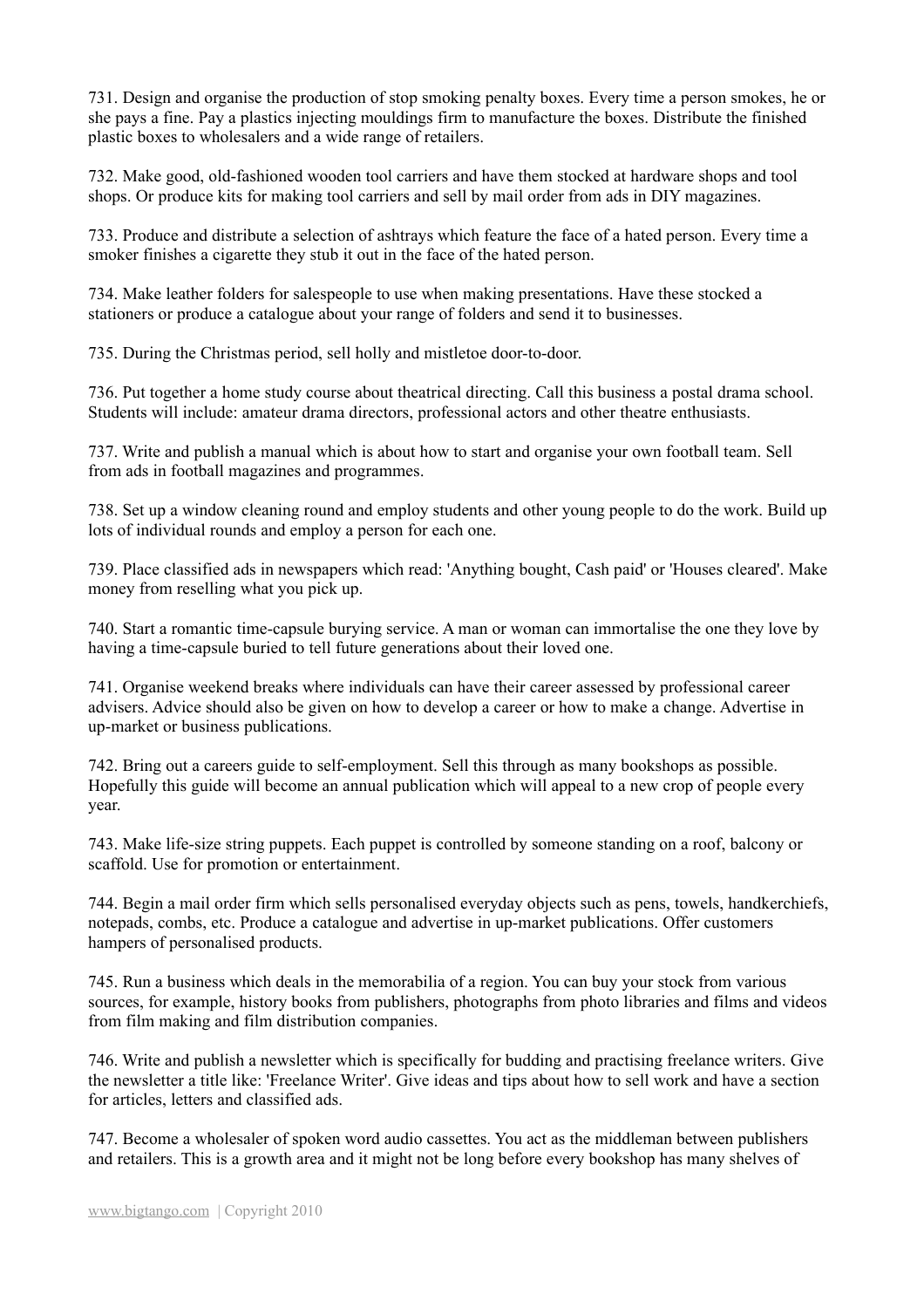audio cassettes. Will these cassettes be supplied by you?!

748. Set up a mail order business which sells plans, equipment and supplies for making mosaics. Produce a catalogue and advertise in crafts magazines.

749. Sell cheap labour saving devices door-to-door, for example: potato peelers, chip cutting machines, easy-to-use can openers, etc.

750. Design and make original fashion clothes. Begin by selling your work from a market stall. This will give you the valuable experience of meeting fashion buyers face-to-face. If you discover you can make clothes which are popular, branch out and sell to boutiques.

751. Learn how to build garden fences then start your own business. Advertise your garden fence building business in local newspapers and offer to provide a free written estimate.

752. At a public place or fair have a site where people can pay to do their own action painting. Each person is given overalls and a canvass or large sheet of paper. They can then help themselves to as much paint as they like and all kinds of brushes and implements.

753. Design, make and distribute souvenir pottery doorstops. These might be imprinted with the name of a resort or a view of tourist scenery.

754. Visit offices during lunch breaks, or before work begins, to give keep-fit classes.

755. Produce a selection of political and moral T-shirts. These will be designs to publicly express a persons opinion. Sell at demonstrations and through ads in the political press. Also bring out a mail order catalogue.

756. Begin a business which organises short courses and seminars for salespeople. A guest successful sales personality might be selected to give each lesson. The subjects you cover might include: 'How to Double Your Sales' and 'How to Beat Your Competitors'.

757. Start a business which records interviews with celebrities. Market these on audio cassettes just as if you were selling books or records. Sell these by mail order from your own catalogue and have them stocked in book and record shops.

758. Arrange for greeting messages to be carved into stone. Sell at shops as an everlasting version of greeting cards. Or start a postal service which turns out personalised greetings in stone.

759. Bump start your career as a freelance journalist. Newspapers and magazines are always interested in success stories. Find and write about people from humble backgrounds who have been successful in business. The best way to find such people is to advertise for them.

760. Cut divining rods for selling by mail order to gardeners and curiosity seekers. A divining rod would also make an interesting and unusual gift.

761. Be a family relations consultant. Give advice about how to improve relationships with family members. If you can provide a satisfactory standard of advice your local area should provide you with enough business.

762. Start an enterprise which makes airport type wind-socks in miniature for ordinary gardens. Distribute these to hardware shops and garden centres or sell by mail order from ads in gardening publications.

763. Produce a selection of small posters of dogs and cats. Have these stocked at pet shops and gifts shops. For example, at pet shops have a sample of each poster covered by a transparent plastic. Hang these from a rack and have the saleable posters in rolls in a basket underneath.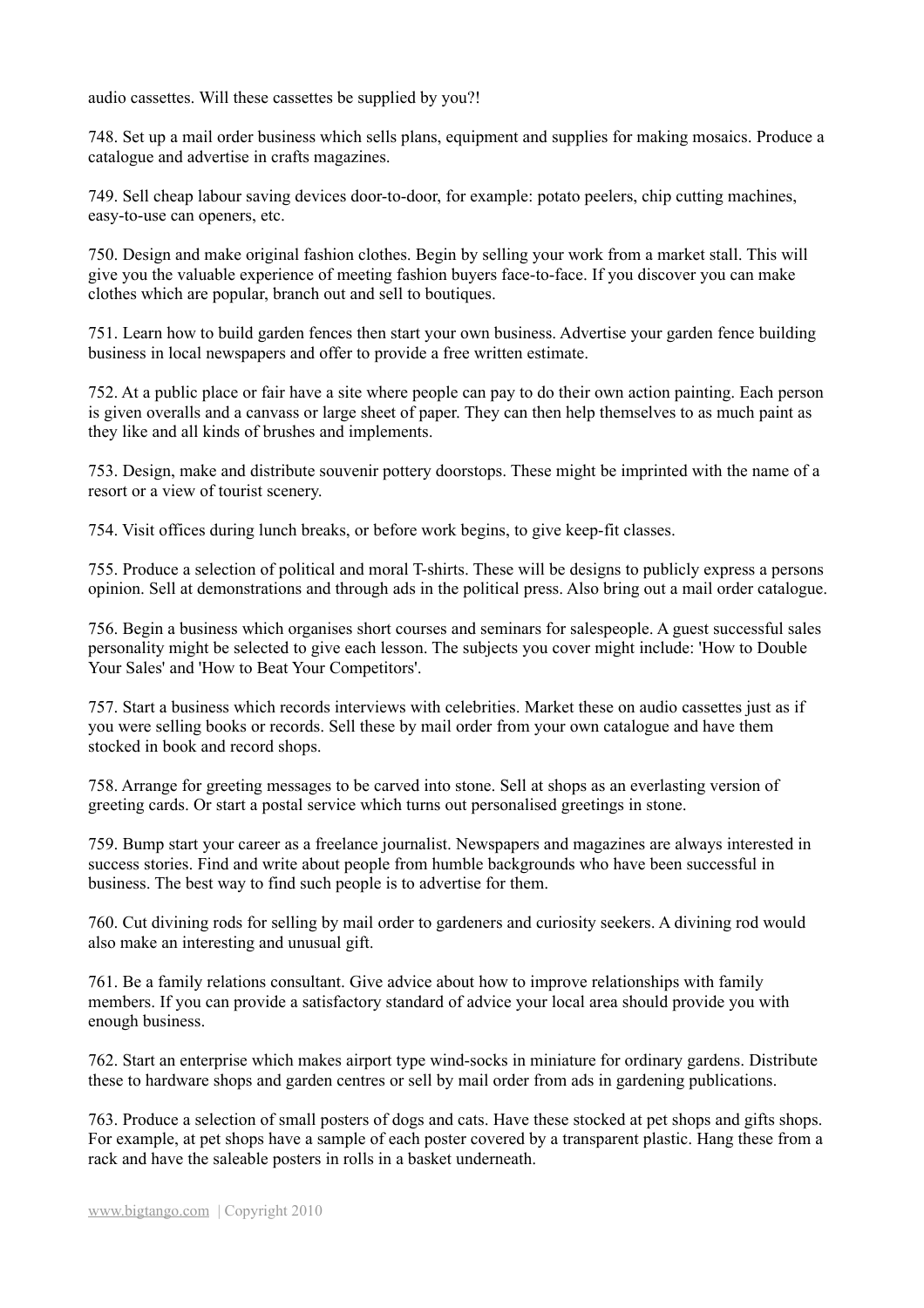764. Make candid videos of weddings. Candid videos provide a fascinating, more accurate record of a wedding. Copies can be duplicated and sold to family members. Also do candid videos of parties, promotions, day trips and other special occasions.

765. Produce a selection of key-rings which have unusual fobs. For example the fobs might be made from: large flat sea-shells, large foreign coins, circles cut from old LPs, fossils, slate, etc. Sell from a stall at crafts fairs and fleamarkets.

766. Organise theme parties for children and teenagers. You supply the party-goers with simple costumes, food and entertainment. Each party might be related to a popular theme such as science fiction, pirates, witches and wizards, Wild West, etc.

767. Invent ideas for practical jokes. Sell these by either producing a regular newsletter or, a directory of jokes for different occasions. You might also set up a national practical jokes club.

768. Deal in butterflies and sell to collectors by post. Obtain stock by advertising your interest in buying butterfly collections in collectors magazines.

769. Begin a business which produces horror novelty wall-hangings. For example, a framed picture which has the picture itself covered by a sliding or hinged door. The door can be opened to reveal a scary scene. Another example would be a wall mirror with the faint face of a ghost peering out.

770. Compile a guide to educational and leisure holiday courses. Have this published in book form and sell by mail order and through bookshops. This has the potential for a successful annual publication.

771. Start a mail order firm which sells live insects, insectaria and other products related to keeping and breeding insects. Advice might also be given on what insects to keep. Your service might be called 'Select an Insect'. Also publish a newsletter with a title like 'Insect Keeper'.

772. Design and produce a stockmarket investors log book. The purpose of this log book is to record and chart: the prices of individual shares, purchases, sales, dealing costs, profits and losses. Sell by mail order and direct mail to investors.

773. Produce a series of audio cassettes which contain quotes from the bible. The quotes on each cassette might be selected according to a theme. For example: How to meet bereavement and sorrow, how to meet the challenges of everyday life, and how to live in harmony with others.

774. Design and produce animation kits for amateur film makers, each kit consists of numerous paper characters with moveable joints and a selection of background scenery. An amateur film maker can use a kit to make hobby and animation films. A kit might have, for example, a Wild West theme.

775. Pay a taxidermist to prepare, stuff and mount fish. Produce a mail order catalogue about your mounted fish. Advertise in angling publications. Also sell through gift shops and fishing tackle shops.

776. Start a mail order business which sells a wide range of dog products, for example: kennels, muzzles, shampoos, collars, ornaments, etc, all with a canine theme.

777. Develop your dog grooming skills to a professional standard and open your own dog grooming parlour.

778. Use leather to make your own brand of top quality dog collars and leads.

779. Become a pets portrait photographer. You have to prove to potential customers that your portraits are far superior to any amateur photographs. This can be done by displaying your work on a stall in a public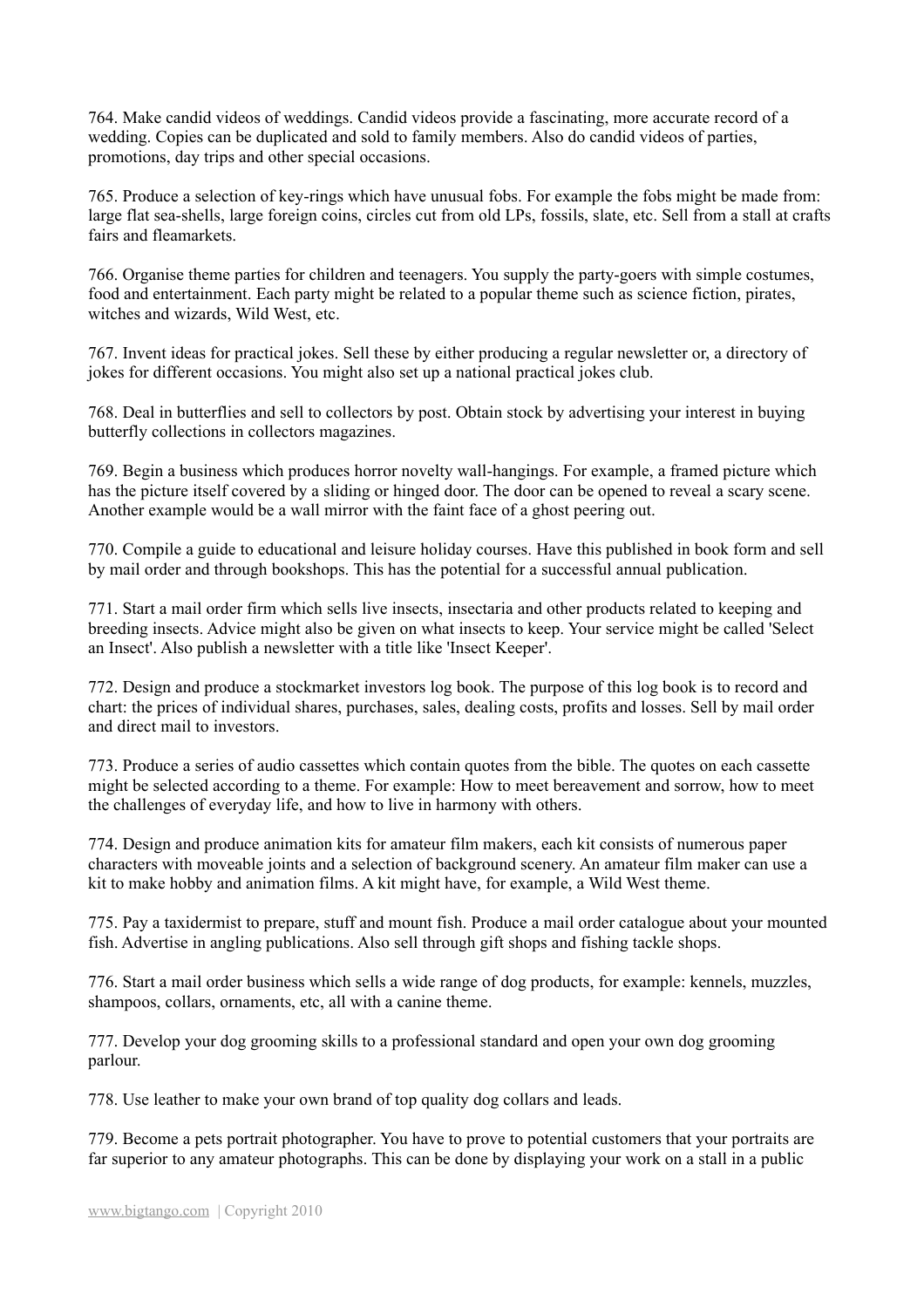place and selling your service to people who take an interest in your work.

780. Commission artists to do original paintings of horses and horse racing. Set up a business which distributes and sells these paintings. For example your might display the paintings in a mobile showroom which visits horse events.

781. Start a service which makes audio tape recordings of wedding ceremonies. Video cameras are either not allowed in church or produce poor pictures. However, discreet microphones can record the ceremony. Copies on cassette can be sent to friends and relatives at home and overseas.

782. Set up a business which makes wooden dog kennels in kit form. Sell by mail order from ads in dog lovers publications or get them stocked at pets shops.

783. With the permission of the appropriate authority, if needed, sell nuts in an open space of a city centre to passers-by and tourists for feeding the pigeons. Or, at a suitable seaside resort, sell bits of fish to holidaymakers

who want to feed the seagulls.

784. Set up an enterprise which manufactures hutches and coops for small animals, birds and poultry. Sell in kit or finished form by mail order.

785. Produce a selection of posters which feature photographs of elaborate models. Mount these on display units and get model shops to show them.

786. Introduce a service to your area which releases lighter than air balloons at weddings, birthdays and other special occasions. Buy a cylinder of gas and turn out the balloons yourself. Offer potential clients a selection of quantities for different prices.

787. Start a business which delivers bulky pet food direct to the public. Build up a round of regular customers. Call on houses throughout your area to sell your service.

788. Begin a business which organises wildlife observation holidays. These might be based in a forest, for example, unspoiled coastal area or mountainous region. Produce a brochure and advertise in wildlife magazines.

789. Start a second-hand art bookstall and take it to antique markets or fairs. Obtain your stock by placing ads in art or book collectors magazines. State that you wish to buy collections of second-hand art books.

790. Publish a newsletter for those who want to make money dealing in antiques. In the newsletter highlight trends in the antiques business, give tips and hints about finding bargains, tell subscribers how to sell for the highest prices, etc.

791. Produce and distribute a video encyclopaedia about flowers, plants, trees or birds. This should present films about your chosen subject in alphabetical order. Try to get national and international distribution organised.

792. Sell by post information and advice about antiques. Provide clients with a confidential service which identifies and values antiques from descriptions and photographs. Also give advice about care, cleaning and storage of individual items. Produce leaflets about your service.

793. Take a course in basketry. As you develop your skill slowly begin to sell what you make. When your work reaches a high enough standard, go into business full-time.

794. Start a service which provides businesses with a security conscious paper collecting, shredding and disposal service. Have impressive leaflets printed to promote your service and send them to businesses.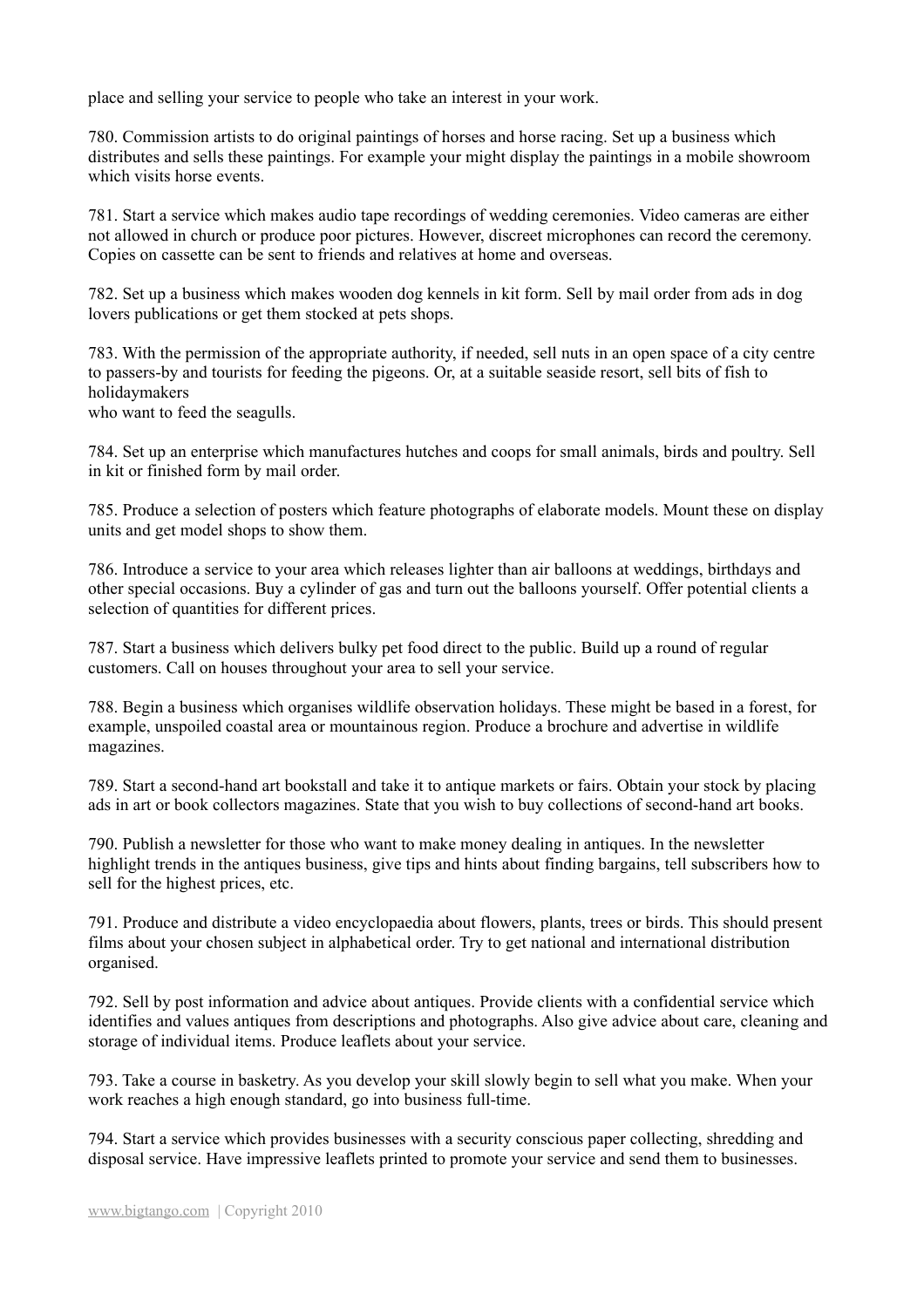795. Create a home-based debt collections service. Get a job with a debt collection agency and learn all you can before you strike out on your own. At first specialise in one type of trade and, if successful, expand into collecting debts for other trades.

796. Produce a series of audio cassettes about Confucianism. Have them stocked at healthfood shops and bookstores. Or sell by mail order from ads in off-beat publications.

797. Design and manufacture business maternity clothes for businesswomen. Have them stocked in maternity and other women's clothes shops and sell by mail order.

798. Make videos for people who want to sell their business. Each video is designed to show a business in its best light. In the video, interview customers, look at its standing in the community, etc. Your video should help achieve the highest possible sale price for the businesses whose sale you promote.

799. Put together a correspondence course about how to write jokes for profit. Base this on a method which is your own invention. For example, jokes are like the keys on a piano: there's a limited number but they can be played in an infinity of combinations.

800. Publish a newsletter about successful management. Aim the editorial at managers in large corporations. Each newsletter should discuss the issues relevant to the manager who wants to succeed.

801. Bring out a correspondence course which gives instruction about becoming a professional researcher. This course would appeal to those who would like a career in this field and to authors who want to do their own research. Sell from ads in literary publications.

802. Produce bookmarkers which have attractive embroidered designs. Package them in cellophane and have them stocked at bookshops.

803. Put together a regular publication which lists photographic equipment for sale. Your income comes from selling advertising space.

804. Write and publish a booklet about how to cut the cost of a wedding. Alternatively write and produce a manual about how to have a big wedding on a shoestring. Have it stocked in bookshops or sell from ads in wedding magazines.

805. Design and manufacture wooden kits for constructing model boats. Sell from ads in hobby magazines or have them stocked in modelling and crafts shops.

806. Use direct mail to sell model steam engines to engineers, doctors, scientists, company directors and other professional people.

807. Set up a mail order business which specialises in selling videos, films, photographs, posters and slides about the pop music of the 50s and60s. Use your ingenuity to find products, for example canvass picture libraries and record and film companies.

808. Write and publish a newsletter which is devoted to profitable hobbies. The newsletter will be aimed at those who are looking for both an interesting new hobby and a way of making extra money. Asses the profit potential of a wide range of hobbies.

809. Bring out a selection of musical bookmarkers. To make the bookmarkers musical use electronic devices similar to the ones used in musical greeting cards.

810. Start a service which organises the painting of murals in bedrooms, dining rooms, residential games rooms, etc. Advertise in up-market publications.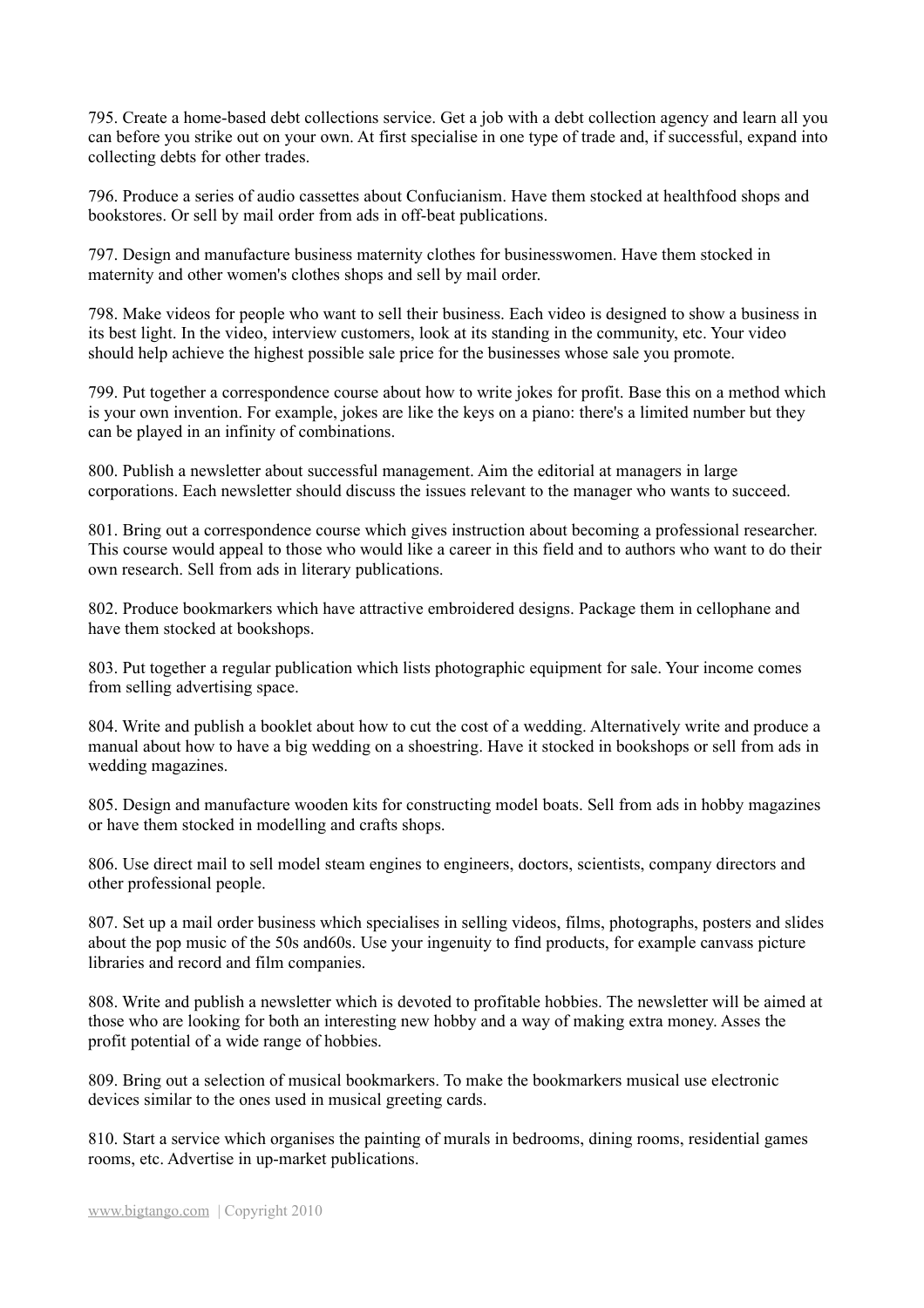811. Call door-to-door and offer to take top quality passport photographs. Take the photographs in the customers house. Someone returns at a later date to deliver the photographs and collect payment. All family members might have their photos taken for passports, ID cards, bus and train passes, etc.

812. Start a production line which turns out hand-painted wooden egg cups for selling at shops. Or at a market stall paint personalised egg cups while the buyer waits.

813. Set up a caddie service for photographers, film makers and video makers. Hire out yourself, and others, to carry equipment for people in these groups. Place ads in suitable magazines to offer your service and send a leaflet to photographers who do location work for businesses.

814. Produce coloured acetate paper printed with painting by number designs for shops. The designs could include elaborate 'sale' signs and pictures with a Christmas theme. A shopkeeper sticks the acetate sheets to one side of a window and paints the design or picture on the other.

815. Begin a firm which produces and distributes a range of I'm in love' products. These will include Tshirts, car stickers and badges.

816. Bring out a board game about buying and running a shop. The shop might be a newsagent or the game might involve several types of shops. Sell from ads in publications which list shops for sale.

817. Rent out model trains by post to railway enthusiasts. This service would allow enthusiasts to examine and use a wide range of trains. You could include an option for the customer to buy if they are particularly fond of any model.

818. Make simple footstools - up to twelve inches in height, for standing on to reach things from shelves. Sell through local shops.

819. Contact the owners of houses with small letterboxes and offer to supply and install a large letterbox.

820. Bring out a video which consists of a long recording of an open fire. By playing the video anyone can have the charm of an open fire in their home without the mess and the hassle.

821. Make peg abacuses. Each abacus is a wooden block which has rows of dots instead of beads. A row has one peg to indicate the value of that row. Package these and sell as either a children's educational aid or a novelty for adults.

822. Write and produce a correspondence course about how to start and build a successful craft business. Subjects covered by the course might include: How to choose and design a winning product, how to sell craftwork, how to use other craftworkers in your business, etc.

823. If you have a porch, hold a porch sale. Raise extra cash by displaying your unwanted items at your sale.

824. Set up a direct mail business which sells business books. This type of business offers the greatest potential for profit if you publish the books you sell. Do this by 1) Writing a book of your own; 2) Advertising for authors' manuscripts; and 3) Contacting literary agents.

825. Start a trade publication for small mail order businesses. Give the latest news and views relevant to small mail order businesses. Distribute by post.

826. Publish a newsletter for those who want to make money from manufacturing kits. Kit manufacturing provides a spectrum of opportunities. Deal with all aspects of starting a profitable kit making business.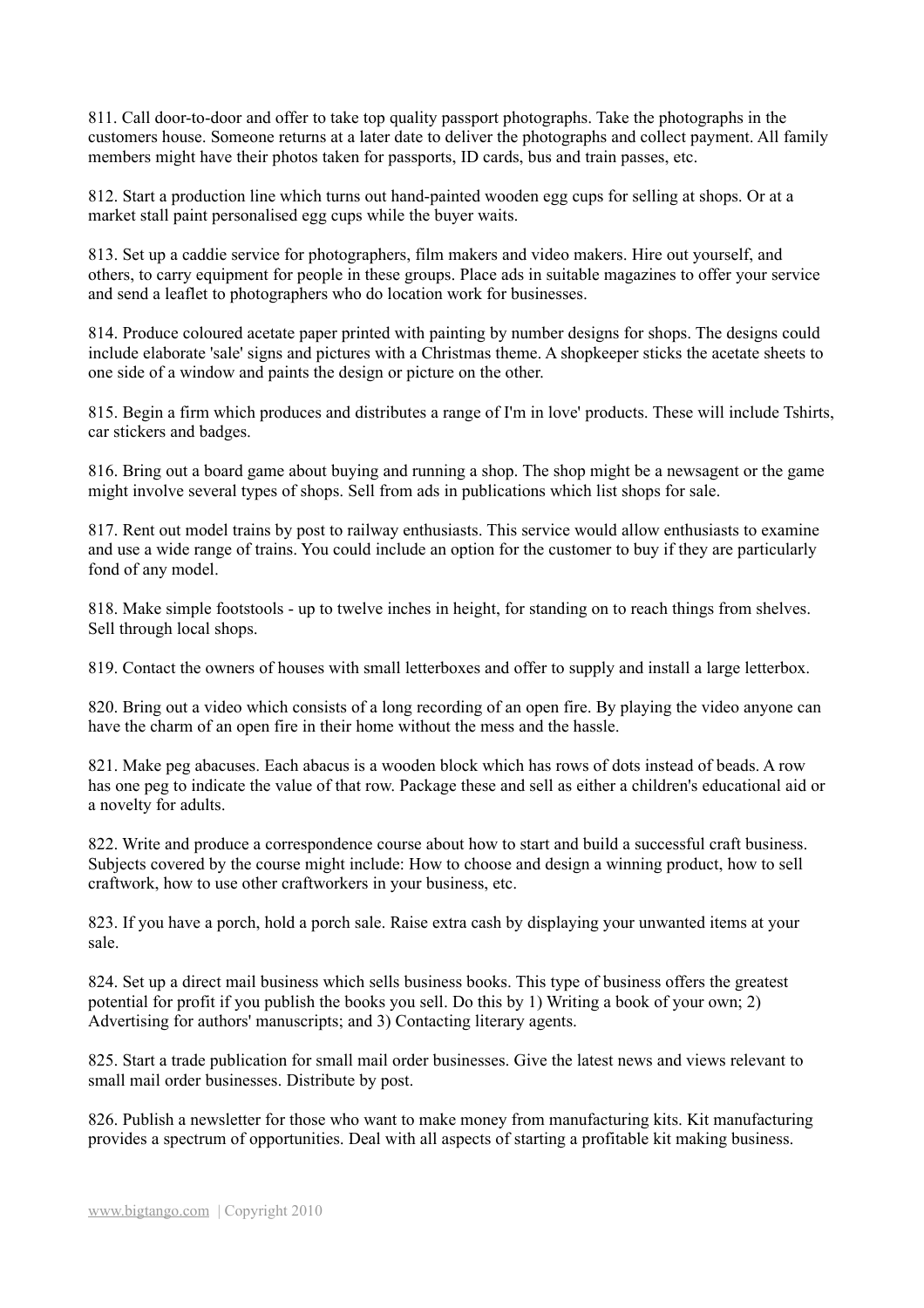827. Put together a correspondence course about how to become a professional investment adviser. Sell through ads in the financial press.

828. Learn the craft of woodcarving. When you become skilled earn money from carving popular first names in relief and turn these into brooches. Also turn out other carved jewellery such as pendants, bracelets and earrings.

829. Produce a selection of memory adoption cassettes. People often wish they had more pleasant childhood memories than they do. These cassettes would consist of recordings of pleasant memories. A listener can adopt these memories and pretend they are his or her own.

830. Use sea-shells to make a range of jewellery, including sea-shell brooches, bracelets, earrings and necklaces. Place these on racks and have them stocked at suitable shops.

831. Cut chess pieces into slices and use them to make earrings, necklaces and key-ring fobs. Sell at craftwork markets and fairs.

832. Begin a direct mail or mail order business which sells crafts books to craftworkers. Buy books from publishers, buy manuscripts from authors and publish these yourself, or write a craft book which has universal appeal and sell this.

833. There seems to be an insatiable demand for quality, novel or inexpensive clocks. If you want to start an import business, this would be a suitable area to try.

834. Begin a business which produces a syndicated mail order catalogue. Most catalogues consist of the goods of one firm. A syndicated catalogue could have details of products from hundreds of suppliers.

835. Become a street handbag polisher. This service is similar to a street shoeshine, except handbags are polished. Also offer to polish leather clothes, such as jackets and coats.

836. If you are physically attractive, become a freelance escort. Place adverts in local papers which state you will accompany an unattached person to social or business functions.

837. In a large city operate a telephone information service for amateur photographers. Photographers who subscribe to your service can telephone you to get a list of todays photo opportunities. For example: a film star arriving at an airport and a record breaking attempt.

838. Set up a mail order business which sells kits for making leather products. For example, kits for wallets, chequebook covers and pension book covers. Design and manufacture the kits yourself and produce a catalogue.

839. Put together a correspondence course about palmistry. Sell from ads in astrology magazines. One attraction of the course is that the palmist skills learned could be used to make money.

840. Compile and publish a directory of sales messages, phrases and selling points. The format of this directory might be copyright free art clipping books. All businesses are potential buyers. Sell by direct mail.

841. Deal in collectible bookplates. Promote the hobby of collecting bookplates by offering potential collectors a free selection. Thereafter send collectors a regular list of bookplates for sale. Also bring out and sell albums for storing and displaying bookplates.

842. Devise a programme which is designed to make a person more dynamic. A more dynamic, confident person has a greater chance of achieving success in life. Publish your programme and sell it by direct mail to business opportunity seekers.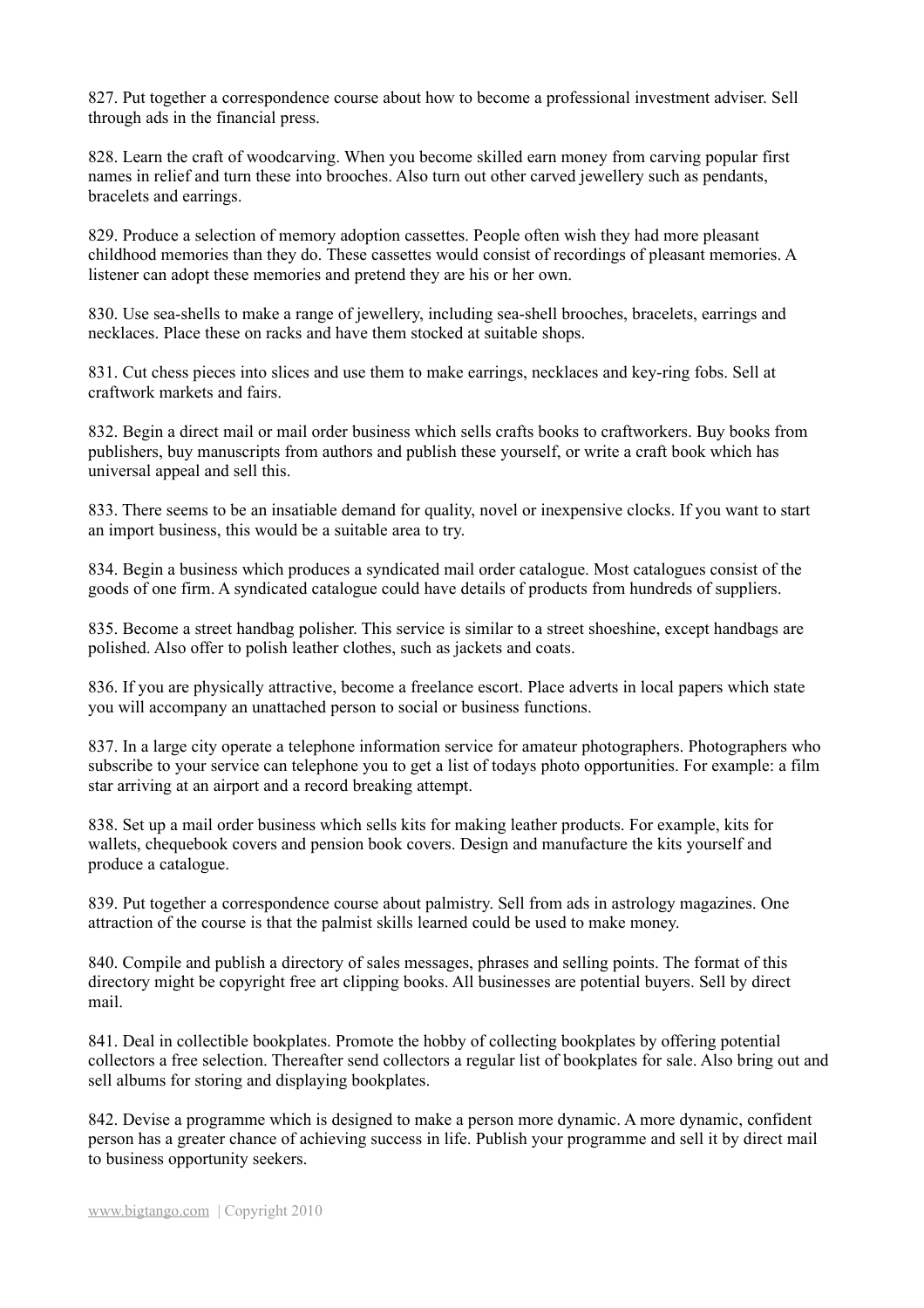843. Buy a portable children's mini-railway. Children can sit on the carriages and are taken up and down a short track. Hire out your railway for fund raising at fairs and money-making tourist sites.

844. Rent out large snooker tables and cues in a similar fashion to the way television sets are rented out. Rent them to householders, clubs, businesses, colleges, unions, etc.

845. Start a publishing enterprise which specialises in producing quality hand printed poetry books. Get these stocked at bookshops and sell by post to poetry lovers.

846. Devise and produce an easy-to-use system for cataloguing coin collections. Sell this through stamp and coin shops, or from ads in collectors magazines.

847. Be a crossword puzzle designer who specialises in a particular subject, such as football, photography or stamp collecting. Sell football crosswords, for example, to publishers of football magazines and programmes.

848. Publish a newsletter for people who want to become children's authors. In each issue include advice and information which will help children's authors to get work accepted for publication.

849. Produce and launch a correspondence course which teaches people how to write fiction for adolescents for profit.

850. Bring out a correspondence course about how to write screenplays for feature films. There is obviously a lot of skill involved in writing a screenplay and there are numerous people who would be willing to pay to learn.

851. Publish poetry in a way similar to music sheets. On a printed folded sheet feature a main poem and maybe 3 or 4 support poems. Get these 'poem sheets' stocked at bookshops and newsagents. The price might be the same as a daily newspaper. Also organise a chart of top selling poem sheets.

852. Use classified ads to sell a selection of English language newspapers from around the world. Buyers will include those who are curious about what overseas English language newspapers are like.

853. Start a service which writes persuasive monologues for individuals. For example, a C.V. designer helps a person get an interview, your service provides monologues for people to use at interviews. Or help people to get a date or to propose marriage.

854. Begin a gift service which provides a nostalgic selection of magazines from the month of a person's birth. Advertise your service in the columns or classified ads which feature other gift ideas.

855. Set up a mail order business which sells casting equipment, supplies and books. Potential customers include a wide range of craftworkers and hobbyists. Begin by learning everything you can about small scale casting then track down trade suppliers of products related to casting.

856. Devise and invent puzzles and word games. Sell these through specialist magazines and newspapers and to book publishers.

857. Start a business which brings out a library of children's stories on audio cassettes. Have these stocked at toyshops and bookshops or start a monthly club.

858. Compile and publish a bulletin which informs subscribers of photography competitions they are eligible to enter in this country and around the world. Advertise in photograph magazines.

859. Set up a mail order business which is devoted to selling products designed to increase a persons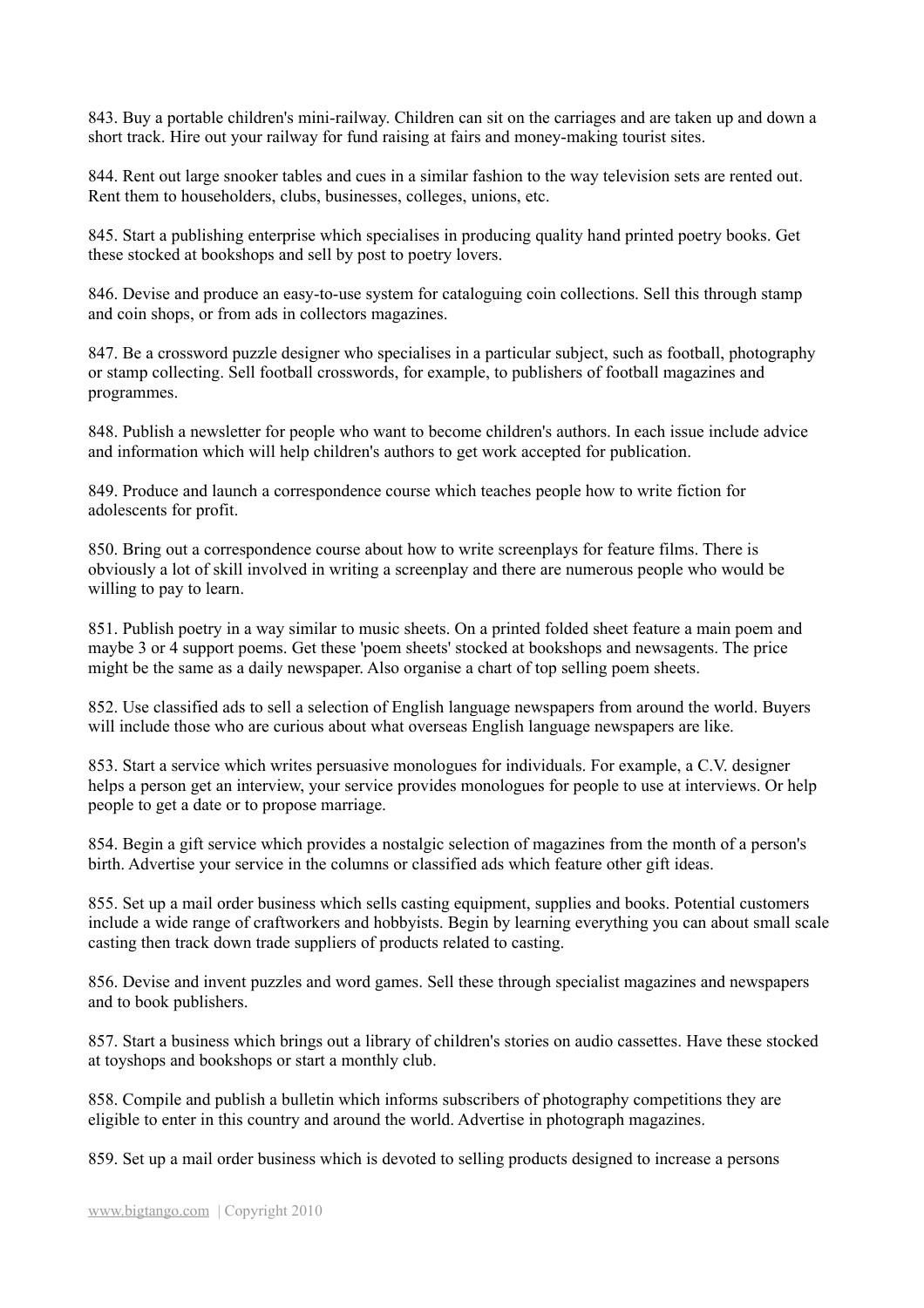attractiveness to the opposite sex. Products might include books, cassettes, courses, systems and aids. Produce some of the products yourself.

860. At a tourist site earn money from painting a persons name on a print. The name thus becomes part of the picture. For example, there might be a hoarding of posters in your picture and a persons name becomes one of the posters. Design and produce the prints yourself.

861. Produce an aerial video of your area. Duplicate this and have it stocked at video hire shops and other local shops.

862. Publish a newsletter about human interest stories, unusual facts, interesting paragraphs, etc. Subscribers would include people who produce their own, regular, amateur publication. They would use your newsletter as a source to provide fillers for their own publication.

863. Start a school of English and give lessons to an ethnic group who want to improve their written and spoken English. You might give tuition either in your own home or at hired premises.

864. Start a dating agency or marriage bureau specially for the separated or divorced. Use local advertising to attract clients.

865. Begin a business which specialises in organising romantic breaks and holidays. Arrange for courting couples, newly-weds and mature couples to have breaks at hunting lodges, cottages and castles.

866. Earn from teaching people how to find a lover or life partner. You could hold classes in a hired hall, produce an audio cassette course, give lessons in your home or write a manual.

867. Produce painting by numbers outlines specially designed for hobbyists. For example, do outlines of locomotives, or background scenery for railway modellers. Sell these from ads in hobby magazines or get them stocked at modelling shops.

868. Begin a service which organises a telephone chess playing club. A member might have four chess boards and pieces next to the phone. When a member has worked out his move on each board, he telephones his opponent.

869. Put together a mail order catalogue which has a wide range of business posters. The posters might be about: inspiring, sales efficiency, hard work and saving energy. Send the catalogue to most businesses.

870. Make a selection of leather wallets for playing cards. For example, a pocket wallet or a wallet for attaching to a belt. Include a pack of playing cards in each wallet. Have them stocked at a wide range of shops.

871. Begin a venture which arranges for business and sales meetings to take place at exotic and unusual venues. For example, a businessman can negotiate a contract with a client at a castle, or on a yacht or in a sightseeing plane.

872. Put together a range of spoken word audio cassettes. Have them stocked in video rental shops and rented out as an alternative to a video.

873. Make hand-painted badges. These might feature: a tiny traditional painting, an abstract painting, witty statements, popular symbols and funny faces.

874. Set up a business which organises record, stamp or book fairs. Find a venue, sell places to stall holders by placing ads in hobby magazines and publicise to attract customers.

875. Attend pop concerts, festivals, fairs and other large public events and sell funny hats and baseball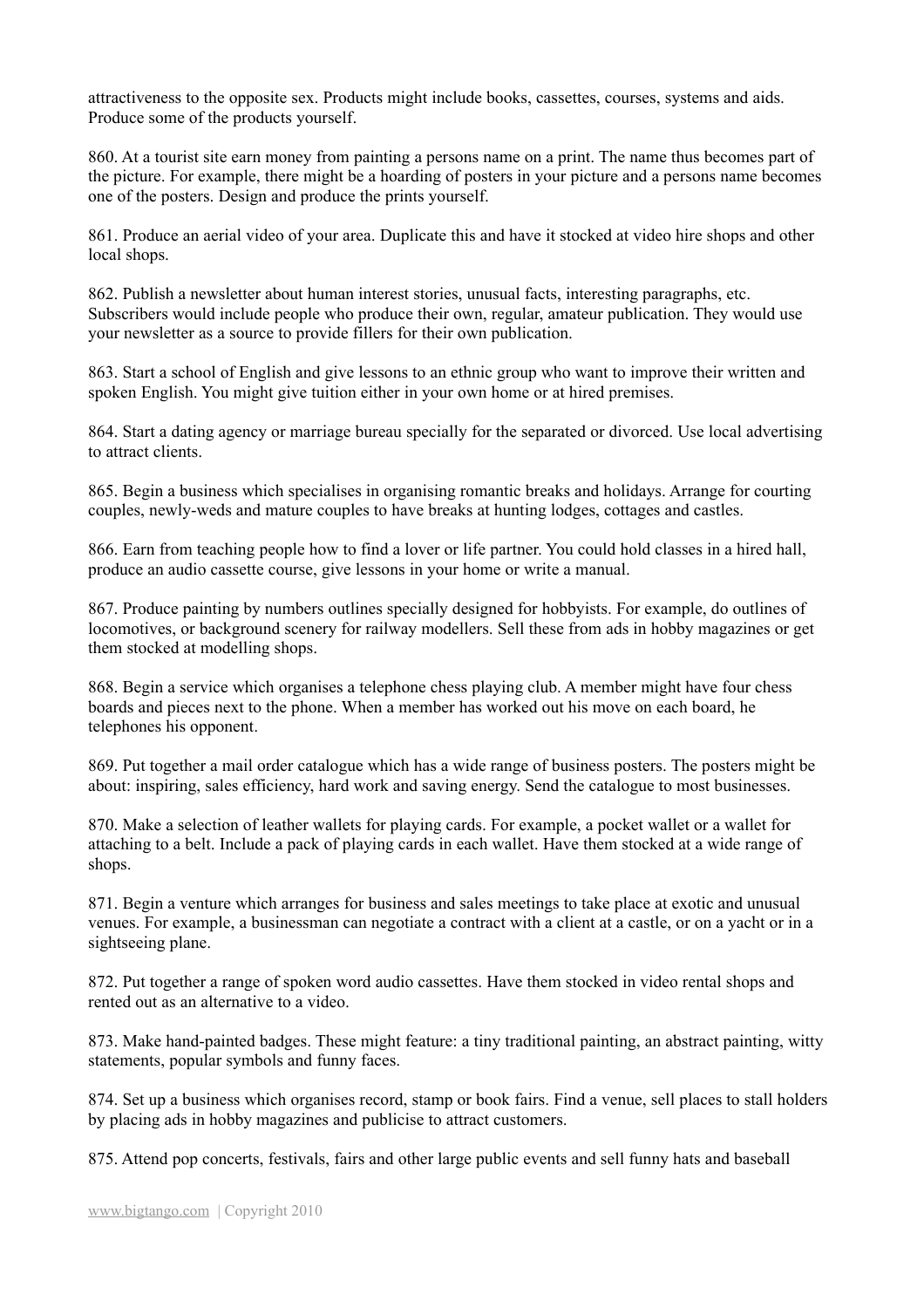caps.

876. Start a theatrical play of the month club. Operate this like a book club but sell only theatrical plays. The club will not offer discounts on publications, but you can send copies of the latest plays opening at theatres.

877. Sell Jazz memorabilia by post. Start a world-wide search for products to put in your catalogue. The products might include: photographs, slides, posters, old magazines, duplicate press cuttings, books, video and audio cassettes.

878. Begin a board game of the month or quarterly club.

879. Sell unusual musical instruments from your own catalogue, by post. For example: folk music instruments from Third World countries, and early musical instruments.

880. During the Christmas season, form a group of carol singers. Hire this group out to parties, restaurants, wine bars, and night-clubs.

881. Bring out folders specially designed to hold sheet music or knitting patterns. Sell these from either, suitable shops or ads in publications read by people who collect sheet music or knitting patterns.

882. Make fashionable patchwork sweaters and have them stocked at shops. Alternatively, sell the sweaters from a stall at a market fair.

883. Start a school for pop or rock group management. Your students will include those who aspire to become a manager or leader of a pop or rock group. The course might be taught by post or held as a class.

884. Put together a postal service which sells personalised: golf-balls, cricket balls, snooker balls, tennis balls, etc. The exact method of placing names or initials on the balls can be worked out by you. If you can solve this problem, a lucrative market is waiting to be exploited.

885. Set yourself up in business as a music concert promoter. Approach a local pop or rock group and offer to organise a gig for them. If your first gig is successful slowly work your way up in the concert promoting business.

886. Write and publish a newsletter which is about how to sell simple information by post. In each newsletter suggest new ideas for the kind of information which can be sold. Also review the latest offerings by other information sellers.

887. Bring out a book or audio cassette which has a title like: 'How to get a World Record'. Include information about how to get a record accepted and give ideas about feats which might be attempted. Sell through bookshops or by post.

888. Design and make doll's clothes for collectors or manufacturers of dolls. Either make the clothes to order or produce a mail order catalogue which gives full detail of your range.

889. Use cheese-cloth to make your own range of fashion clothes such as blouses, skirts and shirts.

890. Design and make, or import, kimonos. Sell by post or get them stocked at suitable retailers.

891. Start a mail order business which sells started kits for being an amateur musician. Put the kits together from products which are already on the market.

892. Begin a business which makes cushions of unusual shapes. For example: star shaped, heart shaped, horseshoe shaped, or round with a hole in the middle.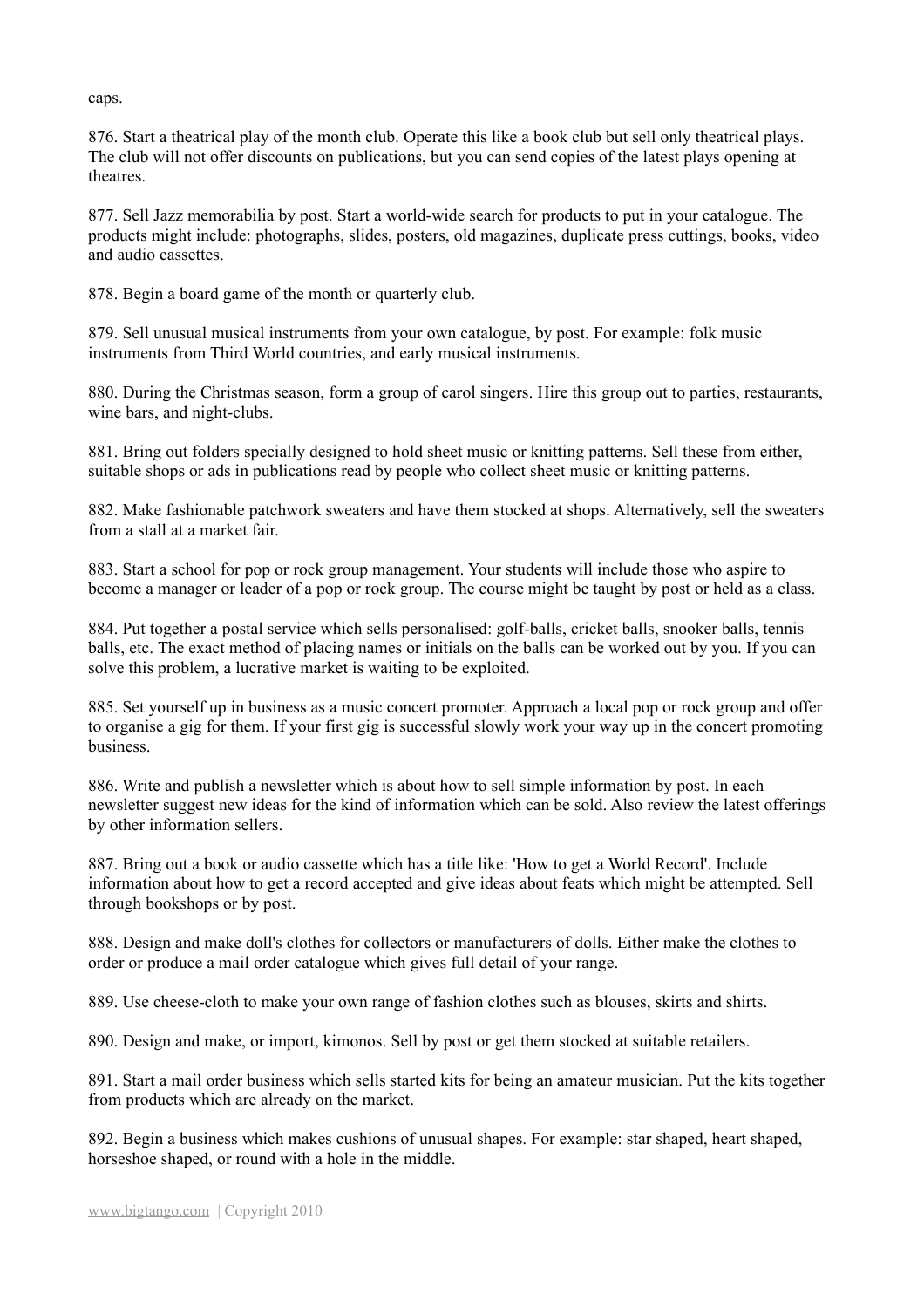893. Use the craft of embroidery to make attractive A-Z index cards. Instead of printed cards marked with letters of the alphabet, you make the letters with embroidery. A card index system can now look luxurious. Package the cards and get them stocked at bookshops and stationers.

894. Make either, commemorative wall-hanging tapestries or reproduce parts of the Bayeux tapestry. Use press advertising to sell these as highly collectible artefacts.

895. Hire a hall at a city centre location - Saturday would be the best day - and sell women's clothes at low prices.

896. In a tourist area open a market stall where you can print personalised T-shirts on the spot. Or start a mail order service which prints personalised T-shirts. If screen printing is used all the equipment can be made at home. Obtain and read books about screenprinting to get the know-how.

897. Start a postal service which hires out children's educational videos. A selection of videos should be offered for each age group. Produce a catalogue about your videos and advertise your rental service in a wide range of publications.

898. Bring out a product which consists of lots of small coloured wooden cubes. These can be used over and over again to make mosaics. Have this product stocked at shops or sell by mail order.

899. Design and make kits for making soft toy dolls. Place ads in craft magazines and sell by mail order.

900. Start a business which produces periscopes for viewing things underwater. For example, at the seaside, or at a lake, a person on the surface can put the periscope into the water and look around underwater.

901. Add a stand to fragments of original rock from Mount Everest and sell through gift shops or ads in mountaineering publications. You might also do the same for other major mountains.

902. Produce an audio cassette course or correspondence course about entrepreneurship. The potential market includes the hundreds of thousands of people who start their own business each year.

903. Establish a marketplace for computer hardware. On a computer or card index system list details of what sellers have to sell. Charge the sellers a fee. Place ads in computer magazines which invite telephone enquiries from people looking for computer hardware.

904. Set up a marriage bureau in your area. Provide your clients with a personal, sincere and caring service which searches for suitable life partners.

905. Open a school of computing. Rent an office and teach or employ others to teach courses about computing. The most financially rewarding courses would be those which help students to get jobs in computing.

906. Bring out an audio cassette library of limericks. This might be produced for children or young adults. Have the cassettes stocked at bookshops, toyshops and newsagents.

907. Organise courses about how to increase the profitability of a bed and breakfast business. Hold these courses at holiday resorts where there are large numbers of bed and breakfast houses.

908. If you have advanced knowledge of mathematics or computing, make an income from devising mathematical or computing puzzles. Sell these to magazines, newspapers and book publishers.

909. Set up a firm which hires out sunbeds. Use local advertising to publicise your service and offer clients a free delivery service.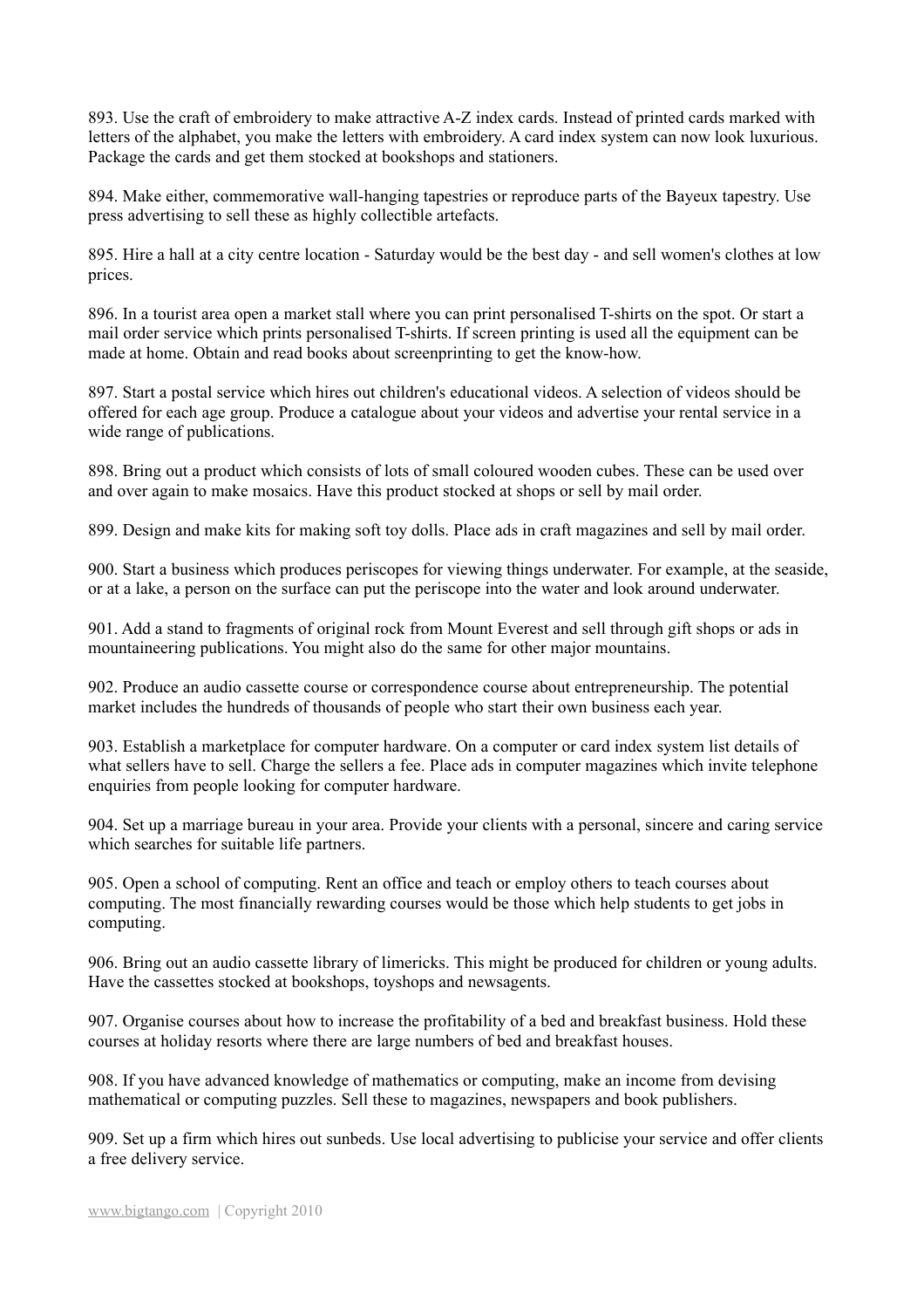910. Buy fantasy role-playing games from those who make up games as a hobby. Publish the games in a monthly newsletter and sell subscriptions to fantasy role-playing enthusiasts throughout the country.

911. Design and produce a selection of astrological badges for each star sign. Place these badges on cards or boards and distribute them to suitable retailers.

912. Start an enterprise which organises trips to sports events such as boxing contests, motor racing competitions, athletics events, etc. Your service provides the tickets and the transport. You might, for example, pay a shopkeeper to open a ticket office in his or her shop on Saturdays.

913. Earn from doing artistic hedge cutting. Advertise in the local press and in newsagents windows. Build up a list of regular customers who need their artistic hedges maintained.

914. Begin a mail order business which sells equipment and supplies for making paper at home. Use ads in craft magazines to promote this profitable hobby.

915. Start an enterprise which organises arts and crafts fairs. Find suitable venues, rent spaces to artists and craftworkers. Publicise throughout the local area.

916. Learn about the craft of making ornaments with eggshells. Make money from what you learn by bringing together a selection of supplies for selling to eggcraft hobbyists.

917. Write and publish a newsletter for those who want to start a crafts business. In each issue give addresses of craftwork buyers. Also include editorial about how to develop both a successful product and a profitable business.

918. Open a school of antique restoration. Offer potential students a choice of courses covering most aspects of restoration. Potential students will include antique collectors and dealers. Advertise in magazines about antiques.

919. Organise courses for those who would like to start their own crafts business. Offer students specialised courses about starting a soft-toy, for example, or pottery business. Hold courses at either crafts workshops or bed and breakfast houses during the off-season time.

920. Use prints of lunar or Martian landscapes to make unusual framed prints or posters.

921. Design and produce lapel stickers for wearing at parties. Each sticker is printed with a statement which is designed to make it easier for guests to talk to each other, for example, 'smile if you like me'. 'Can I sip your drink?', 'You have great legs' and 'I know a secret'.

922. Manufacture kits for making lamp stands decorated with shells or mosaics. Bring out a selection of kits from the very simple to the complex. Produce a catalogue and use ads in crafts magazines to sell the kits by mail order.

923. Start a craft business which makes enamelled products such as key-ring fobs, earrings, brooches, pendants, jewellery boxes, boxes for knickknacks, etc. Sell your craftwork from a stall at markets or fairs. Or if your work is of a very high standard sell it through gift shops.

924. Package pressed flowers. Each packet might contain an individual set, or unsorted selection, of pressed flowers. Attach the packets to display cards, or place in a display box and distribute to arts and crafts shops.

925. Design, produce and distribute your own brand of anti-smoking ashtray. For example, produce an ashtray which is either, a model of a cancerous lung or printed with the names of people who died on the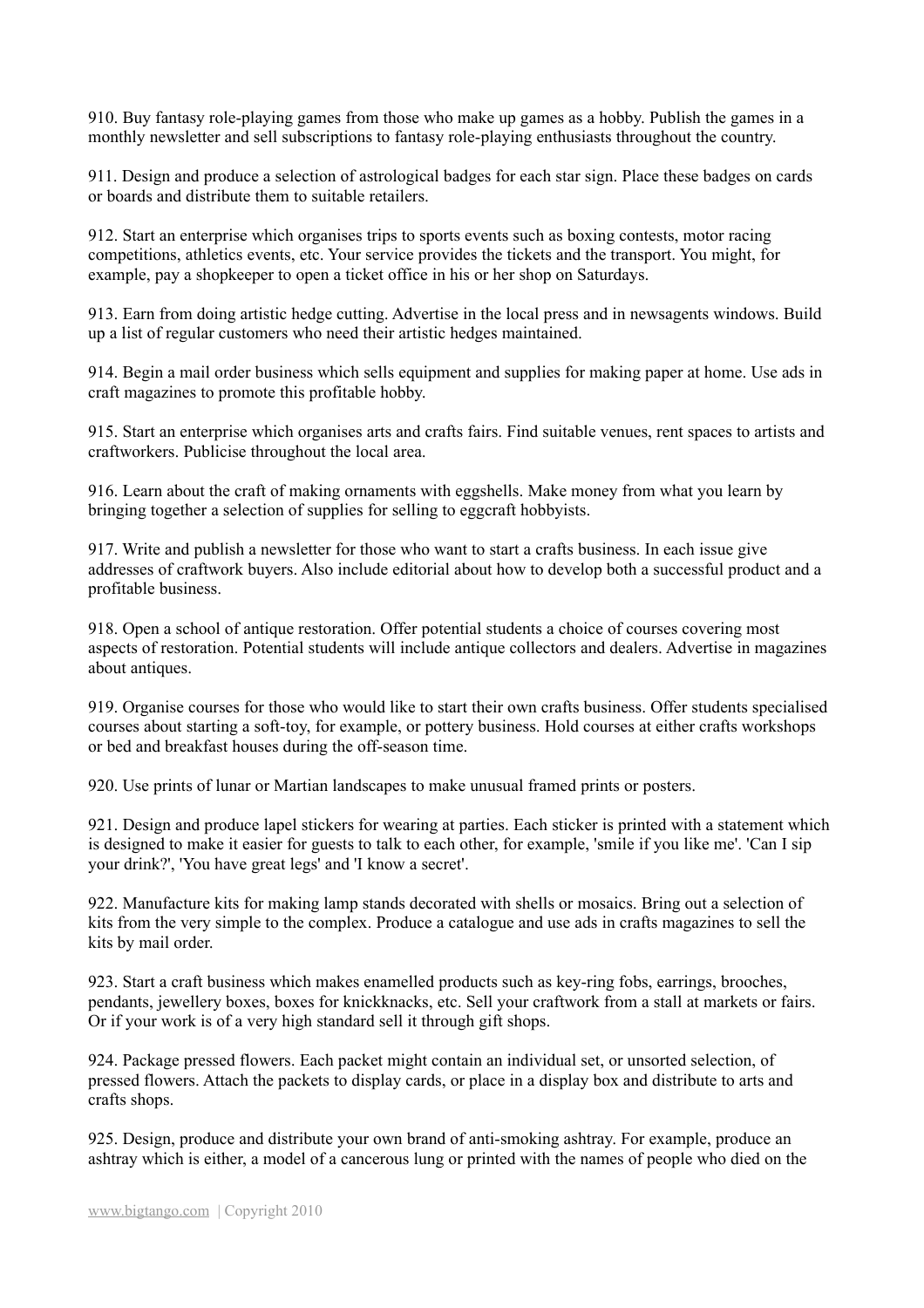same day from lung cancer.

926. Start a business which designs and manufactures DIY kits for building small garden swimming pools. Offer buyers a selection of sizes and sell through ads in DIY magazines.

927. Organise weekend courses for DIY enthusiasts. Provide students with practical tuition about various popular DIY projects. Advertise in DIY magazines.

928. Produce framed prints of pin-ups. These might be X-rated for sale by mail order, classic pin-ups of the 40s, 50s and 60s or contemporary pin-ups.

929. Bring together a selection of supplies for making string puppets and start a mail order business. There is already a thriving market in doll making supplies. Your business will hopefully divert some people from making dolls to making string puppets.

930. Start a service which commissions artists to do drawings of business premises or private residences. Also arrange for the drawings to be reproduced on: stationery, postcards, calendars, business cards, etc. Advertise in business publications and also do work for established printers.

931. Manufacture marbles draughts sets. Instead of a checkerboard there is a wooden board with 64 round holes. The holes become the squares of the draughtboard and the marbles sit in them. Each side has marbles of a different colour and some extra colours to use as 'kings'.

932. Produce a series of booklets or audio cassettes about ideas for saving a variety of things. For example: 'Ideas for Saving Money', 'Ideas for Saving Time', 'Ideas for Saving You the Trouble of Dieting', etc. Sell by mail order as a complete set.

933. Produce a correspondence course about cartooning. Pay a skilled cartoonist to devise the course.

934. If you have the artistic ability to become a cartoon caricaturist, earn money from doing amusing portraits at a thoroughfare of a shopping or tourist area. Or do caricatures outside football grounds on match day, at festivals, concerts, exhibitions, etc.

935. Compile and publish a year-book or 'Yellow Pages' type directory for those who want to start a business. In the directory list, for example: sources of finance, small business advisers, franchise companies, etc. Also sell advertising space to business opportunities promoters.

936. Learn the art of calligraphy. When you become a skilled calligrapher earn money from teaching others in your own home or at evening class.

937. Start a home party hire service. The hosts of children's and adults' parties hire from you: chairs, tables, cutlery, plates, glasses, barbecues, etc. Advertise your service either in local newspapers or newsagents windows. Provide a free delivery service.

938. Provide a sales service for oil-painters. Sell the work of artists by finding outlets and take a commission on all sales. Outlets might include: antiques shops, gift shops, private art exhibitions, overseas shops, etc.

939. Bring out a selection of posters which are packed with biblical quotes. Sell these through religious bookshops and by post to schools and practising Christians.

940. Set up a promotional sheet music publishing business. People who write music and lyrics would find it easier to sell their compositions if they were published. Published compositions could then be circulated to people in the music business.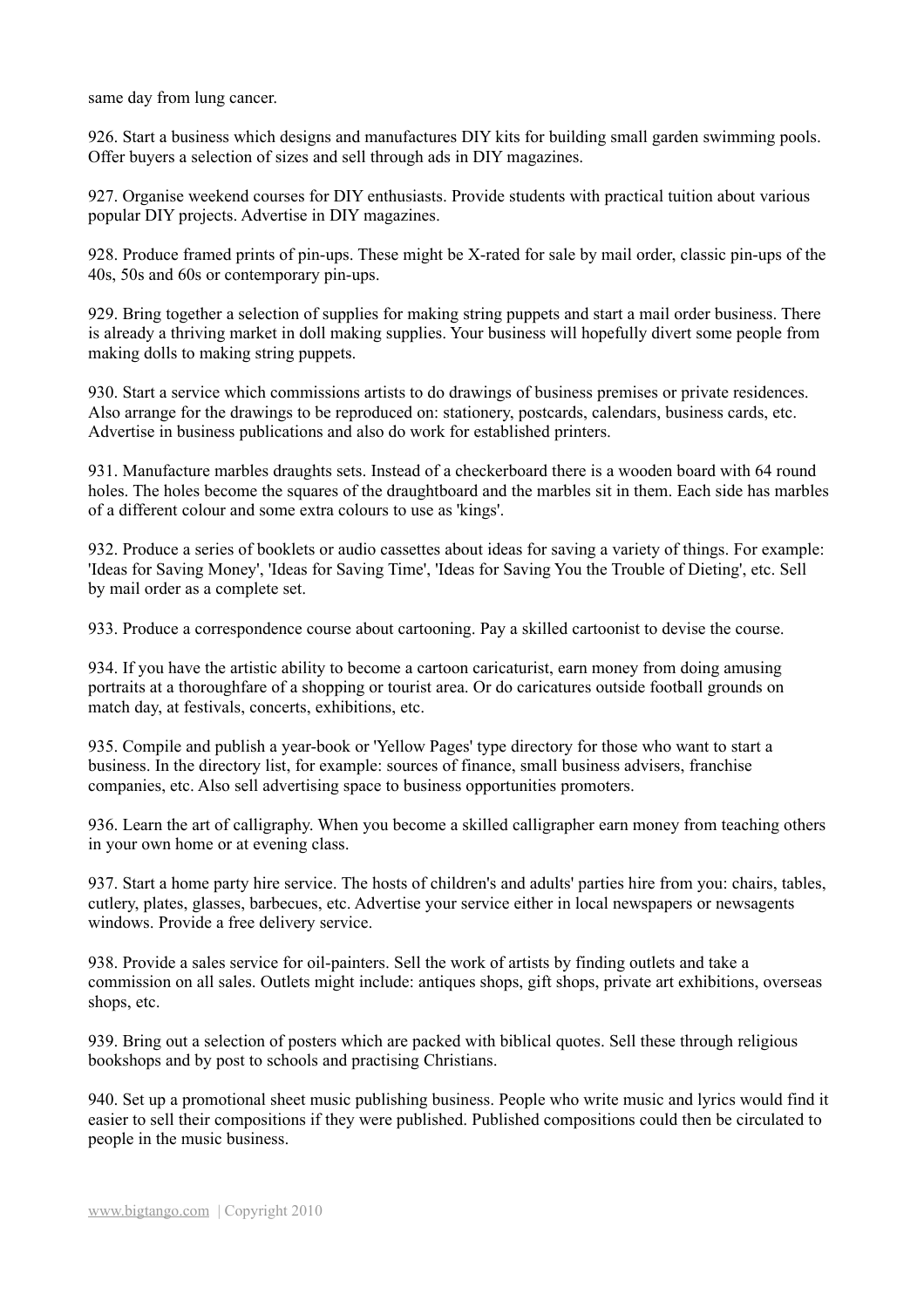941. Bring out novelty voodoo model brains. A voodoo model brain represents the brain of the target person and is marked with different areas such as stress, love, anxiety, pain, etc. Pins are placed in selected areas to stimulate the feelings associated with that area.

942. Set up a party plan business which sells gardening equipment and supplies. You might, for example, hold the parties in gardens during the afternoons. Once you have developed a successful presentation and range of products, increase the size of your business by recruiting agents.

943. Start a spring-water bottling and distribution business. Advertise for someone who owns a property which has a natural spring water supply. Negotiate a contract with the owner which allows you to bottle and sell the spring water.

944. Design and have produced novelty sex maniacs score cards and find trade buyers or sell by mail order.

945. Write and publish a manual which has a title like 'How to Start Your Own Mail Order Business'. Use classified ads and direct mail to sell this to business opportunity seekers.

946. Set up a mail order business which sells books and products related to ventriloquism. Produce booklets and cassettes which give instructions about ventriloquism and ideas for stage acts. Also sell props and dummies.

947. Bring out an 'ideas' newsletter for writers. In each issue suggest ideas for: locations, characters, events, phrases, use of words, etc. One of the main selling points of your newsletter is that it will help a writer to become a published author.

948. Help people to get jobs by starting a C.V. design service. Conduct your own research into what information in a C.V. impresses employers. Basically, a good C.V. is professionally printed and presents the most important facts about a persons career history in a simple, clear way.

949. Publish a weekly or monthly large type newspaper for people with poor eyesight which summarises the news of the previous week or month.

950. Begin a mail order business which promotes the hobby of collecting currency notes. Put together a catalogue which lists a wide selection of currency notes and collecting accessories. Advertise in coin collecting magazines.

951. Start a postal business which sells novel birth and death certificates to those who like to claim that they had previous lives. Design the certificates yourself and pay for them to be printed. Also offer a service which uses occult methods to identify previous lives.

952. Publish an 'ideas' newsletter for photographers. Focus the attention of the newsletter on ideas for saleable photographs. Use ads in photography magazines to sell subscriptions and emphasise that the newsletter aims to help people to earn money from photography.

953. Make a selection of home-made chocolates. Rent a corner of an established shop on a Saturday to sell them.

954. Bring together a selection of books and cassettes about self-hypnosis and start a mail order business. Produce a catalogue about your products and send it to those interested in astrology, the occult and selfimprovement.

955. Start a mail order business which sells X-rated books. Canvass publishers at home and abroad to see if they can supply you with any books which fall into this category.

956. Set up a business which produces cinema programmes. These programmes might consist of 2-8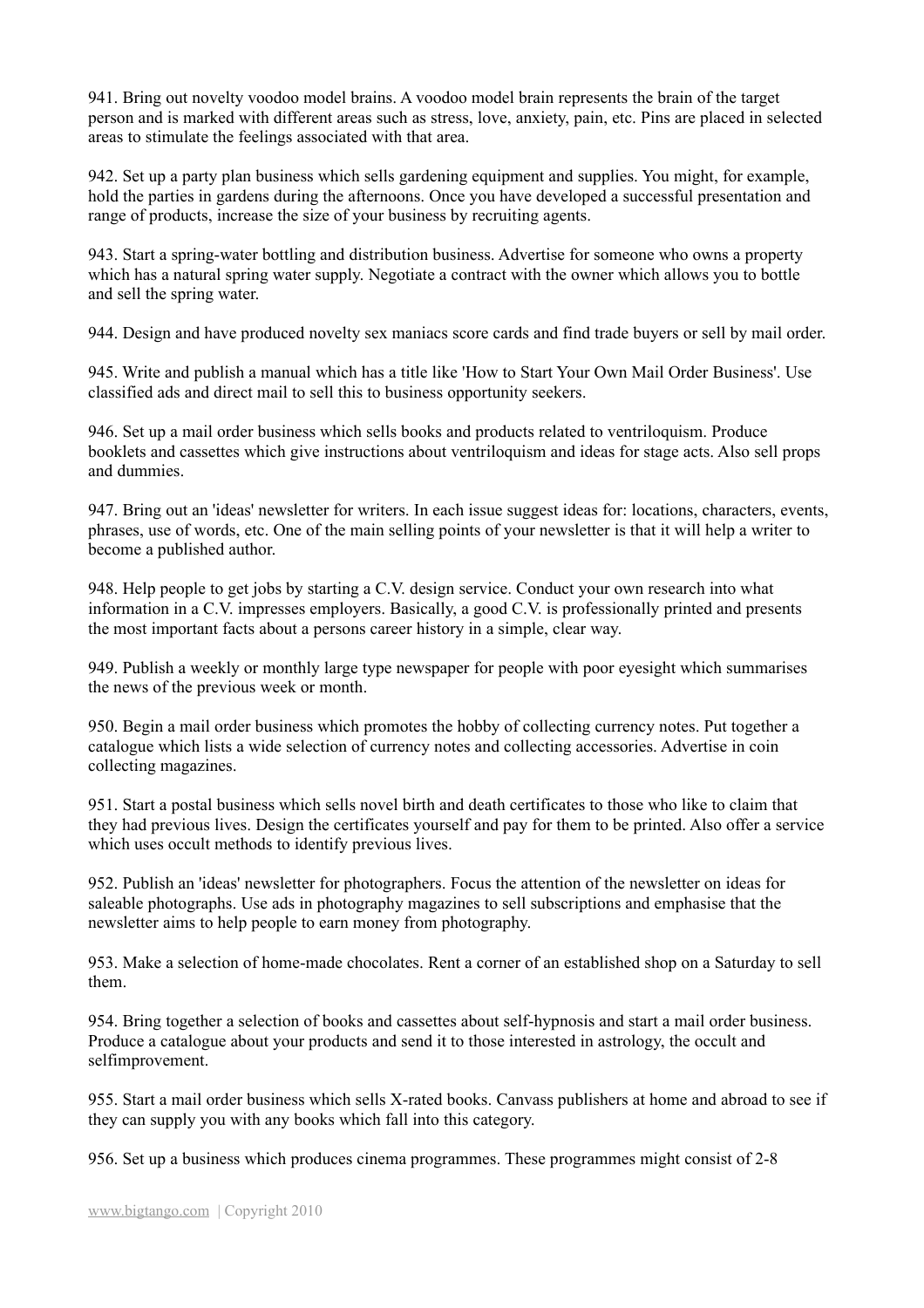printed pages. Sell advertising space in these programmes to local businesses and include details of future films. Cinema programmes take these programmes from a display unit free of charge.

957. Begin a business which sells original paintings on hire purchase or revolving credit. Almost everyone would like to own original oil paintings but are put off because of the high initial cost.

958. At a crafts fair or market, operate a jewellery lucky dip. Bring together a selection of enamelled, seashell,

bead and carved jewellery in a box. Wrap the box and place in a large tub of sawdust. Passers by are invited to pick a box for a small charge.

959. Put together a spoon bending act that is inspired by Uri Geller. Get yourself an agent and earn money from performing at a wide range of venues such as clubs, pubs, theatres, private parties, etc.

960. Start a collectable plate of the month club. Commission the making of attractive plates and slowly build up a list of club members.

961. Find a town which has a particularly high birth rate. Bottle the water drunk in that town. Sell this bottled water. The unstated implication is that the water will increase fertility.

962. Collect seaweed. Use this in a seaweed weather forecasting kit of your own design. Use mail order to sell the kits. Also discover how seaweed can be developed into a health food and start a business exploiting this opportunity.

963. Set up a school of motor racing. Offer potential students a weekend or week-long course about the practical and theoretical aspects of motor racing.

964. Start a school of hydroponic gardening. The aims of your school might include: publishing booklets, producing audio cassettes, organising holiday courses, giving personal tuition and selling supplies.

965. Bottle sand from the beach where William the Conqueror landed in 1066 and sell to those who want to buy a piece of history.

966. Begin a mail order business which promotes the craft of making Jack-in-the-boxes. In your catalogue include a wide selection of: springs, boxes, design plans, materials for making the character in the box, etc. Advertise in crafts magazines.

967. Design and manufacture desks for putting on laps in cars. These should be lightweight and easy to store in a car. They might be used by sales people to make notes about calls, business people to prepare for meetings and passengers to work from whilst travelling.

968. Bring out a selection of hanging cotton greeting cards. These are like flags or banners which are printed with a greetings message and can be hung from a ceiling or a rail. Arrange for these to be stocked at shops which sell greeting cards.

969. Put together a range of lucky charms. Mount these on printed cards or counter-top racks and distribute to newsagents and gift shops.

970. Begin a business which sells exotic plants to image conscious local businesses. Call office-to-office and offer to bring a selection of plants on a trial basis, for example 10 days, free approval without obligation.

971. Start a service which does postal auditions of voices and music. A person records his or her voice on a cassette and sends it to you. Or a group records their music. You make an assessment of the performance for a fee. Advertise your service in music publications.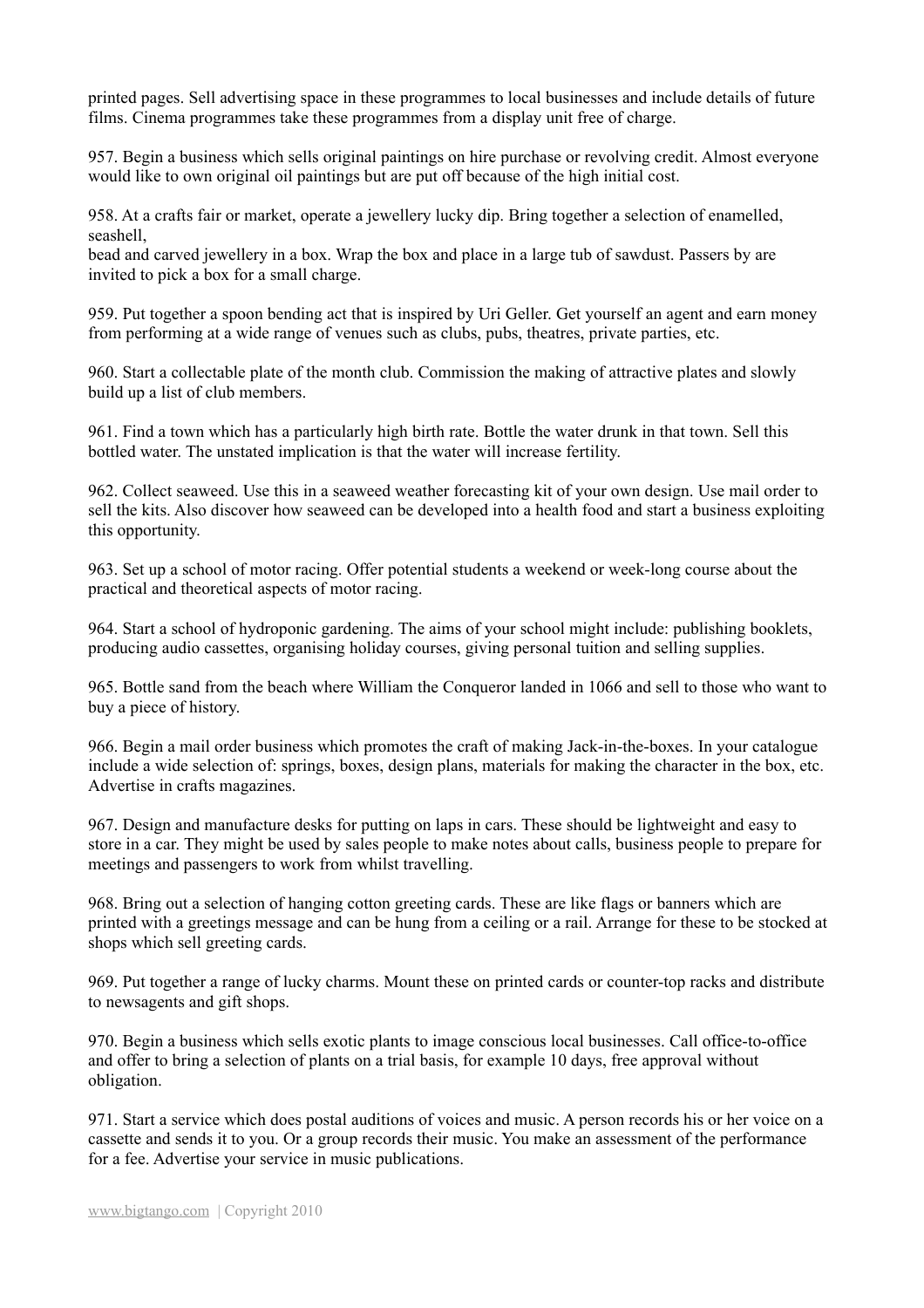972. Place advertisements in the windows of local newsagents which read 'Lawn cutting done' and state an hourly rate. When you visit customers, offer to cut their lawn on a regular basis.

973. Form a mail order business which sells unusual plants. For example: insect eating plants. Conduct your own search for a suitable plant. Every now and again someone discovers a new, unusual plant for selling by post an makes a fair amount of money. Will you be next?

974. Set up a service which supplies sliced and seeded lemons to pubs, restaurants, night-clubs and hotels. In the course of an evening some bars use a large quantity of sliced lemons. These establishments could benefit from the convenience of having the lemons ready-sliced.

975. Start a dial-a-gardener service. A single telephone call to you will send a gardener to a customers home. Employ teenagers, students and retired people to do the gardening.

976. Earn a small regular income from renting out part of your garden to someone who wants to grow food. Thus a part of your garden will become a private allotment.

977. Bring together a selection of the best business audio cassettes from the previous year. Start a direct mail campaign which offers these cassettes to businesspeople at a reduced rate if they buy the set.

978. Start a flowers of the week, month or quarter club. Clients can place a standing order with you for the delivery of flowers at regular intervals.

979. Begin a business which makes up bottle gardens. To make your gardens distinctive, find bottles of an interesting and unusual design. Get them stocked at shops which do not usually stock such products. For example: health food shops and grocers.

980. Package freshly or specially hardened conkers and sell through newsagents and toy shops. Each pack might contain 4-6 conkers.

981. Set up and organise a home-visiting massage service. Your business would find work for experienced masseurs and masseuses. Get custom by placing ads in local newspapers and notices in the windows of local newsagents.

982. Open a press cutting research service for stock market investors. Read the daily papers and make a note every time a public company is mentioned. When an investor requests information about a company, you photocopy all the cuttings which mention the name of that company.

983. Make up pretty bags filled with aromatic herbs which are designed for hanging around the house or in cars. Add an elastic string to each bag so that one pull will release some of the aroma into the air.

984. Set up a business which makes nightshirts and nightcaps. Have these stocked at up-market clothes retailers.

985. Be a diet consultant. Earn money from guiding people through published diets like the F-plan. Also you might buy the recommended food at trade prices and sell it to your clients. Advertise your service locally and visit the homes of clients to give private consultations.

986. Become a make-up consultant. Advise women on what make-up suits their individual mix of: skin shade, hair and eye colours, nose and facial shape, etc. Once you have established your consultancy, make more money by teaching others to be make up consultants.

987. Bring out a newsletter which gives amateur magicians ideas for new tricks. Also sell advertising space to firms which have products to sell to amateur magicians.